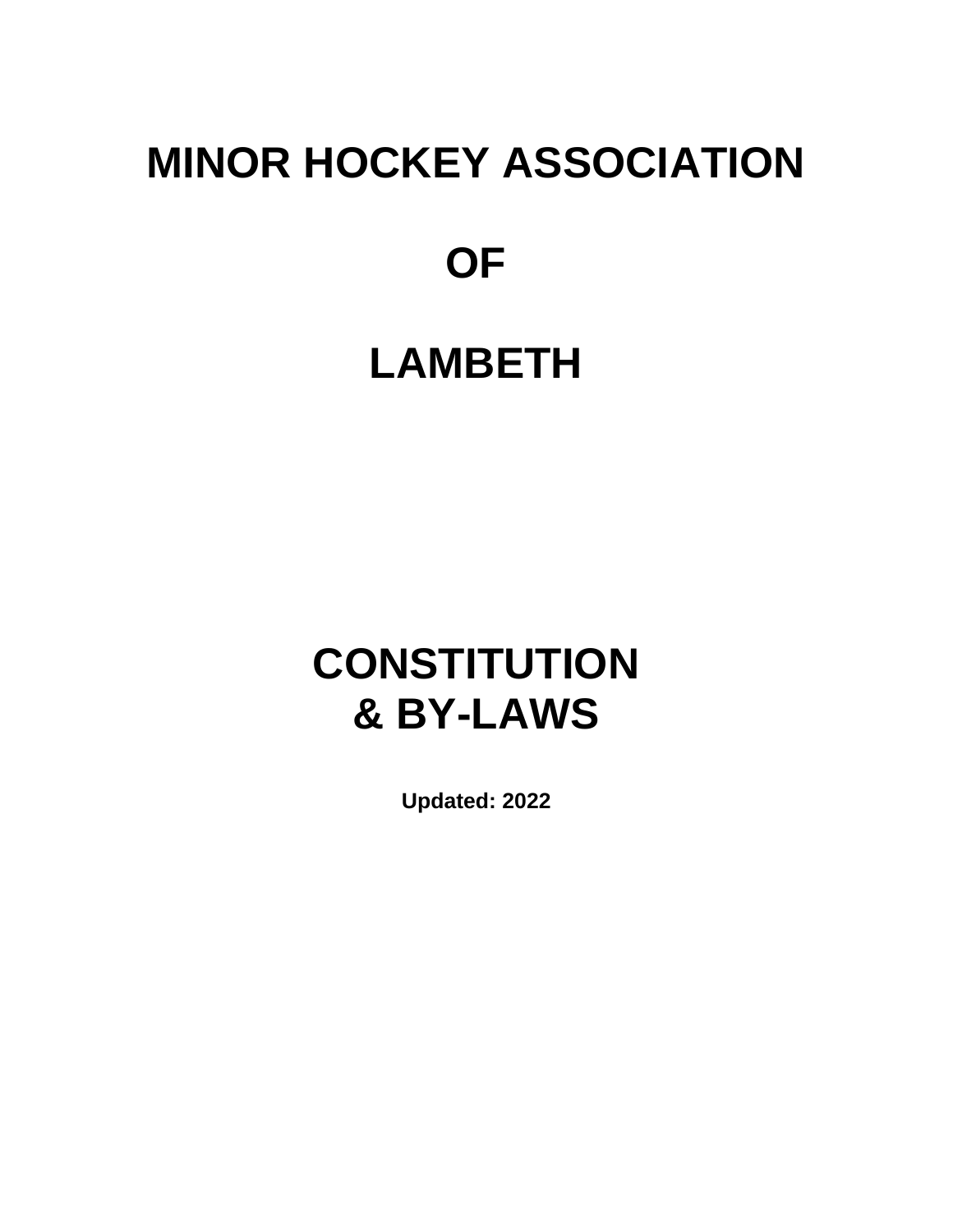#### **TABLE OF CONTENT**

|                                     | <b>Item</b>                                        | Page #                   |  |  |
|-------------------------------------|----------------------------------------------------|--------------------------|--|--|
|                                     | THE CONSTITUTION                                   |                          |  |  |
|                                     | <b>ARTICLE I - NAME</b>                            | 3                        |  |  |
|                                     | <b>ARTICLE II - OBJECTIVES</b>                     | 3                        |  |  |
|                                     | <b>ARTICLE III - MEMBERSHIP</b>                    |                          |  |  |
|                                     | <b>ARTICLE IV - OFFICERS</b>                       | $\frac{3}{3}$            |  |  |
|                                     | <b>ARTICLE V - EXECUTIVE</b>                       |                          |  |  |
| <b>ARTICLE VI - MEETINGS</b>        |                                                    | $\overline{4}$           |  |  |
| <b>ARTICLE VII - VOTING</b>         |                                                    | $\overline{\mathbf{4}}$  |  |  |
| <b>ARTICLE VIII - AMENDMENTS</b>    |                                                    | $\overline{\mathcal{A}}$ |  |  |
| <b>ARTICLE IX - INAUGURATION</b>    |                                                    | 4                        |  |  |
|                                     | <b>THE BY-LAWS</b>                                 |                          |  |  |
|                                     | <b>Duties of Officers</b>                          | 5                        |  |  |
|                                     | <b>Duties of Executive Committee</b>               | 5                        |  |  |
|                                     | <b>Standing Committees</b>                         | 5                        |  |  |
|                                     | Quorum                                             | $\overline{6}$           |  |  |
|                                     | <b>Elections</b>                                   | 6                        |  |  |
|                                     | Miscellaneous                                      | 6                        |  |  |
|                                     | Amendments                                         | $6\phantom{1}$           |  |  |
|                                     | Declaration                                        | $\overline{7}$           |  |  |
| <b>CURRENT MHAL POLICY DOCUMENT</b> |                                                    |                          |  |  |
| Policy 1                            | Registration                                       | 10                       |  |  |
| Policy 2                            | <b>Coaching Selection</b>                          | 11                       |  |  |
| Policy 3                            | <b>Competitive Tryouts</b>                         | 12                       |  |  |
| Policy 4                            | <b>Player Releases</b>                             | 13                       |  |  |
| Policy 5                            | <b>Team Size</b>                                   | 14                       |  |  |
| Policy 6                            | <b>Discipline</b>                                  | 15                       |  |  |
| Policy 7                            | Awards                                             | 16                       |  |  |
| Policy 8                            | Tournaments                                        | 18                       |  |  |
| Policy 9                            | Certification of Coaches/Trainers                  | 19                       |  |  |
| Policy 10                           | Ice                                                | 20                       |  |  |
| Policy 11                           | Equipment                                          | 22                       |  |  |
| Policy 12                           | Fundraising                                        | 24                       |  |  |
| Policy 13                           | Gate                                               | 28                       |  |  |
| Policy 14                           | <b>Bingo Committee (Deleted)</b>                   | 29                       |  |  |
| Policy 15                           | Sponsors (Deleted see policy 12)                   | 29                       |  |  |
| Policy 16                           | <b>Executive Meetings</b>                          | 30                       |  |  |
| Policy 17                           | Police Vulnerable Sector Check (PVSC)              | 32                       |  |  |
| Policy 18                           | Girls Dressing Room Policy (deleted see policy 23) | 33                       |  |  |
| Policy 19                           | <b>Player Movement</b>                             | 34                       |  |  |
| Policy 20                           | <b>Affiliated Player</b>                           | 35                       |  |  |
| Policy 21                           | <b>Refund Policy</b>                               | 37                       |  |  |
| Policy 22                           | <b>Champions Fund Policy</b>                       | 39                       |  |  |
| Policy 23                           | <b>Dressing Room Policy</b>                        | 41                       |  |  |
| Policy 24                           | <b>Girls Hockey</b>                                | 44                       |  |  |
| Policy 25                           | Parent Code of Conduct                             | 45                       |  |  |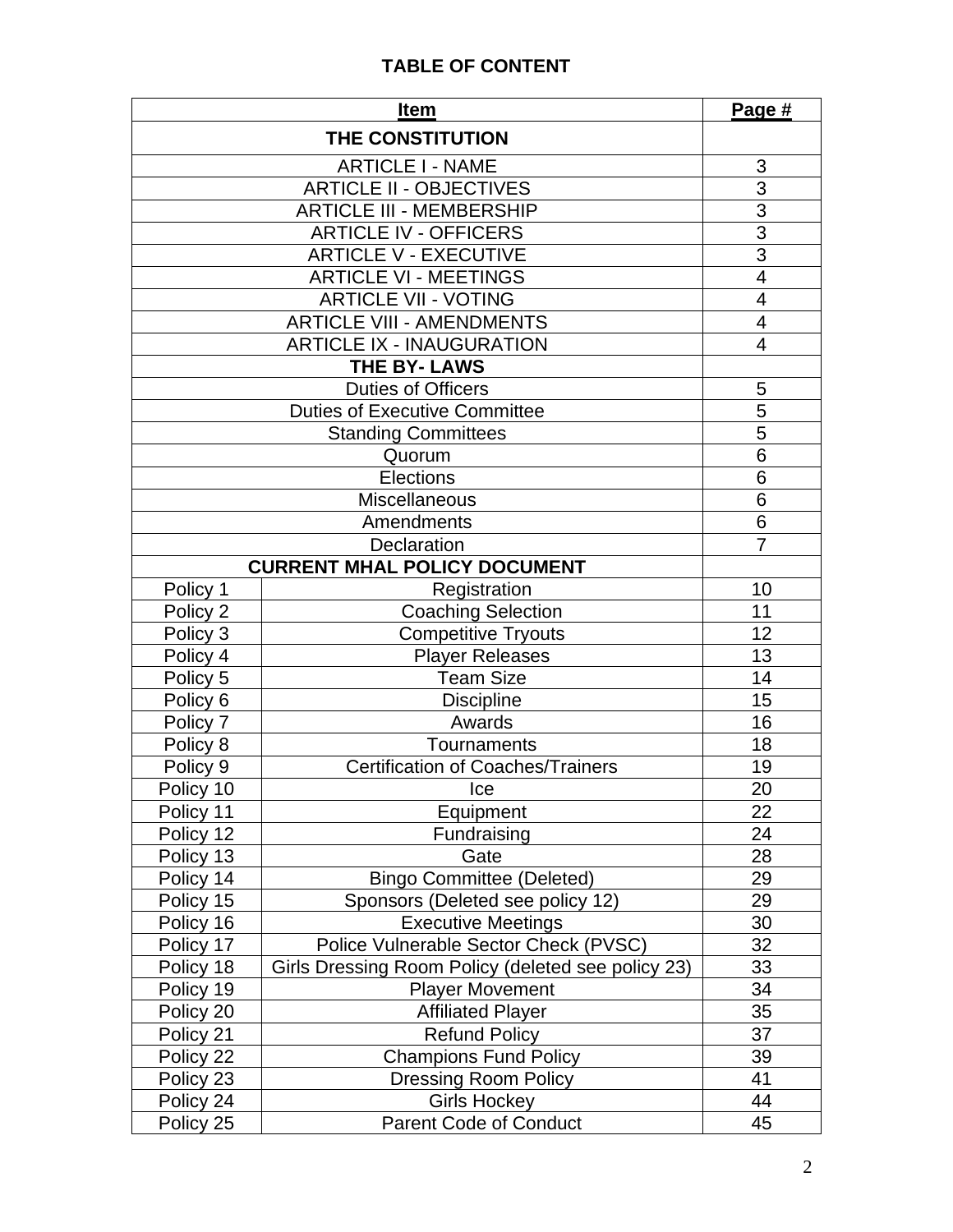#### **THE CONSTITUTION**

#### **Minor Hockey Association of Lambeth**

Inaugurated May 1, 1994. Revised: July 1, 2001; Revised: May 2022

#### **ARTICLE I – NAME:**

The name of this organization shall be, Minor Hockey Association of Lambeth. For purposes of abbreviation, M.H.A.L. shall be acceptable.

#### **ARTICLE II - OBJECTIVES**

The objectives of the M.H.A.L. are to coordinate, direct and improve organized hockey in the M.H.A.L. as a Division of the Ontario Minor Hockey Association and Ontario Women's Hockey Association by authority of Hockey Canada. And in addition:

1. to ensure that all youth in the Lambeth area as designated by the

O.M.H.A. be given an opportunity to participate.

2. to develop an on-going program of other functions to assist hockey

such as referees' clinics, coaches' clinics and others.

3. to ensure that all registrants who are members of the MHAL and affiliated

with the O.W.H.A. be given an opportunity to participate.

#### **ARTICLE III – MEMBERSHIP**

The membership of the Association shall consist of the Executive Committee, all persons appointed and/or approved by the Executive Committee and parents of registered players.

#### **ARTICLE IV - OFFICERS**

The officers of the Association shall consist of the President, Vice President, Secretary and the Treasurer.

#### **ARTICLE V - EXECUTIVE–**

The Executive Committee of the Association shall be the four officers named in Article IV and a maximum of eight directors.

Directors include:

1. Vice president Hockey Operations;

- 2. Ice convenor;
- 3. Competitive convenor;
- 4. Local league convenor;
- 5. Girls convenor;
- 6. U-9 and below convenor;
- 7. Boys Registrar; and
- 8. Girls Registrar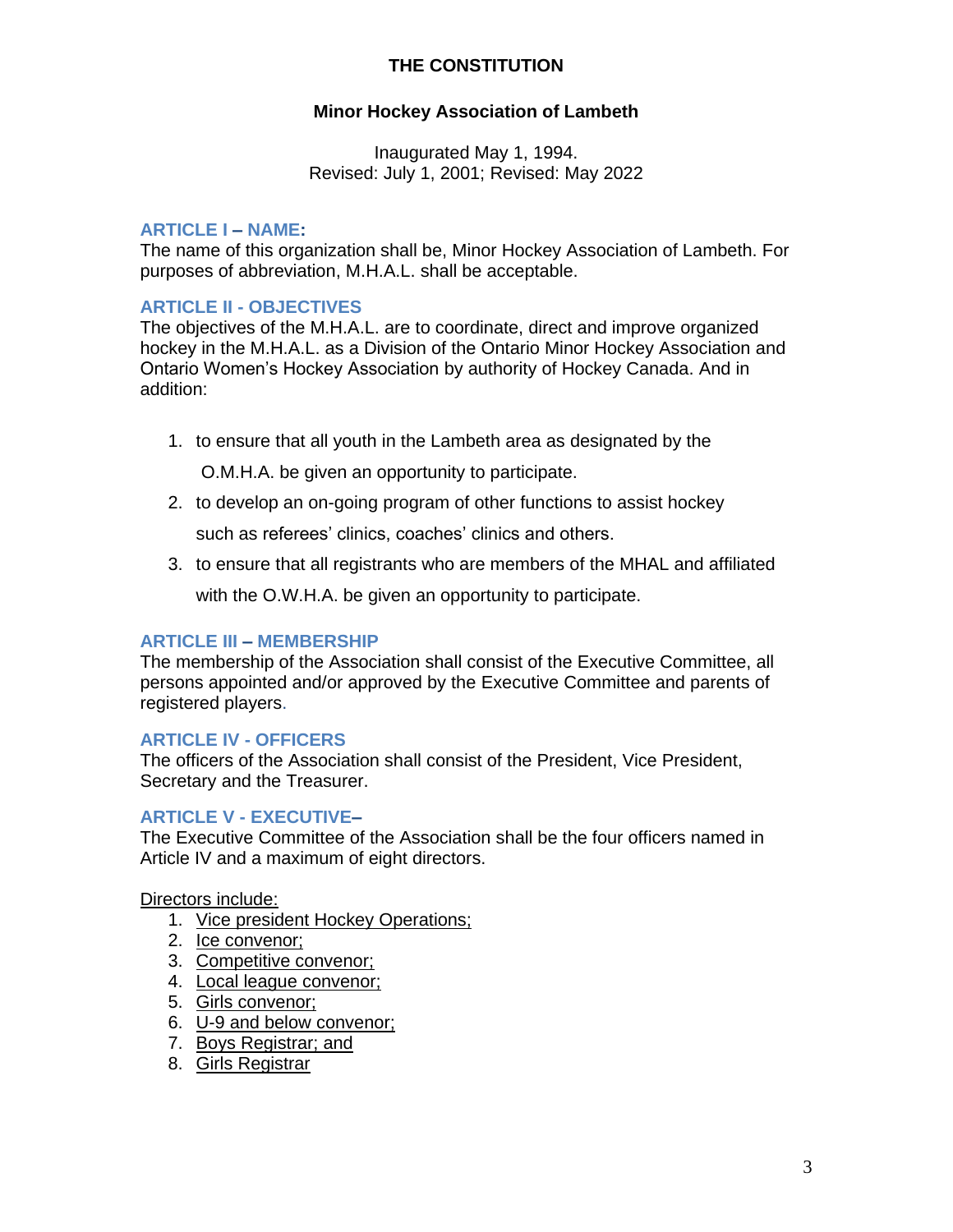#### **ARTICLE VI – ANNUAL GENERAL MEETINGS**

- $(1)$  There shall be an annual general meeting not later than May 30<sup>th</sup> for the presentation of an annual report and for the election of officers.
- (2) Any executive committee member must declare a conflict of interest prior to discussion and must abstain from voting.

#### **ARTICLE VII – EXECUTIVE MEETINGS**

- (1) All meetings of the Executive Committee of the Association shall be at the call of the President.
- (2) Any executive committee member must declare a conflict of interest prior to discussion and must abstain from voting.

#### **ARTICLE VII - VOTING**

The following shall be eligible to vote at any annual general meeting of this Association as defined in Article III:

- (1) members of the Executive Committee
- (2) all persons appointed and/or approved by the Executive Committee
- (3) parents of registered players

#### **ARTICLE VIII - AMENDMENTS**

- (1) Any proposed amendment to this Constitution must be submitted, in writing, to the Executive Committee. Such proposal for amendment(s) must be signed by three members of the Association. Notice of such proposed amendment(s) shall be delivered to the members not later than two weeks prior to the annual general meeting. Such proposed amendment(s) shall be voted on at the annual general meeting and shall become part of this Constitution only if approved by a two-thirds (\_) majority of members present and voting at said meeting.
- (2) A quorum for the transactions of business at a General Meeting will be the members in addition to the members of the current Executive Committee.

#### **ARTICLE IX - INAUGURATION**

This document shall take effect on June 1, 2001.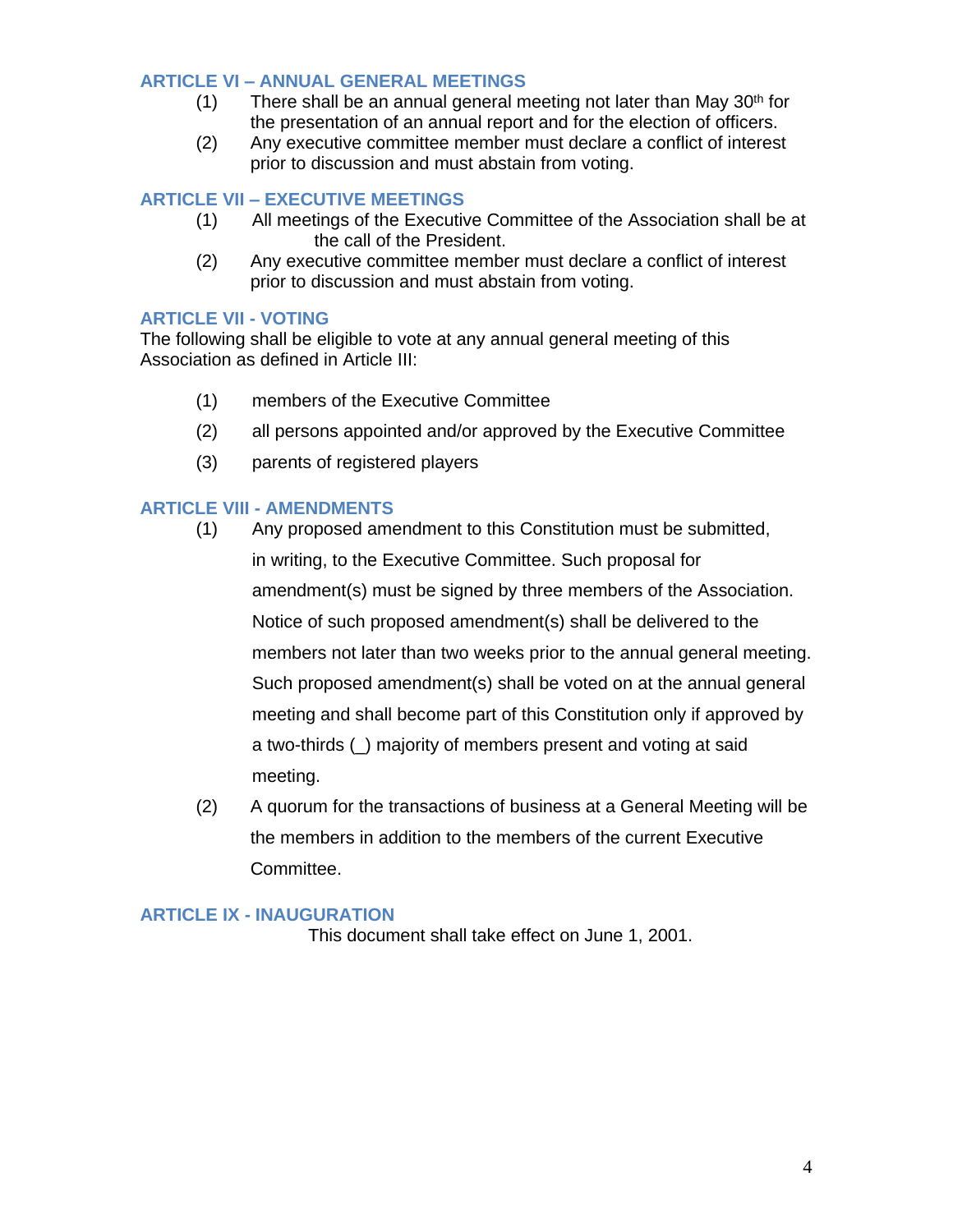#### **THE BY-LAWS Minor Hockey Association of Lambeth**

#### **1. Duties of Officers**

- (1) The President shall preside at all meetings at which they are present; shall exercise general supervision over affairs and activities of the Association; and shall serve as member ex-officio on all standing committees.
- (2) The Vice President shall assume the duties of the President during their absence.
- (3) The Secretary shall conduct all official correspondence and be the custodian of all records of the Association., which shall be an accurate and official record of all business transacted.
- (4) The Treasurer shall provide a financial update monthly and as requested by the Executive.

#### **2. Duties of Executive Committee**

- (1) The Executive Committee shall consider, promote and coordinate all functions of the Association. In addition, it will appoint to a two (2) year term the following positions: (Note: appointed positions do not have voting authority on executive committee items)
	- a. Equipment Manager;
	- b. Sponsorship Coordinator;
	- c. Police Vulnerable Sector Check (PVSC) coordinator;
	- d. Gate/Development Coordinator;
	- e. Pink and Purple Coordinator;
	- f. Communications Coordinator;
	- g. Coach's Selection/Try-out Coordinator;
	- h. Past President;
	- i. U7 Convenor
	- j. Other positions as required (i.e. Covid Coordinator)
- (2) The Executive Committee shall conduct the general affairs of the Association and propose, adopt and implement Association Policies and Procedures.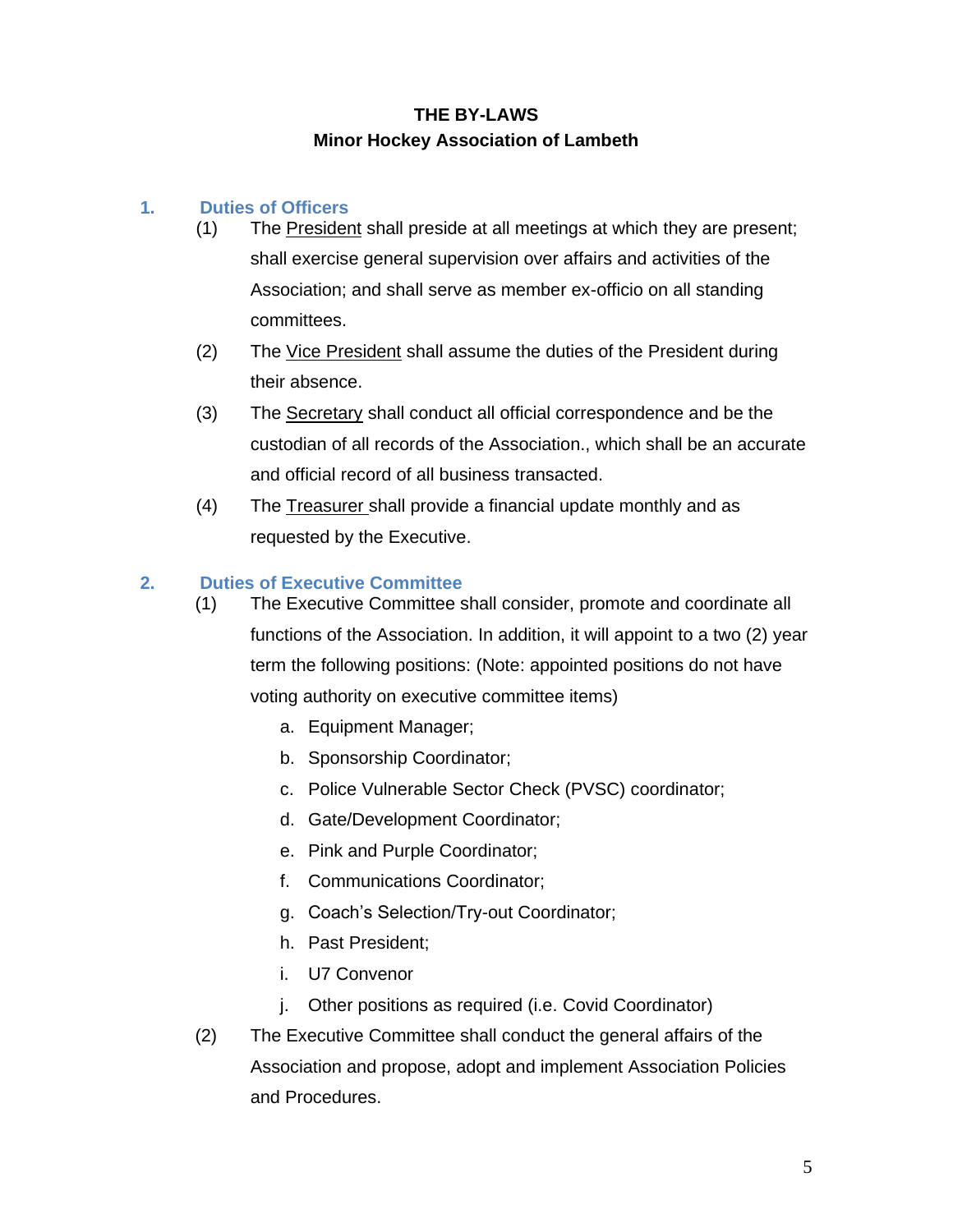- (3) The Executive Committee shall assume financial responsibility for dispensing the operating funds of the Association.
- (4) In the event of failure of any office to carry out the duties of their office, the Executive can declare said office vacant and shall appoint a successor to fill said office for the remainder of the term.

Provided that notice specifying the intention to pass such resolution has been given in the form of a meeting, eligible voting members of the Association, by resolution passed by at least 2/3 votes cast at a said Meeting may remove any officer or director before the expiration of their term of office, and, by a majority of votes cast at that meeting, may elect any person in their seat for the remainder of their term.

#### **3. Standing Committees**

- (1) Standing committees shall be established as required.
- (2) Standing committees may create their own sub-committees as required.
- (3) Other ad hoc committees may be appointed as required.

#### **4. Quorum**

- (1) A simple majority shall constitute a quorum for the transaction of business at an Executive Meeting.
- (2) A quorum for the transaction of business at a General Meeting will be ten members in addition to the members of the current Executive Committee.

#### **5. Elections**

- (1) Only members resident within the O.M.H.A. designated area of the Association shall be eligible for election.
- (2) A nominating committee of three shall be appointed annually by the Executive Committee. The nominating committee shall select a chairperson and submit a slate of nominees for the number of positions to be filled.
- (3) The chairperson of the nominating committee shall conduct the elections at the annual general meeting, at which time further nominations shall be acceptable from the floor – nominations from the floor must be submitted in writing 1 week prior to the AGM to the Secretary. All nominees must be present or a letter of acceptance of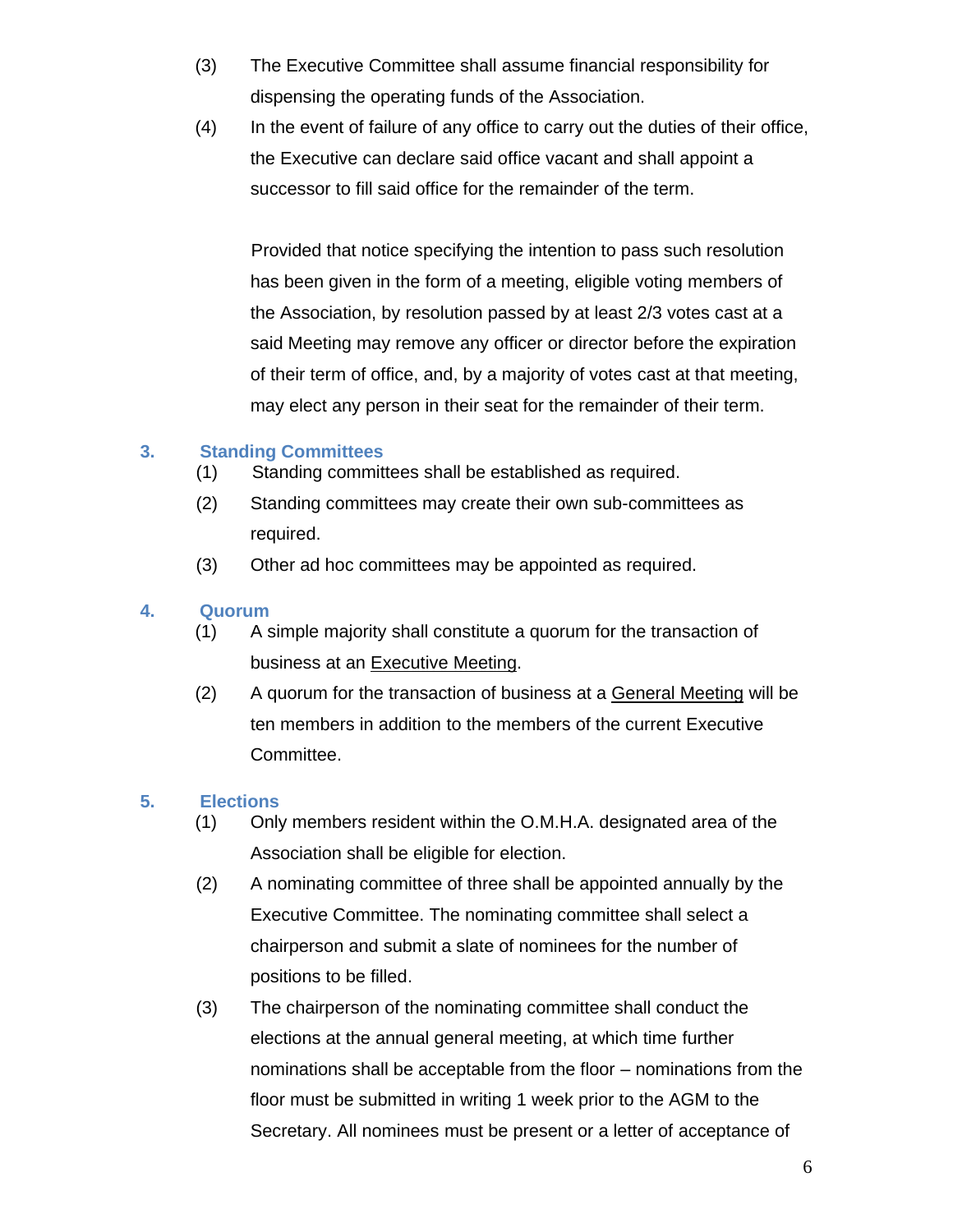the nomination must be furnished by the nominees to the Secretary prior to the elections.

- (4) Elections are normally for a two-year term with approximately half of the Executive Committee positions being replaced annually.
- (5) The Executive Committee shall elect its own office.
- (6) Nominations for President and Vice-President will be sought from the current Executive Committee before seeking external nominations.

#### **6. Miscellaneous**

- (1) The official colours for the Minor Hockey Association of Lambeth are Maroon, White and blue
- (2) Executive Committee members may be reimbursed as determined by the Committee at the beginning of each members elected term.
- (3) Executive Committee including appointed members would receive a volunteer cheque for their participation on the executive committee. (Note: Executive members cannot receive both a volunteer cheque and position reimbursement in accordance with item 6 (2).)

#### **7. Amendments**

(1) Any amendment(s) to these By-Laws may be proposed by any member at any Annual General meeting of this Association, to be adopted by a majority vote at the same meeting. All amendments must be received by the MHAL Secretary, in writing, no less than two (2) weeks before the Annual General meeting.

#### **DECLARATION**

The Constitution and these By-Laws having been duly amended by a majority vote of the members of this Association at its annual general meeting of May , 2020 is hereby declared to be binding and have force effective immediately.

Stacey Morningstar President Craig Cooper Vice President Sherry Berto Secretary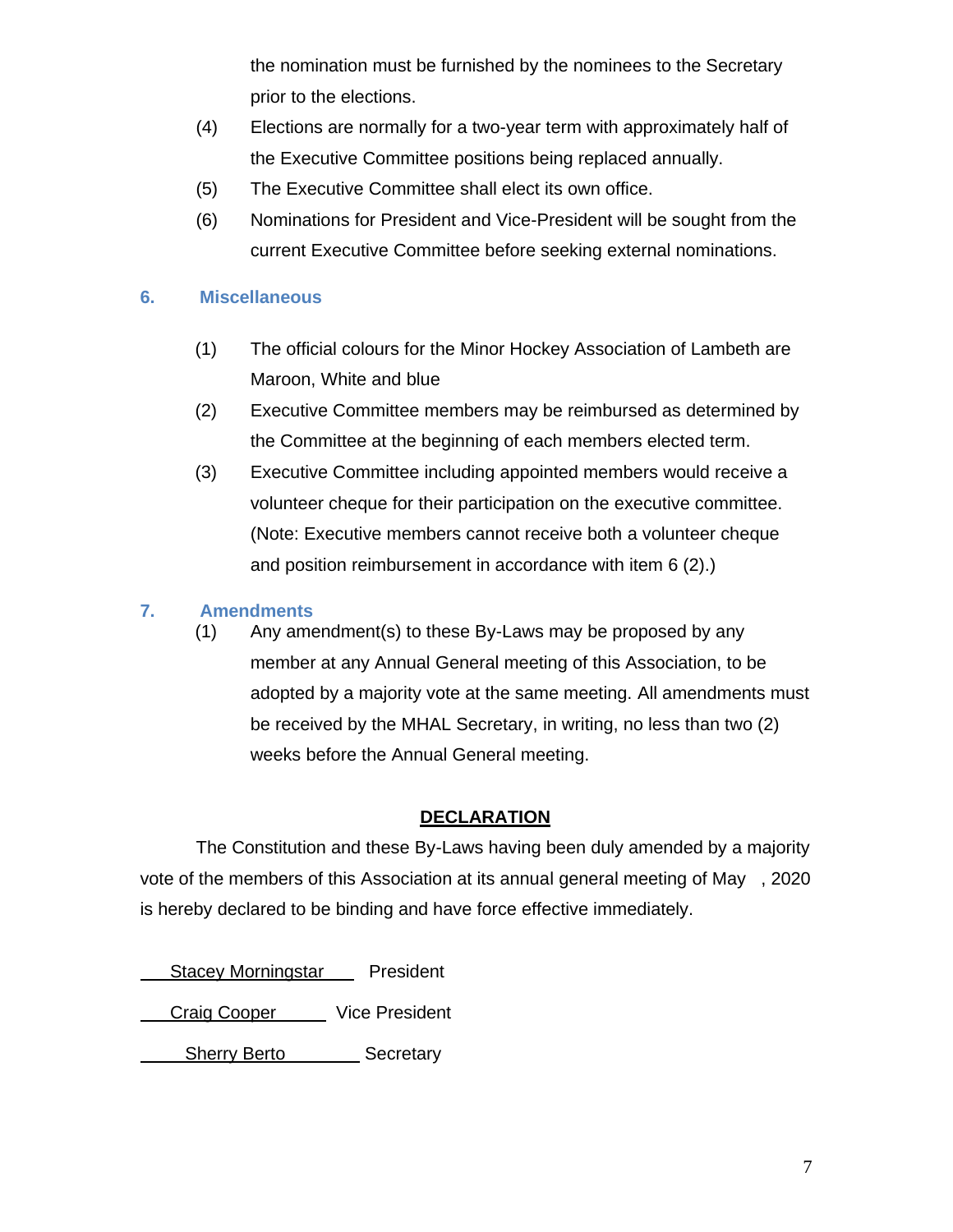# **MINOR HOCKEY ASSOCIATION OF LAMBETH POLICY DOCUMENT**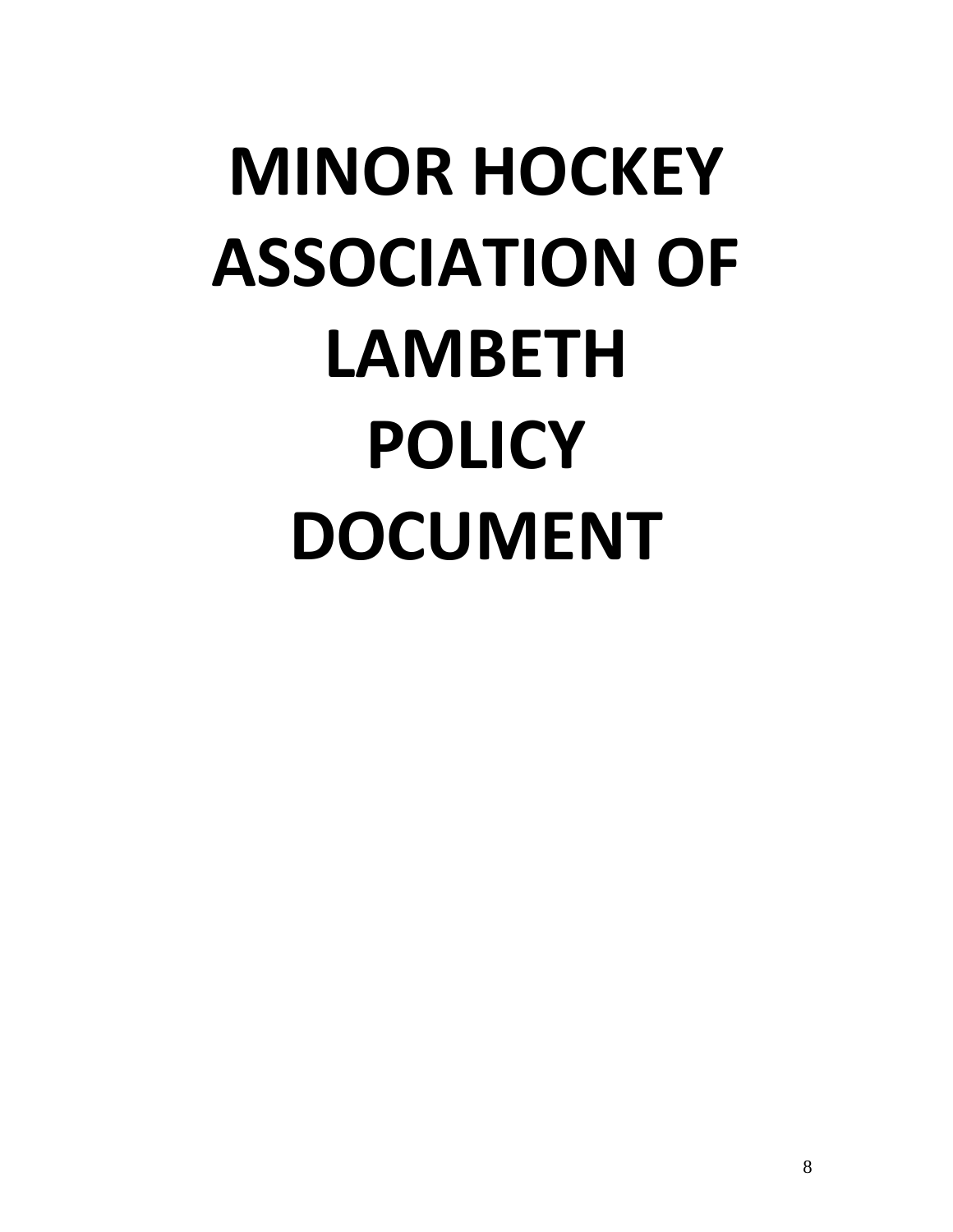| <b>CURRENT MHAL POLICY DOCUMENT</b> |                                                           |  |
|-------------------------------------|-----------------------------------------------------------|--|
| Policy 1                            | <b>Registration</b>                                       |  |
| <b>Policy 2</b>                     | <b>Coaching Selection</b>                                 |  |
| Policy 3                            | <b>Competitive Tryouts</b>                                |  |
| Policy 4                            | <b>Player Releases</b>                                    |  |
| Policy 5                            | <b>Team Size</b>                                          |  |
| Policy 6                            | <b>Discipline</b>                                         |  |
| <b>Policy 7</b>                     | <b>Awards</b>                                             |  |
| <b>Policy 8</b>                     | <b>Tournaments</b>                                        |  |
| Policy 9                            | <b>Certification of Coaches/Trainers</b>                  |  |
| Policy 10                           | <b>Ice</b>                                                |  |
| Policy 11                           | <b>Equipment</b>                                          |  |
| Policy 12                           | <b>Fundraising</b>                                        |  |
| Policy 13                           | <b>Gate (Deleted)</b>                                     |  |
| Policy 14                           | <b>Bingo Committee (Deleted)</b>                          |  |
| Policy 15                           | <b>Sponsors (Deleted see policy 12)</b>                   |  |
| Policy 16                           | <b>Executive Meetings</b>                                 |  |
| Policy 17                           | <b>Police Vulnerable Sector Check (PVSC)</b>              |  |
| Policy 18                           | <b>Girls Dressing Room Policy (deleted see policy 23)</b> |  |
| Policy 19                           | <b>Playing Up</b>                                         |  |
| Policy 20                           | <b>Affiliated Player</b>                                  |  |
| Policy 21                           | <b>Refund Policy</b>                                      |  |
| Policy 22                           | <b>Champions Fund Policy</b>                              |  |
| Policy 23                           | <b>Dressing Room Policy</b>                               |  |
| Policy 24                           | <b>Girls Hockey</b>                                       |  |
| Policy 25                           | <b>Parent Code of Conduct</b>                             |  |
| Policy 26                           | <b>Social Networking Policy</b>                           |  |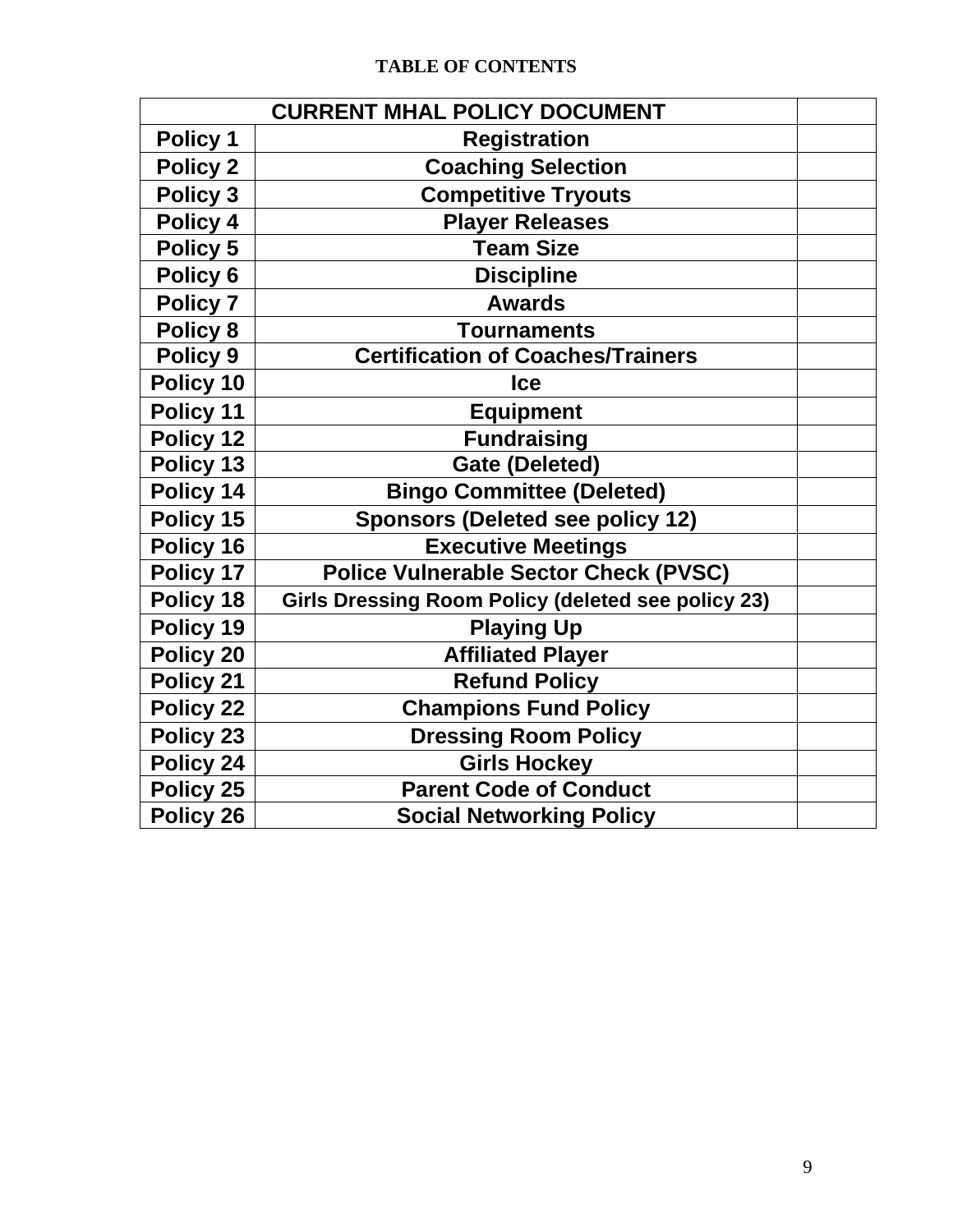POLICY NO: **1** POLICY ON:

## **REGISTRATION**

FORMAL APPROVAL: Executive FIRST ISSUED: July, 1994

REVISED: May, 2022

Registration fees will be set annually by the Executive. Registration dates, including late fee cut offs and registration closing dates will be determined by the Executive and communicated each year via the MHAL website. Late fees will be charged and a position on a team will not be guaranteed following closing dates.

Any player or family who is financially unable to pay the registration fee must submit a letter to the Executive indicating that they require relief. This letter should include how much of the fee they are able to pay. The Executive will review the application and make a decision to waive part or all of the registration fee. Such relief can only be applied to Local League registrations. Any family seeking such relief and requesting their child(ren) play on a competitive team will be expected to pay the difference in registration fees above the cost of the house league registration.

Any player residing within O.M.H.A. designated area is able to register for boys hockey. Under O.W.H.A., all eligible girls can register providing they have a Permission to Skate form and Player Release form if they are registered with another O.W.H.A. association.

It is the policy of the Minor Hockey Association of Lambeth to provide facilities for players who live within the defined borders of our Association. In the event of players from outside the area, who are ruled eligible, such players will be accommodated only after all registered resident players have been accommodated, and, if space permits.

External NRP's or reverse NRP's will not be considered unless MHAL is short players and cannot field a team to provide Lambeth residents a team to play on. (Note: policy will not take effect until 2023-24 season)

MHAL reserves the right to manage rosters how it best reflects the use of ice for the residents of Lambeth. MHAL Executive reserves the right to make changes outside this policy to ensure that teams are offered or to sustain the program.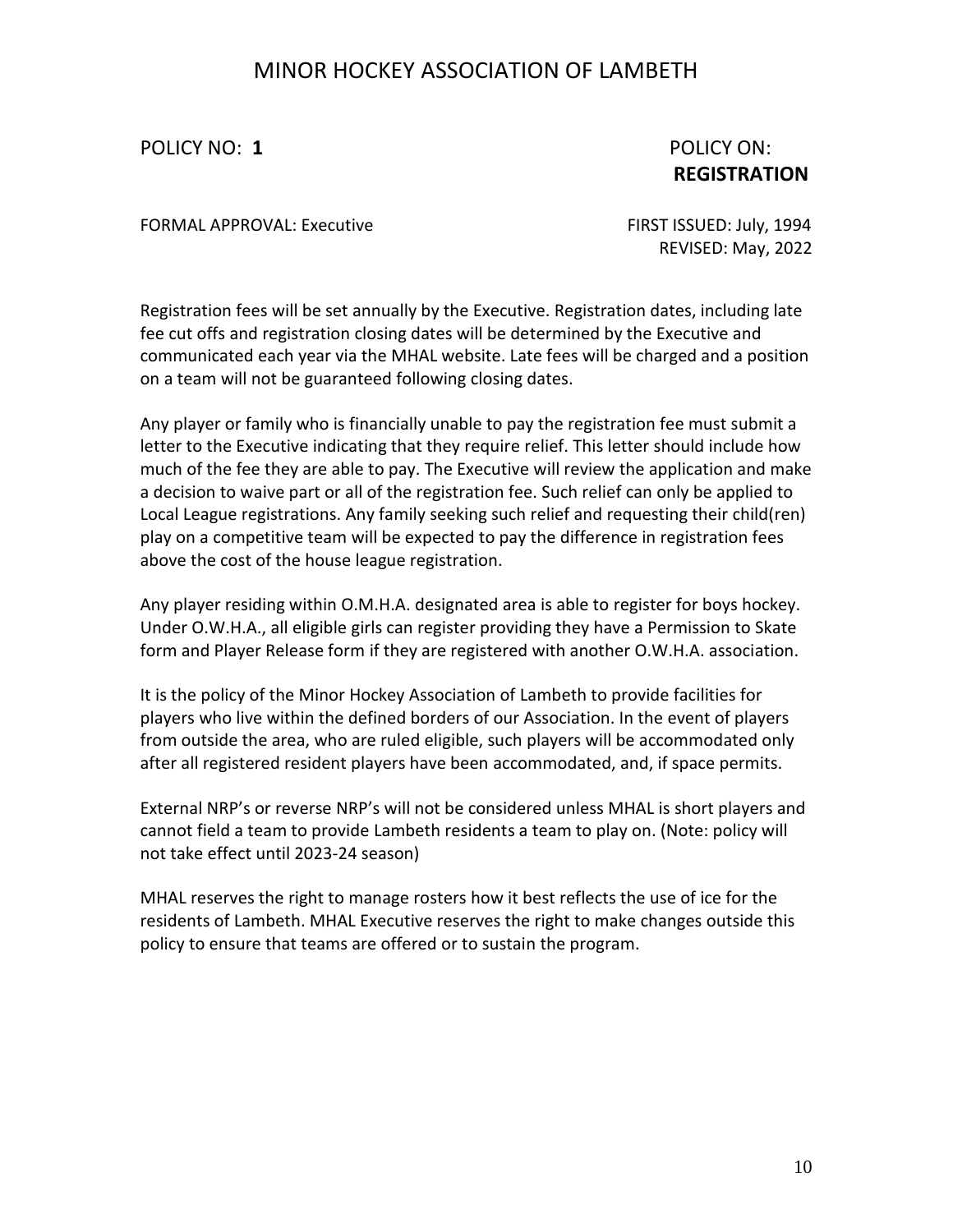#### POLICY NO: POLICY ON: **2. COACHING SELECTION**

#### FORMAL APPROVAL: Executive FIRST ISSUED: July, 1994

REVISED: May 2022

- 1. Applications for girls hockey will be made available starting February, and for boys hockey starting in March.
- 2. All applicants must submit a completed M.H.A.L. coaching application form.
- 3. A subcommittee(s) (Coach Selection Committee) of the Executive will be formed. Any Executive member applying for a coaching position will be ineligible for participation on the committee(s). The Selection Committee(s) shall consist of an odd number of members, including the President or designate.
- 4. If a member of the Coach Selection Committee(s) has a child within the division, the member will remove themselves from the selection of that division.
- 5. All applicants will be contacted and, if necessary, granted a personal interview by the Coach Selection Committee.
- 6. The Committee will consider applicants on the following basis:
	- o Experience
	- o Coaching Level
	- o Previous year's evaluation (if applicable)
	- o Ability to work with the Ice Convenor and Division Convenor along with other Executive Members
	- o Number of years coaching the same group of players (In order to encourage new coaches to apply for teams for which they are qualified, it may be necessary to award teams to new coaches, rather than an equally qualified person who has already coached this same group of players for the past two years).
	- o For Girls Hockey, preference will be given to Coaches who are Lambeth residents.
- 7. The Committee will notify only those selected for an interview.
- 8. The Committee will notify the Executive of the successful applicants.
- 9. The names of all Coaches appointed for the next year shall be posted on the MHAL website.
- 10. President, Vice President, Competitive Convenor, Local League Convenor and Ice Convenor may not be coaches unless there are no other suitable applicants.
- 11. Efforts will be made to ensure Coaches receive annual evaluations that occur after the end of the season. The evaluation will be based on parent survey feedback as well as experiences from the season. Evaluations will be kept on file and used by the Coaches' Selection committee as part of their decision-making process in future years. Other constructive feedback or incidents that come to light during the season with a coach or coaching staff need to be documented, filed and available to future executive members and coaches' selection committee members. Where a coach is acclaimed, an expectations meeting will be held between the Coach, Convenor and President or their designate.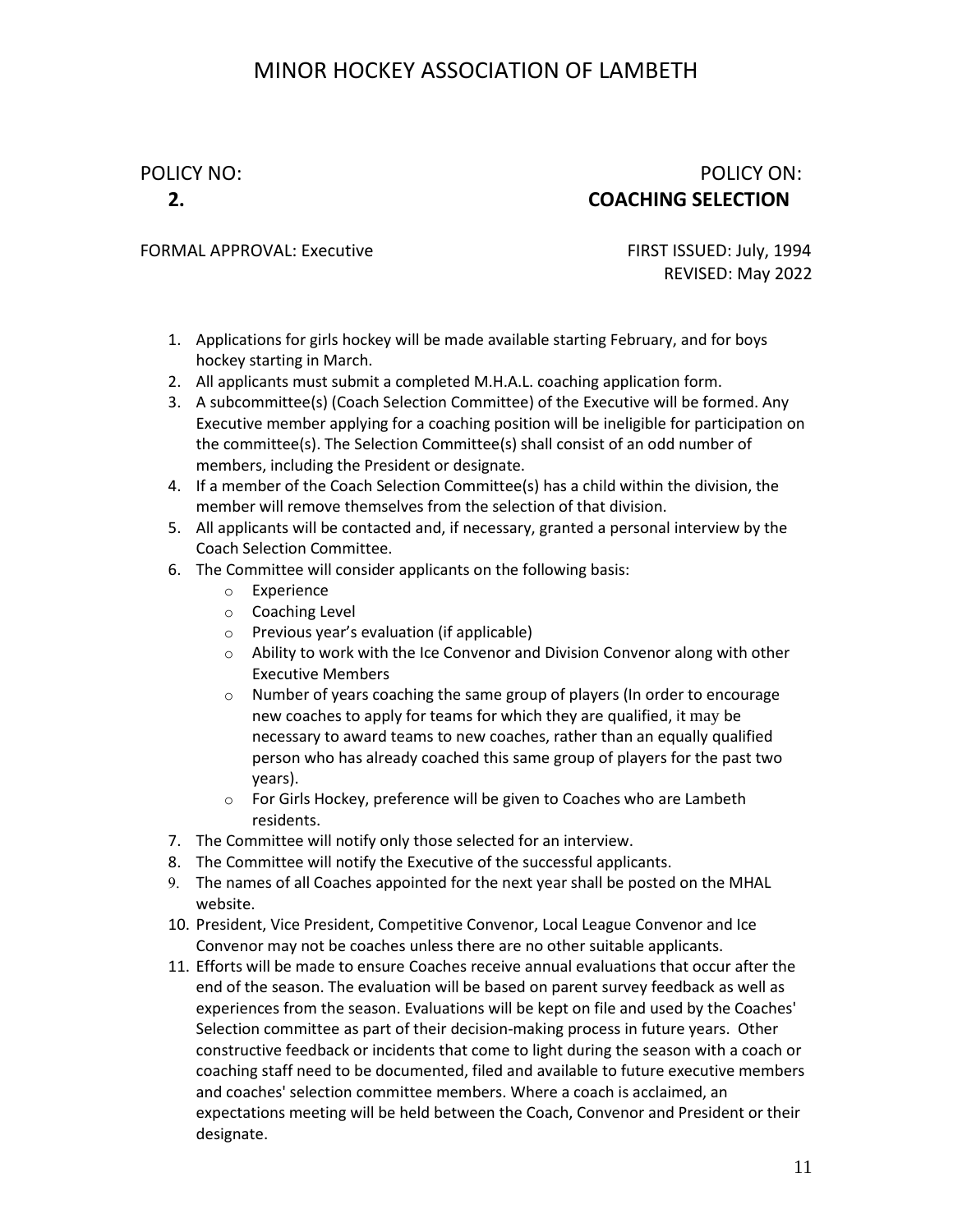#### POLICY NO: POLICY ON: **3. COMPETITIVE TRYOUTS**

FORMAL APPROVAL: Executive FIRST ISSUED: July, 1994

REVISED: May 2022

- 1. Players will indicate at registration their interest in trying out for a Competitive team. The try-out fee is non-refundable unless withdrawn no less than 5 business days before the first try-out date. All refunds are subject to an administration fee of up to 50% of the try-out fee.
- 2. The Ice Convenor will post try out times on the MHAL website as soon as possible. Each competitive coach will ensure each registered player who has indicated intent to attend try-outs is informed of the date and time of the initial try-out.
- 3. Each player trying out will be guaranteed at least two try-out practices; This is subject to the Hockey Canada player pathway guidelines.
- 4. External evaluators or an executive appointed committee will be used for all competitive try-outs.
- 5. For boys: upon being released from the Representative team (A), each player will be referred by the competitive coach to the alternate entry coach for the purpose of trying out for alternate entry team.

For girls: upon being released from the Competitive team, each player will be referred by the competitive coach to the lower-level coach (i.e. house league) for the purpose of being placed on that team, only if a team of a lower level team is available for the upcoming season.

- 6. For boys: each player will be guaranteed at least one try-out practice with the alternate entry team.
- 7. For boys: upon being released from the alternate entry team, each player will be informed by the alternate entry coach that he will be contacted by the house league coach as to the next practice time.

For girls: girls not placed on a team will be advised as soon as possible and the Executive will assist to the best of its ability in finding a team for any girls cut from the MHAL.

Note: Coaches conducting try-outs will follow the selection guidelines as set out by the Executive.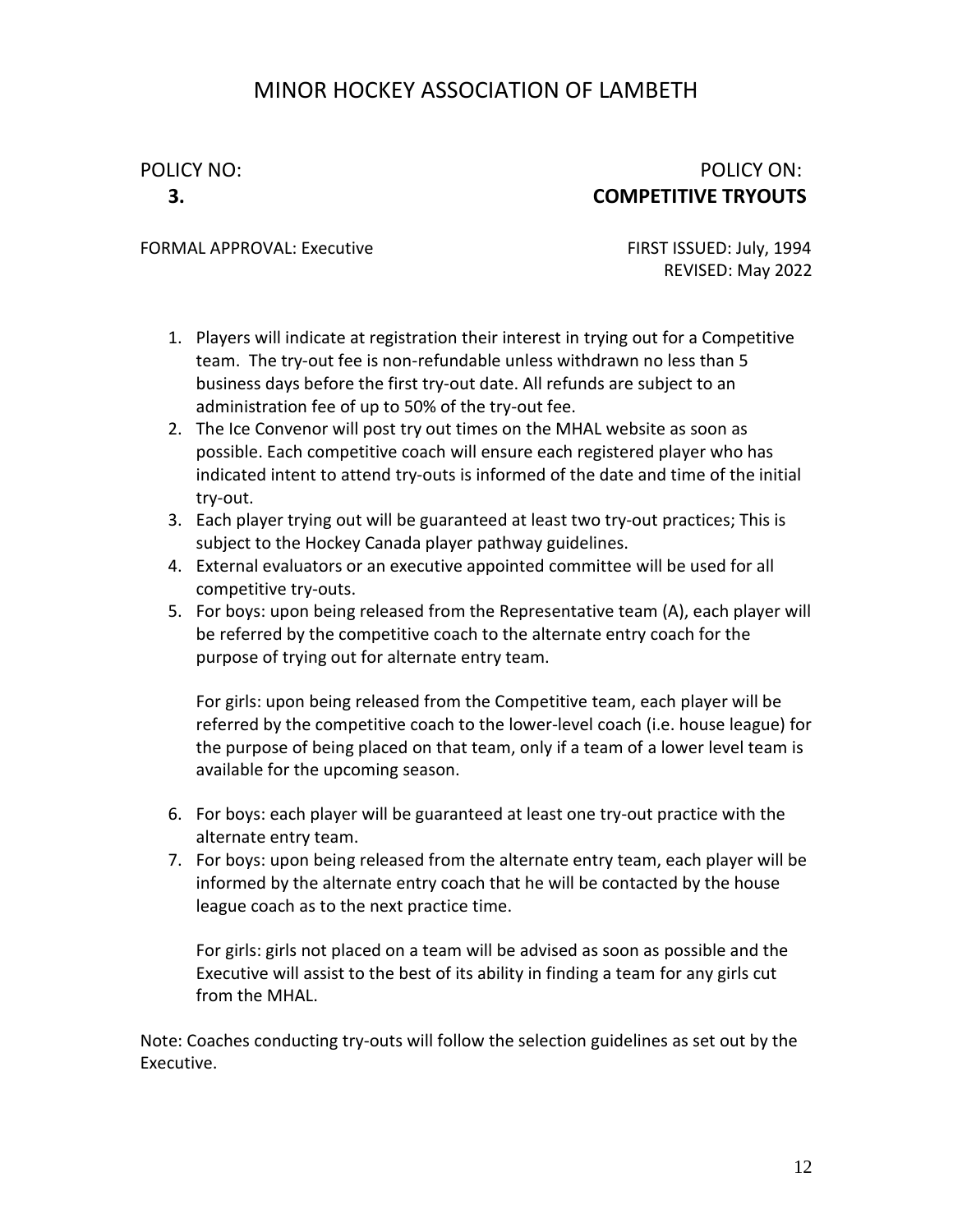#### POLICY NO: **POLICY ON:** POLICY ON: **4. PLAYER RELEASES**

FORMAL APPROVAL: Executive FIRST ISSUED: July, 1994

REVISED: May, 2019

It will be the policy of the Minor Hockey Association of Lambeth that any player wishing a release for the purpose of playing for any other team or Association which he or she is entitled to play for, will be released to that organization. For example, a player playing for AAA, AA, or A Centres. We will not grant releases for players to play in other surrounding areas unless we do not have a team in that division. We follow the geographical boundaries as set out by OMHA.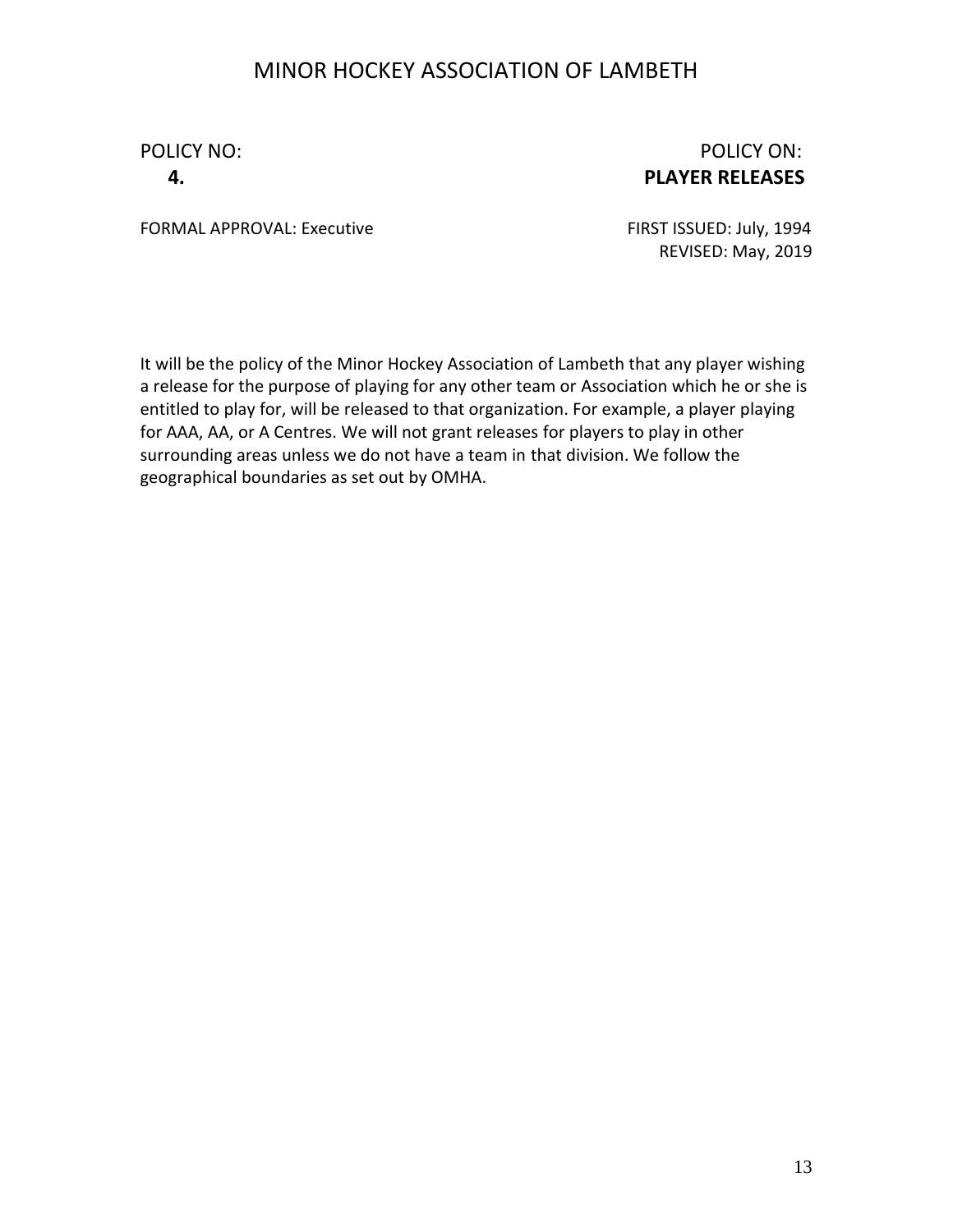## POLICY NO: POLICY ON:

## **5. TEAM SIZE**

FORMAL APPROVAL: Executive FIRST ISSUED: May, 2003

REVISED: May 2022

Prior to registration, Executive members will meet to establish the number of registrations to accept for each age group. While we hope to have a spot for each player, ice limitations and registration numbers fluctuate each season making planning difficult. Once we reach the agreed upon number of players per group, a waitlist will be started. Registrants will be notified at time of registration that their child is NOT guaranteed a spot unless enough registrations dictate a second or third team.

All representative teams must declare rosters of no more than 20 players and up to 5 Affiliated Players from the eligible birth year(s). Composition includes skaters, goalies, and APs. Any team requesting to carry more than 20 players (made up of skaters + goalies + APs) must have the approval of the Board. Requests for increased or reduced rosters are to be made in writing to the Convenor, VP and President. It is strongly recommended that Rep and AE teams who keep one rostered goalie identify a permanent back-up goalie through the AP process or player on the current team roster.

No coach shall make house league players or players AP'ing up permanent without first having a conversation with the Convenor in question, and the written approval of the VP and President.

The **minimum** number of players on a team will be as follows:

- 14 total players (skaters plus goalie) U13 (Peewee) and up
- 12 total players (skaters plus goalie) U11 (Atom)
- 12 total players (skaters plus goalie) U9 (Major Novice)
- 8 total players (skaters plus goalie) U8 (Minor Novice)

The **maximum** number of players on a team will be as per the O.M.H.A./O.W.H.A. limits regarding maximum number of players allowed to sign.

MHAL reserves the right to manage rosters how it best reflects the use of ice for the residents of Lambeth. MHAL Executive reserves the right to make changes outside this policy to ensure that teams are offered or to sustain the program.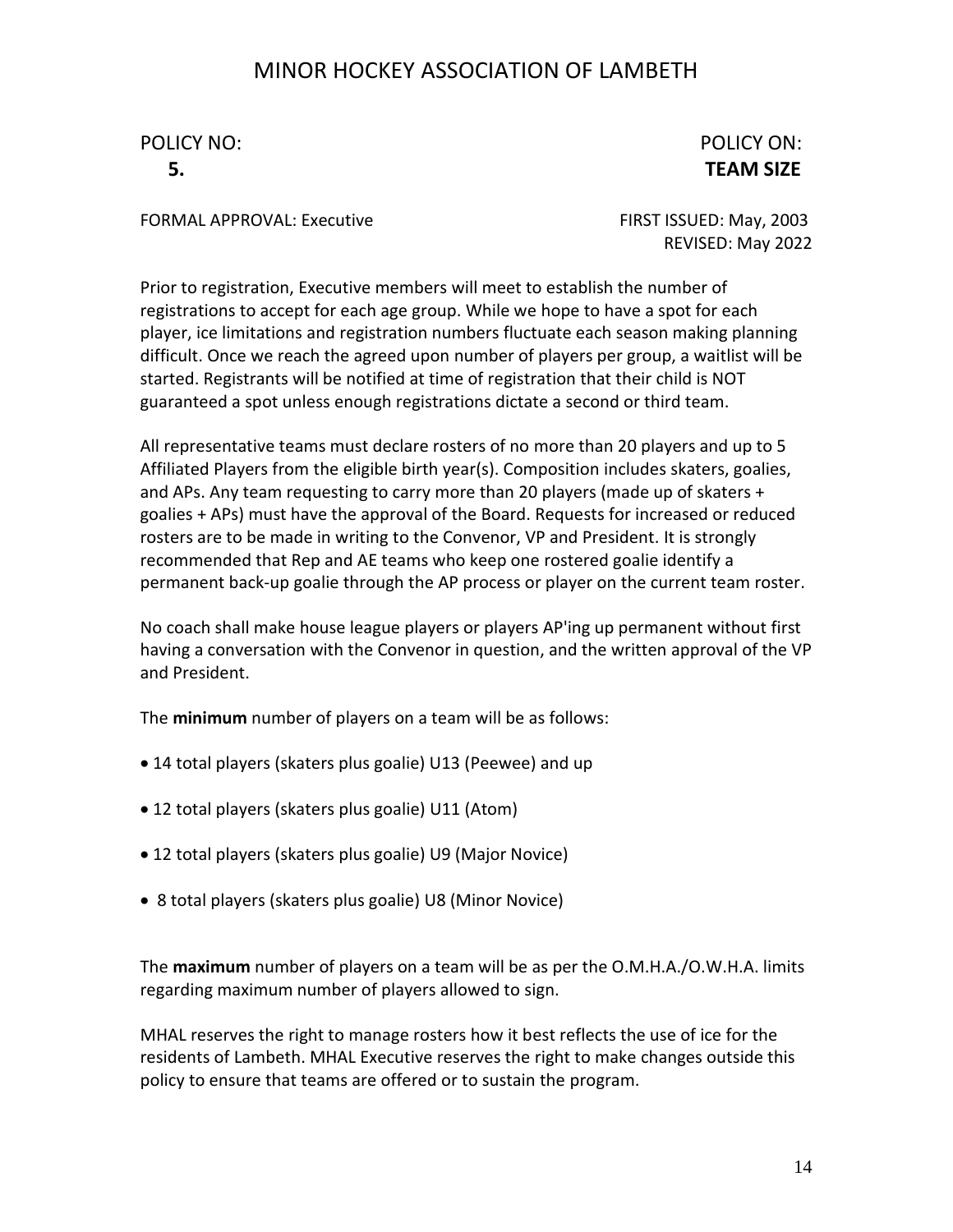#### POLICY NO: POLICY ON: **6. DISCIPLINE**

FORMAL APPROVAL: Executive FIRST ISSUED: July, 1994

REVISED: May, 2019

The composition of the Discipline Committee shall be:

- President
- Vice President
- League Convenor
- Designate by the President

This committee is to review serious events, altercations or significant suspensions received by players, coaches and/or other officials or members of the Association to determine if the Association feels further action on their part is required.

For the purpose of this policy, serious events, altercations and suspensions dealt with are as follows:

- Significant suspensions (greater than five games in length)
- Offenders incurring a second significant suspensions
- Any person involved in an altercation of any kind before, during or after a game, whether on the ice or on arena grounds
- Any other serious events as directed by the Executive

A meeting is to be held within a reasonable time period upon the notification of a suspension or event as defined above. Attending the hearing, along with the Discipline Committee will be:

- Player(s) or team official or parent involved
- Parent(s) if required by player of legal age or committee
- Coach, manager, and/or trainer, if requested
- Committee then meets in private to reach a decision
- Participant involved will be asked to sign a Conduct of Code in order to continue playing within MHAL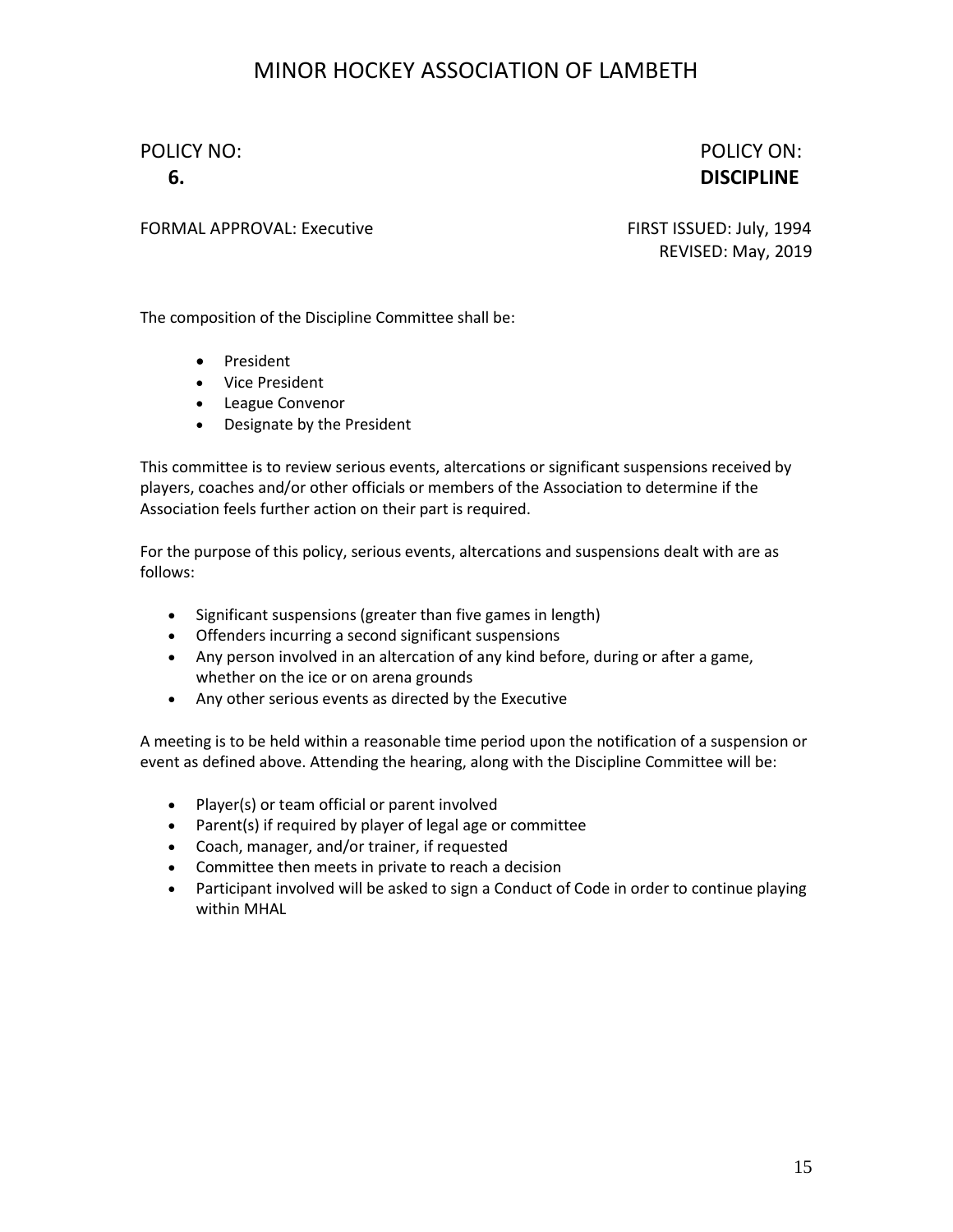#### POLICY NO: POLICY ON: **7. AWARDS**

#### FORMAL APPROVAL: Executive FIRST ISSUED: July, 1994

REVISED: May, 2019

#### BILL EVANS SR. MEMORIAL AWARD

- Established in 1983 and funded from the Bill Evans Sr. Memorial Fund
- Presented annually to the MHAL player who shows ability, leadership and is academically sound
	- o an all-around upstanding junior citizen.
- Recommendation will be put forth by Bill Evans and approved by the Minor Hockey Association of Lambeth Executive (if necessary the Executive will put forth name(s) and approve the recipient).

#### DARCY THOMPSON MEMORIAL AWARD

- Established in 1986 to recognize Darcy's extraordinary commitment to community sports in Lambeth.
- Presented annually to the M.H.A.L. goalie who best exhibits leadership, character and athletic achievement.
- Selection is by the Minor Hockey Association of Lambeth Executive.

#### JUDY DESROSIERS MEMORIAL AWARD

- 1. Presented to the defensive defenseman whose Lambeth Minor Hockey career best exemplifies the spirit of the game of hockey as follows:
- 2. A bantam, midget or juvenile defenseman
- 3. Has shown leadership both on and off the ice with a true dedication to the game of hockey achieved with hard work as a strong, dependable team player
- 4. Selection is by the Minor Hockey Association of Lambeth Hockey Executive

#### GORD ROSS SR. MEMORIAL AWARD

- Best offensive player in Bantam or Midget
- Established in 2011 to recognize Gords extraordinary commitment to Lambeth Minor Hockey

#### DALE DUFFIELD MEMORIAL AWARD - OUTSTANDING LOCAL LEAGUE PLAYER

- Established in 2016. Awarded annually to the most outstanding Lambeth local league hockey player who exhibited leadership and a positive attitude throughout the season.
- Nominations are taken from coaches and selection is made by the Minor Hockey Association of Lambeth Executive.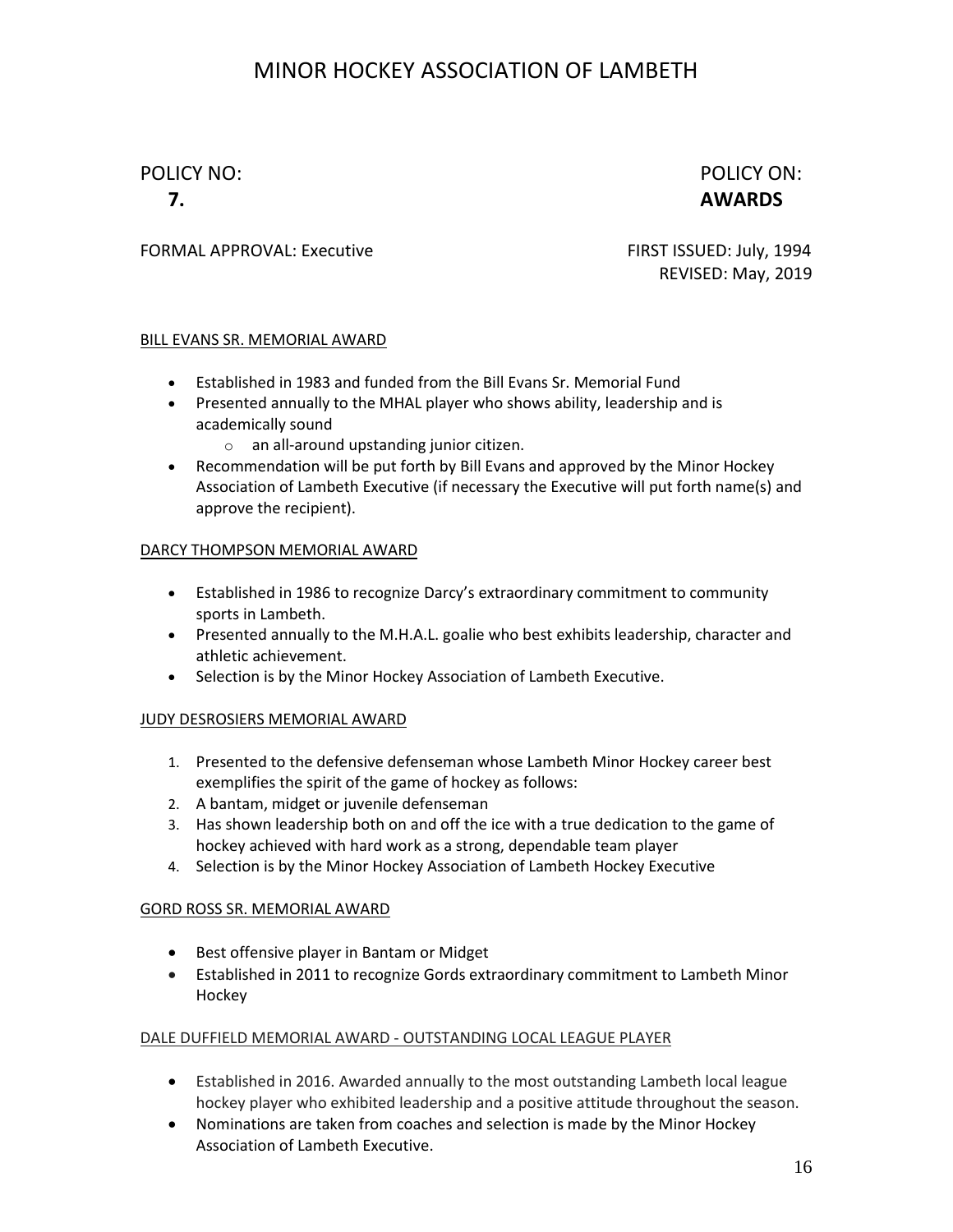• Nominations are taken from coaches and selection is made by the Minor Hockey Association of Lambeth Executive.

#### ALLISON CAMPBELL MEMORIAL AWARD

- Established in 2017, The Allison Campbell award goes to an outstanding volunteer who demonstrated passion and enthusiasm.
- Selection is by the Minor Hockey Association of Lambeth Executive

#### GIRLS HOCKEY – AMANDA MAZZOTTA AWARD

- Established in 2016 to recognize a player or goalie in Lambeth Girls Hockey Novice to Midget.
- This award will be presented annually to a female competitive Lambeth player who maintains an A average in school, is a motivator and leader on her team and is an upstanding citizen.
- MHAL coaches of girls teams can nominate a player who they feel deserve the award.

#### THE BEARS AWARD

- Established in 2020 to recognize the U11 or U13 hockey player who has shown to have a positive attitude, as well as strong leadership both on and off the ice. This player has proven to be dependable, reliable and an overall good teammate throughout the season.
- Selection is made by the Minor Hockey Association of Lambeth Executive from recommendations made by team coaches.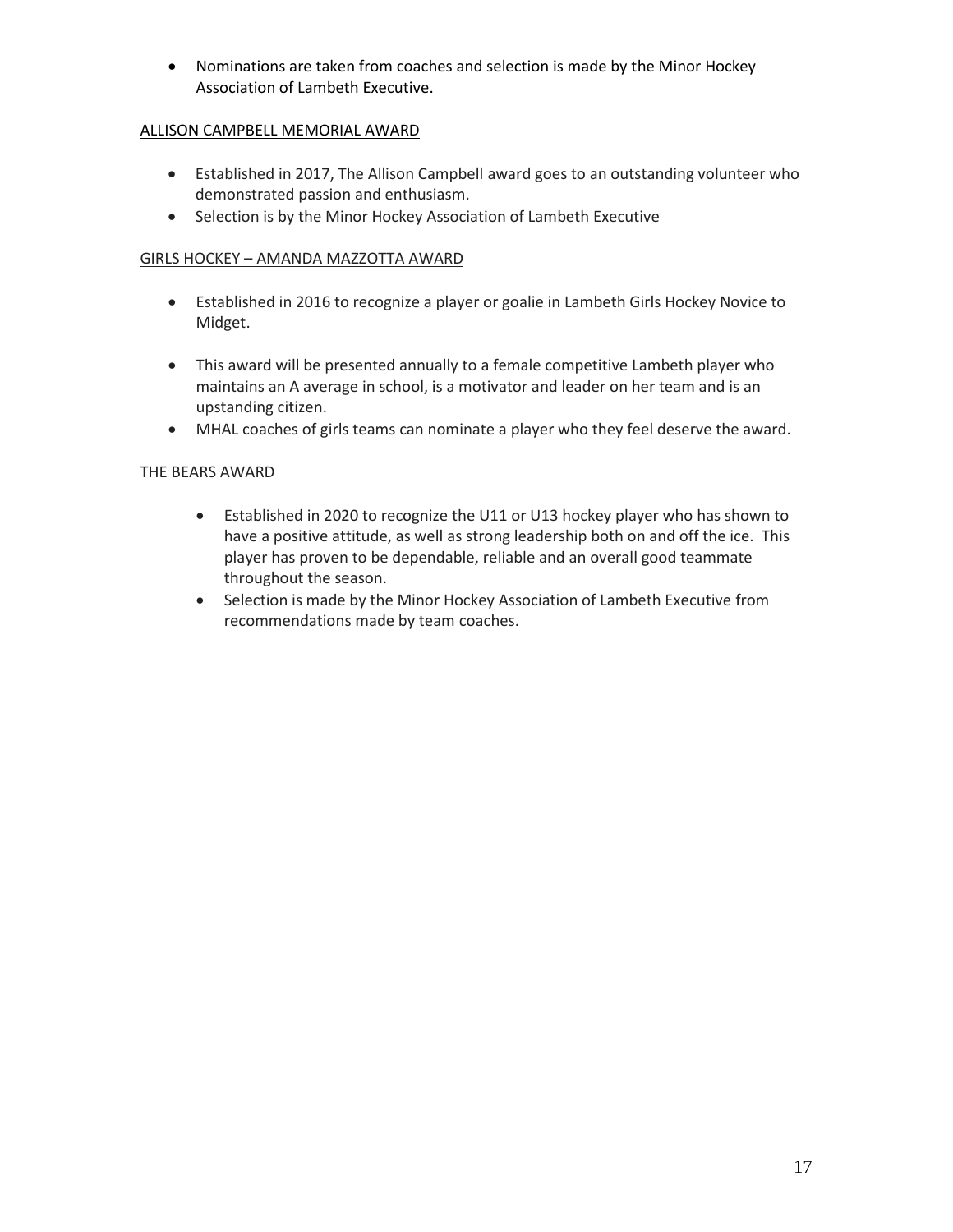#### POLICY NO: POLICY ON: **8. TOURNAMENTS**

FORMAL APPROVAL: Executive FIRST ISSUED: July, 1994

REVISED: January 2001 REVISED: May, 2010 REVISED: May, 2019

Each team assumes full financial responsibility for all tournament costs. The M.H.A.L. can loan teams funds to pre-book tournaments, prior to the start of the season and collection of team tournament fees. All teams are responsible to repay the association any loaned funds, by Oct 1st.

A team wishing to participate in any tournament must inform, at least 14 days (2 weeks) in advance (exception International Silver Stick), the appropriate Division Convenor and Ice Convenor prior to registering for the tournament. If participation in this tournament results in the need to reschedule any league games for the team, such arrangements must be finalized with the other Centre before the Convenor can grant permission to take part in the tournament.

As many teams (Rep, AE, LL) as possible are encouraged to participate in the Silver Stick.

Boys rep teams should be competing in at least 3 tournaments (one away) to a maximum of 4 plus one if they advance to International Silver Stick.

Boys LL teams must have tournaments selected before the first scheduling meeting. Tournaments may not be scheduled during play offs. Teams should be competing in at least two tournaments (one away is encouraged) to maximum of four in a season.

Reps teams may not schedule more than 1 tournament during OWHA, OMHA and Shamrock Play downs, unless approved in writing from the President or their designate.

Any team(s) who fail(s) to follow these guidelines may, at the discretion of the Executive, have the team or its officials or both, suspended by the Association for any or all of the remainder of the season.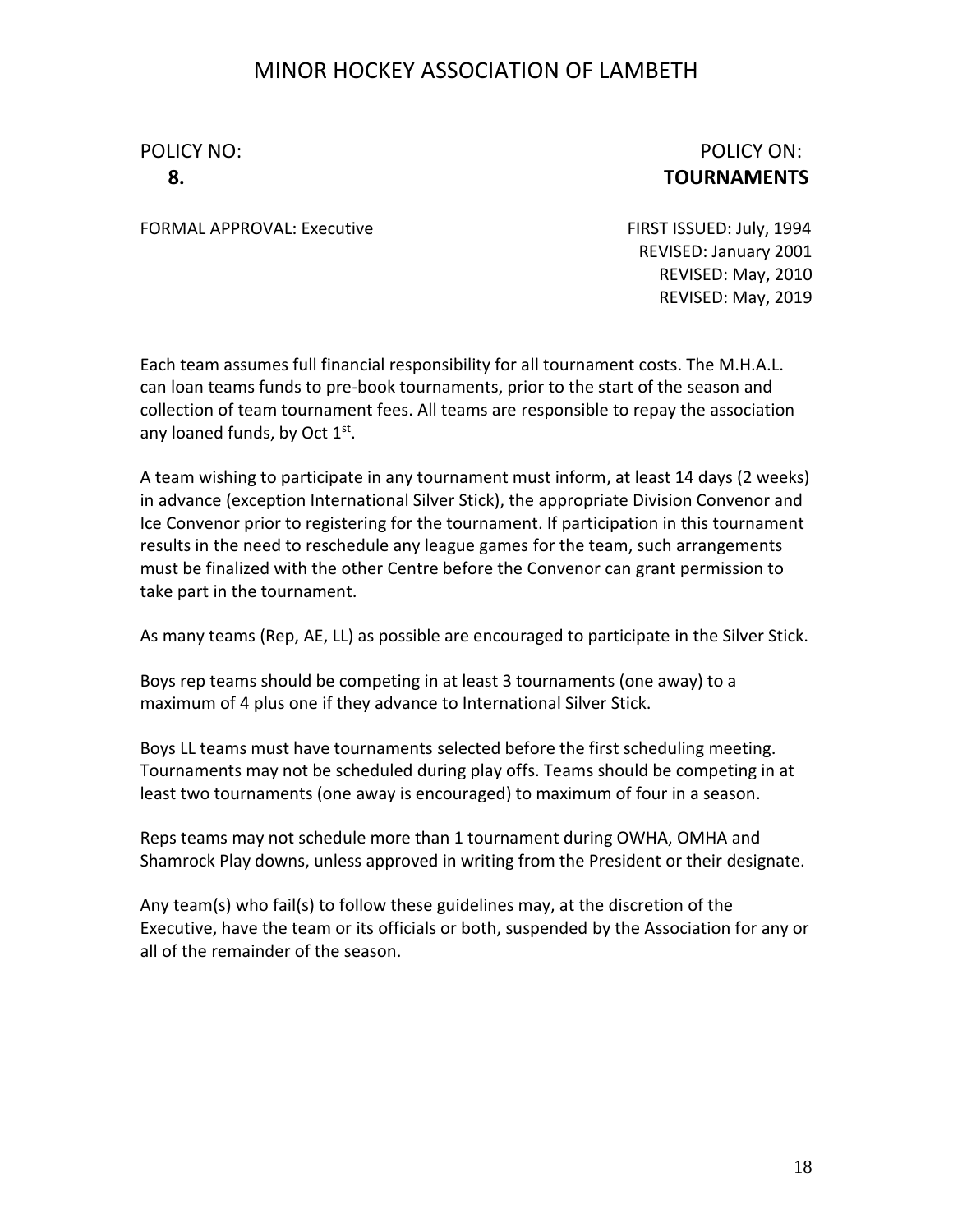#### POLICY NO: POLICY ON: **9. CERTIFICATION OF COACHES/TRAINERS**

FORMAL APPROVAL: Executive FIRST ISSUED: July, 1994

REVISED: January 2001 REVISED: July, 2014 REVISED: May, 2019

The Association will pay for the cost of one successful certification program per season for individuals involved with a registered team. Each individual must be listed on the team roster as a coach, assistant coach, manager, assistant manager, trainer or assistant trainer.

The Association will not pay for gas, lodgings or offer per diem to individuals taking coaching courses regardless of distance.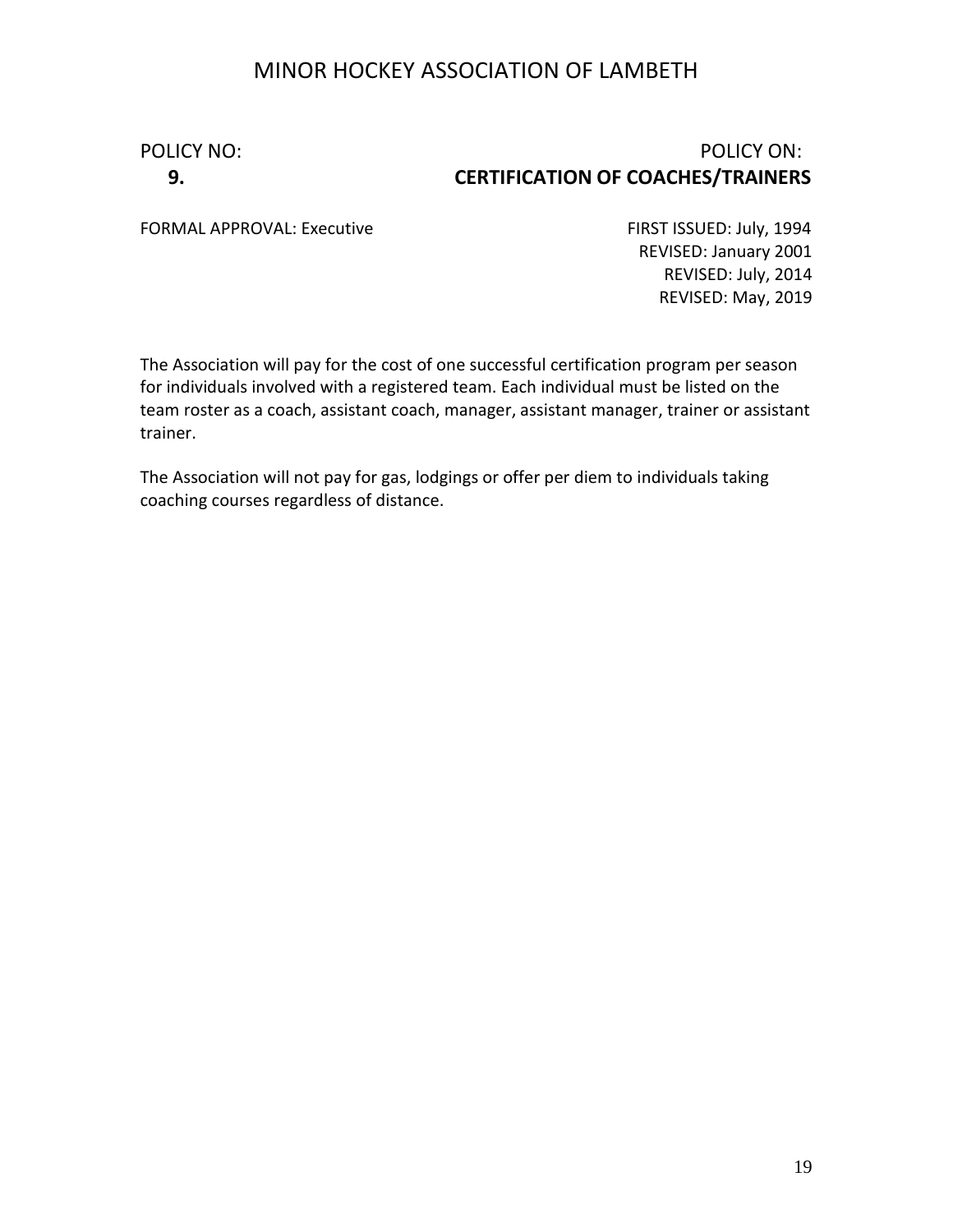POLICY NO: POLICY ON: **10. ICE**

FORMAL APPROVAL: Executive FIRST ISSUED: July, 1994

REVISED: January 2001 REVISED: May, 2010 REVISED: May, 2019

It is our intent to see that each team obtains at least one hour of practice time per week.

If a team cannot use a scheduled hour (whether it be a game or practice hour), then the team manager must trade the ice with another team. If they cannot trade it – they must return it to the Ice Convenor (**no later than 72 hours before the scheduled ice time**) and the Ice Convenor will redistribute the ice. The ice is not to be left unused.

Any team that wastes scheduled ice (ie. do not show up or has less than five players on the ice) must pay for the cost of the ice.

No one will go on the ice surface while the ice resurface is in operation. Only when the back gates close do you go on the ice. It is the responsibility of each coach to see that players follow these directions.

All Minor Hockey teams or groups must have a coach and a trainer on the ice with them during all practice times. Minor Hockey players will not be allowed on the ice unsupervised. All team officials and other personnel who are helping with on-ice activities must wear a certified helmet properly fastened while on the ice. For insurance purposes, there can be no exceptions. Only those players on the team roster for which the practice is schedule may be on the ice. Volunteer help from other MHAL players must be approved by the Executive and be at least four years older.

All teams must understand that when the Association enters into Playoffs or Play downs that juggling of ice time will happen. Teams must be flexible enough to adapt to these changes. In all cases, the final decision of ice allotment is up to the Ice Convenor, Appropriate Convenor, President and Vice-President. These people will act in the best interest of the Association. There should be no need for competitive teams to require ice normally scheduled for local league teams, or vice versa.

The Ice Convenor will consider the following when assigning ice times and location:

- Earliest ice times will start with U7 (I.P.) and move up by age division with U18 (Midget) with the latest ice times.
- Returned schedule ice shall be dispersed equally across the association in a fair and equitable manner as determined and documented by the Ice Convenor.

All on ice help must meet the minimum eligibility requirements of the O.M.H.A/O.W.H.A as amended from time to time. (i.e. team official qualification requirements, etc.)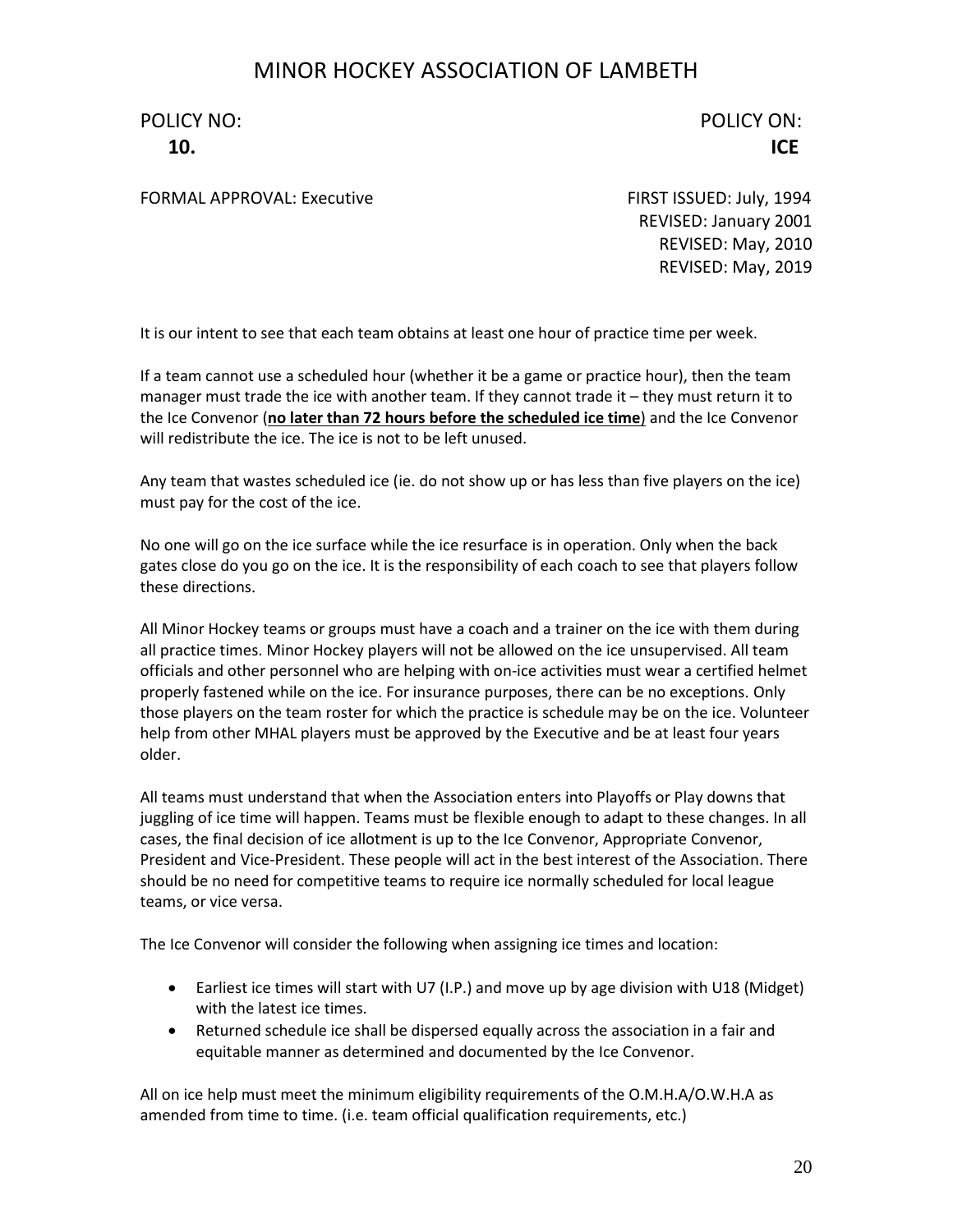POLICY NO: POLICY ON: **11. EQUIPMENT**

FORMAL APPROVAL: Executive FIRST ISSUED: July, 1994

REVISED: May 2022

#### Association Owned Equipment

Each team will be issued the following equipment prior to the hockey season start:

- 1 set of home & 1 set of away jerseys
- Goaltending Equipment, if required (up to and including the U11 level)
- First Aid kit
- 1 set of home and 1 set of away socks (non-returnable)

All equipment must be obtained directly from the Equipment Manager of the Minor Hockey Association of Lambeth (MHAL)

All equipment numbers are to be recorded by the Equipment Manager to ensure adequate record keeping.

Each coach or manager signing for pick up of equipment is responsible for returning the same at the conclusion of the season. Failure to return the Association's equipment upon request may result in the coach/manager's indefinite suspension until such time as the said equipment is returned and/or paid for. Team volunteer fees will be withheld until equipment is returned.

Hockey jerseys are the property of MHAL. The expectation is that coaching staff does not issue jerseys for players to take home; they are to be handed out and collected before and after each game. Game jerseys may not be worn at practice but players are allowed to wear their game socks. Coaches must find a parent to take responsibility for transporting and cleaning jerseys throughout the season. Game jerseys are not to go home with the player.

In the event that any intentional damage is done to sweaters or teams do not follow the jersey policy noted above – MHAL will charge the individual or team the cost to replace the sweater.

If a team chooses to purchase a third set of jerseys, the MHAL executive must approve this in advance, in writing.

#### Player Equipment

Players are expected to wear the required equipment at all times when on the ice, and can reference the OMHA or OWHA for confirmation of the mandatory equipment required.

Required equipment includes, but is not limited to:

- CSA approved helmet & facemask
- Shoulder pads & chest protector
- Throat protector
- Elbow pads
- Hockey pants/girdle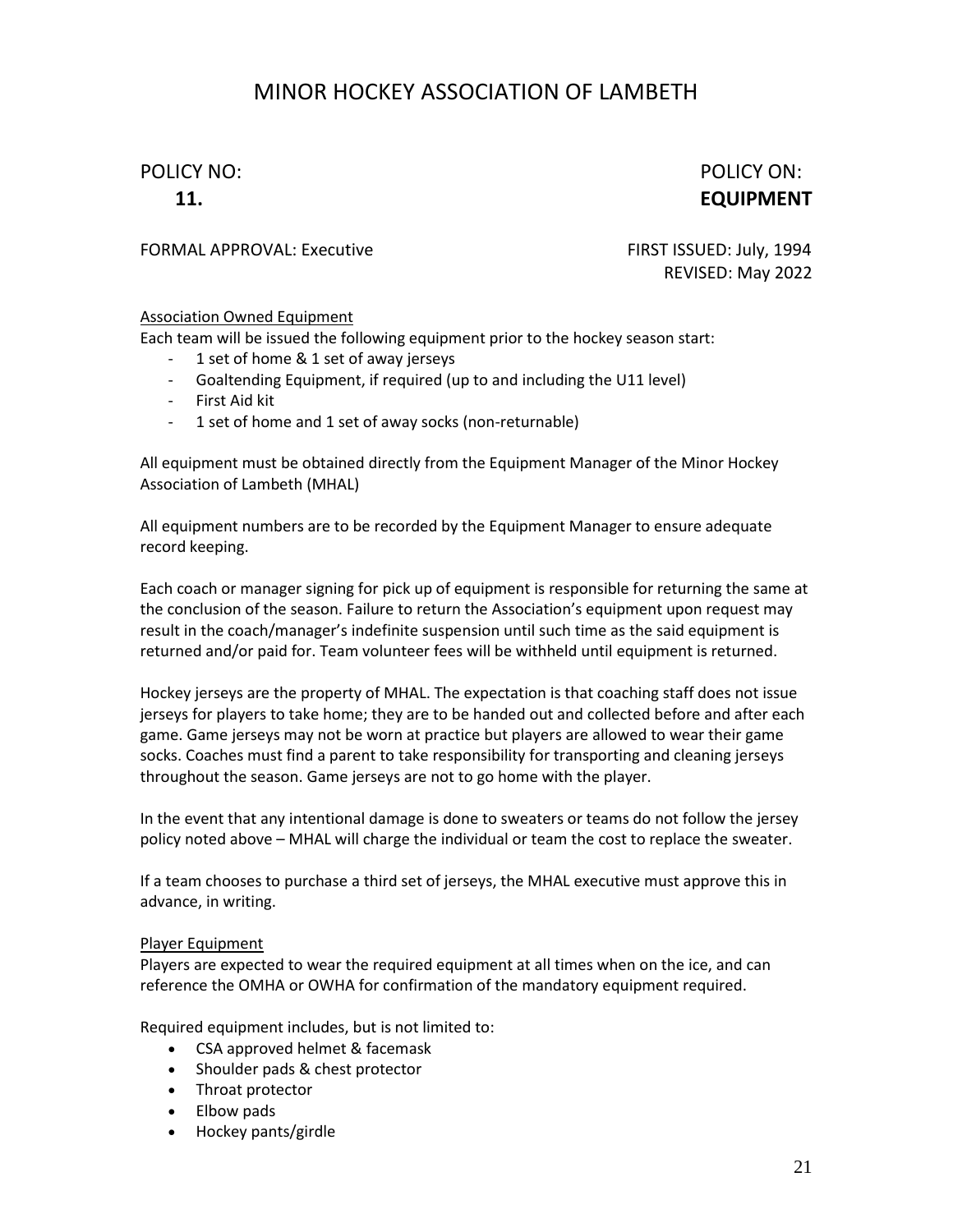- Gloves
- Shin pads
- Pelvic protector
- Hockey skates
- Hockey socks
- Hockey jersey
- Intraoral mouth guard

The MHAL require all rep team players follow the **uniform guidelines** and colour codes of the Association. That includes a black helmet, black gloves, and black pants.

All team officials participating in on-ice activities must wear a properly fastened CSA hockey approved helmet. Trainers or any other team officials attending an injured player are considered exempt from this rule.

#### Pink in the Rink and Purple Jerseys

The purpose of these jerseys and socks are to raise money for Cancer Research or Mental Health. These jerseys and socks may only be worn at the Lambeth Arena. Any team wishing to participate in a Pink in the Rink or Purple game must contact the Pink in the Rink Coordinator to schedule a date. Teams are responsible for the replace cost of any lost or damaged jerseys. To use these jerseys teams are expected to make a donation.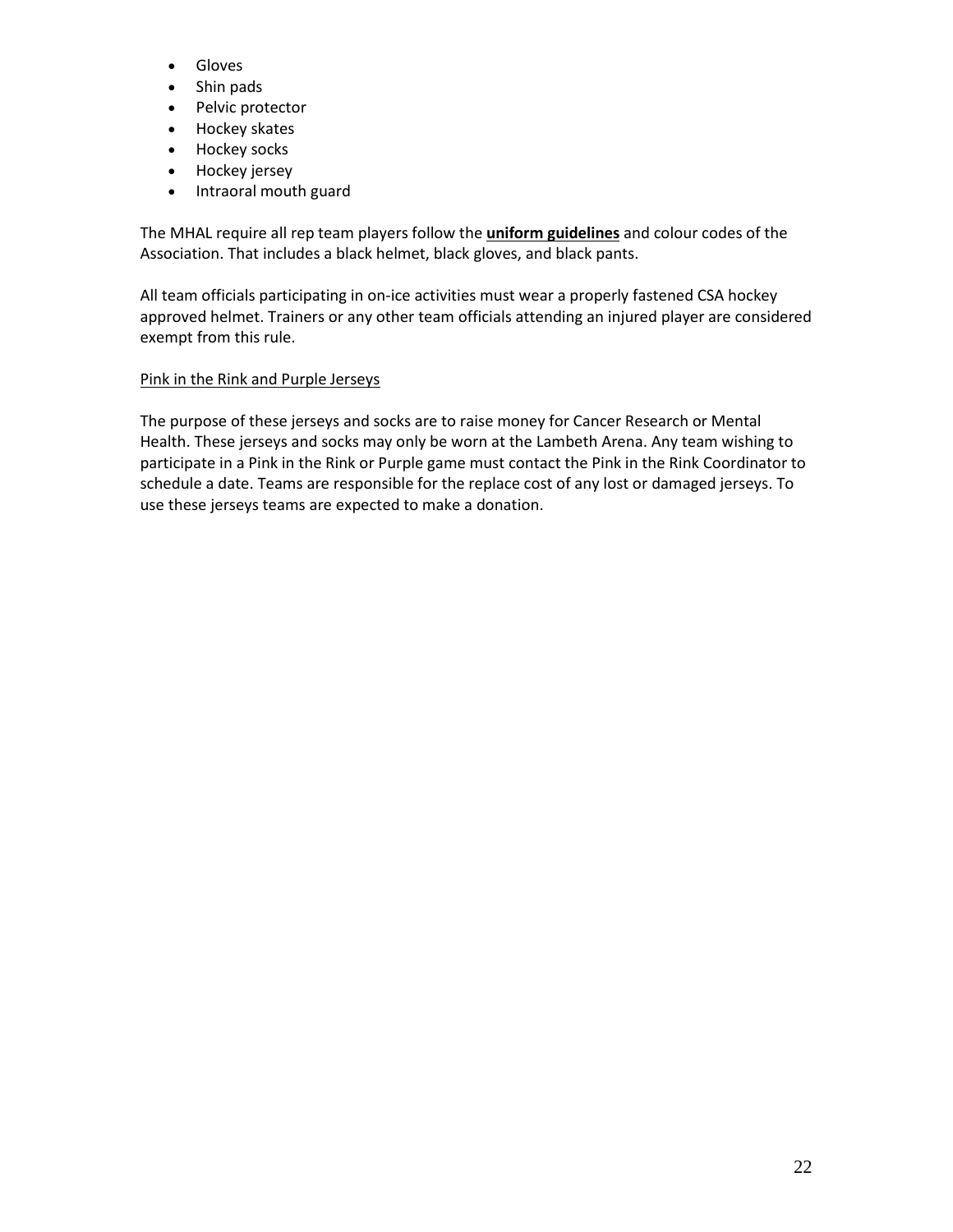POLICY NO: POLICY ON: **12. FUNDRAISING**

FORMAL APPROVAL: Executive FIRST ISSUED: July, 1994

REVISED: January 2001 REVISED: May, 2019

1. Purpose

MHAL Fundraising/Sponsorship Policy

All teams may raise funds for their respective team. It is recognized that the funds raised are to be used for the betterment of the team as a whole. When raising funds, members are also representing the Minor Hockey Association of Lambeth (MHAL) and must project a positive image of the MHAL. Accordingly, all fundraising activities must adhere to the guidelines set forth in this Fundraising/Sponsorship Policy as amended from time to time.

- 2. Definitions
	- 1. Association: Minor Hockey Association of Lambeth (hereinafter called the "MHAL").
	- 2. Board: The Board of Directors of MHAL.
	- 3. Committee: A sanctioned committee of the MHAL.
	- 4. Participants: Any person directly or indirectly involved in a Board sanctioned activity who is acting in his/her capacity as: (i) a Member (as defined in the MHAL Constitution); (ii) a player parent(s); (iii) a Team official; or (v) any other person authorized by the Board to be involved any such activity.
	- 5. Team: Means a sanctioned MHAL hockey team.
- 3. Responsibility
	- 1. An MHAL sanctioned Team may request a direct public fundraising campaign by providing the Board with details and information sufficient for it to make a decision on whether or not to allow such public fundraising.
	- 2. Team budgets are to be completed by each team and may be requested at the discretion of the Board.
	- 3. All fundraising activities must be discussed and approved by the majority of player parents at a properly held Team parent meeting. Only one parent or guardian per Team member shall be entitled to vote on any matter discussed at a Team meeting.
	- 4. All fundraising activities must receive the prior written approval of the Board.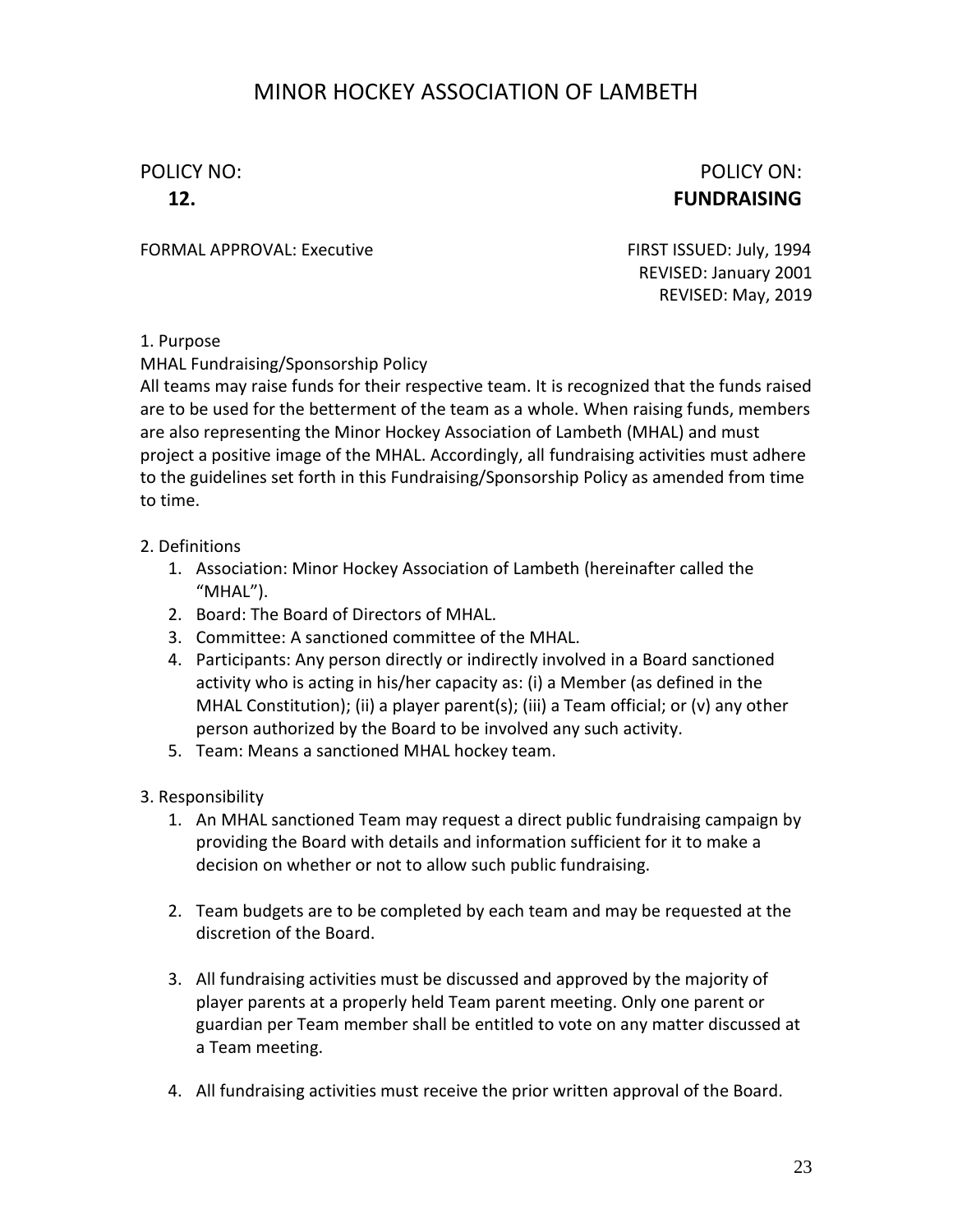- 5. All monetary transactions relating to fundraising shall be documented in accordance with basic accounting principles and are subject to review by the Team parents and/or the MHAL Board.
- 6. Note that some fundraising activities may require governmental licences or permits and/or insurance approvals. The Team fundraising organizers must satisfy themselves that they have the requisite approvals prior to requesting the approval of the Board.
- 4. Permitted Expenditures from general Fundraising Events
	- 1. Tournament registration fees;
	- 2. Coaching and Trainers supplies;
	- 3. Hotel expenses for Team coaching staff who are not a parent of a player on the Team;
	- 4. Team meals;
	- 5. Additional ice time for any sanctioned Team practices, exhibition games and skill development programs;
	- 6. Mass transportation costs incurred by a Team attending a sanctioned event;
	- 7. Referee and Timekeeper fees;
	- 8. Miscellaneous team expenses (paper, fax/phone, etc.); or
	- 9. Such other expenses approved in writing by the Board.
- 5. Prohibited Activities
	- 1. Teams are not permitted to raise funds through raffles, bingo, gambling or other games of chance without obtaining the appropriate licencing and permits and the consent of MHAL.
	- 2. Breweries, Wineries, Distilleries or Tobacco companies or Adult Entertainment establishments may not sponsor any team without the prior written approval of the Board, which such approval may be withheld by the Board in its absolute discretion.
	- 3. 50/50 draws are prohibited unless approved and licences by the relevant municipal authority. All permit or licence approval numbers must be clearly printed on every ticket.
	- 4. Alcoholic beverages are not permitted as prizes.
	- 5. All monies earned through fundraising must be dispersed in accordance with the policy and may not be distributed to Team parents at the end of the season.
	- 6. Monies raised by fundraising may not be used for Team fees payable to the MHAL.
	- 7. Teams may not request fundraising assistance from any current sponsors of the MHAL.
- 6. Approvals and Reporting
	- 1. All requests for fundraising must be made in writing and submitted to the Board at least 14 days prior to the event.
	- 2. A full written accounting of each fundraising event shall be compiled and provided at the request of the board.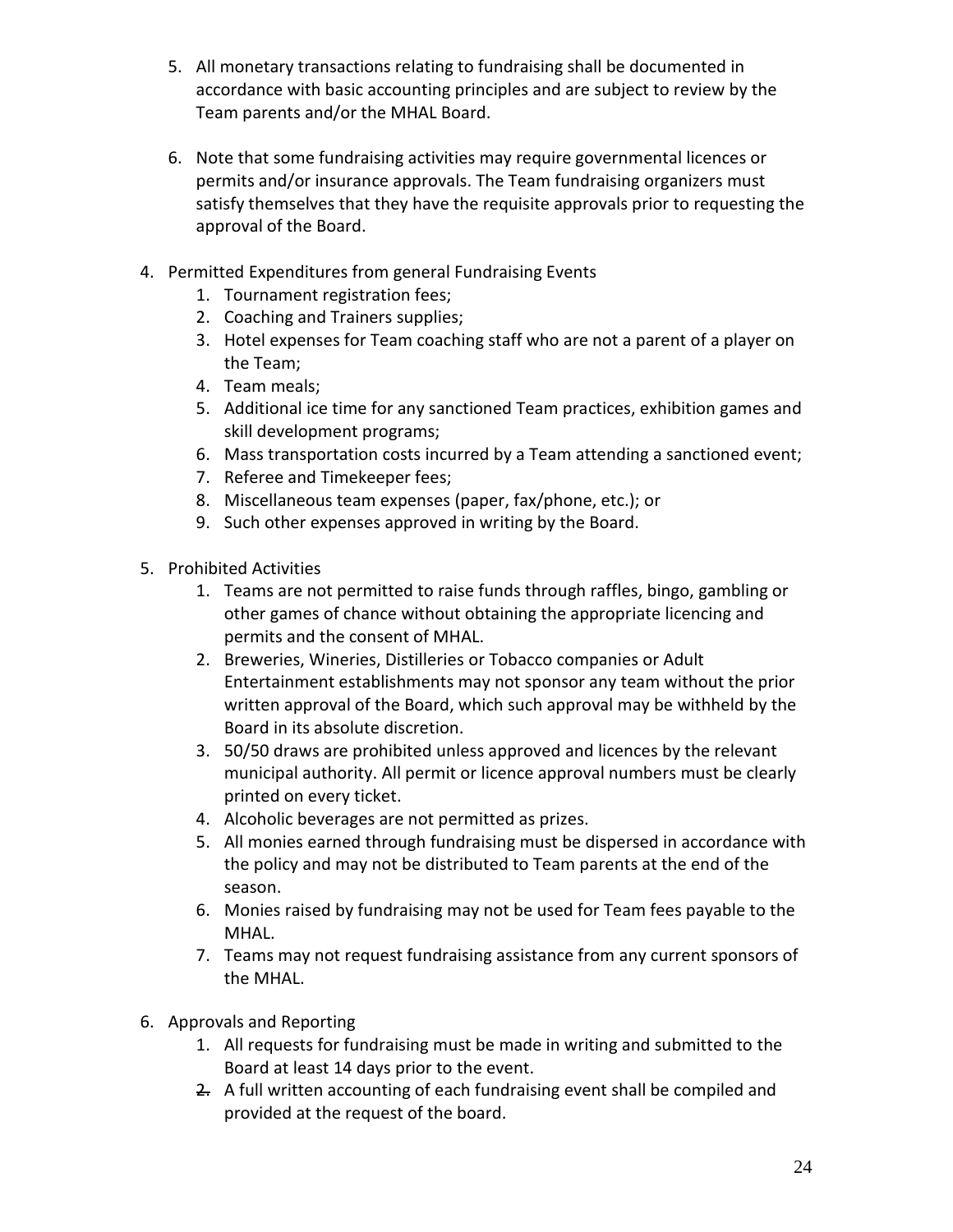#### 7. MHAL Sponsors

- a) MHAL actively raises funds as an Association. As a result, a number of establishments have sponsored the Association. Teams are expressly prohibited to approach establishments that have sponsored the Association unless written approval is given by the Board, refer to the MHAL website for Association Sponsors.
- b) Teams are permitted to seek "Major" sponsors for their team if they do not offend any of the rules and regulations contained herein. The amount of this sponsorship is to be negotiated between the sponsor and the Team Coach/Manager. Services for "major" sponsorship is subject to the decision of the Team and the "major" sponsor (i.e. logos on jerseys, banners etc. and the expenses of such are to be paid directly by the team being sponsored). All monies from the "major" sponsor shall go directly to the Team bank account and are to be used solely for ice time, transportation or team/player development.
- c) Players/Parents can seek "minor" sponsors to assist with individual player in relation to Team fees. All monies must be directed to the MHAL and not the player's Team unless the sponsor addresses the cheque directly to the player/parent. The MHAL shall, at its discretion, reimburse the Team for the same amount.
- d) If the Team has monies remaining at the end of the hockey season and a player/parent had been provided with minor sponsorship(s), the portion of remaining money the parent/player is entitled to at the end of the season shall be retained in the MHAL Player Development Fund. Only the portion pro-rated as paid by the player/parent can be returned to the player/parent if money remains after all Team season expenses have been satisfied by the Team and approved by the MHAL Treasurer.

#### 8. MHAL Events

1. All MHAL Members are encouraged to participate in MHAL fundraising events; Teams are encouraged not to make commitments in conflict with MHAL fundraising events.

#### 9. Reviews

- 1. All fundraising activities are subject to review and approval by the MHAL Board. Suspension or termination of Membership may be handed down to any person who offends this requirement.
- **2. The MHAL Board may review and "spot audit" fundraising activities of a Team at the request of three or more parents who's child plays on the Team being reviewed.**
- 10. Property of MHAL
	- 1. All money raised through MHAL fundraising is the property of the MHAL.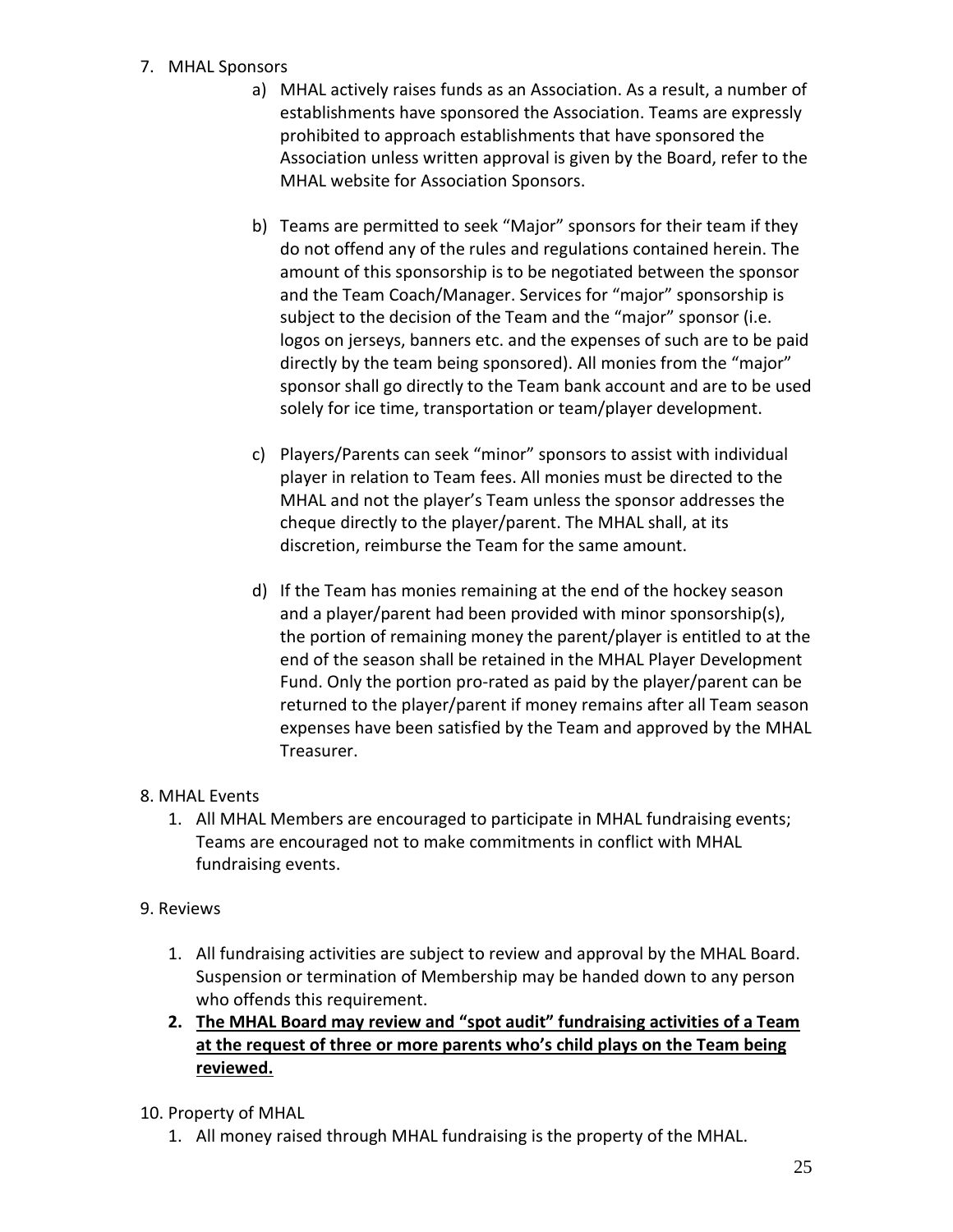- 2. The MHAL Board has the sole and absolute right to disperse monies raised through fundraising.
- 3. Teams are prohibited from carrying over funds into a future season.
- 11. Liability and Penalty
	- 1. The MHAL Board shall not be held liable for any violation of this policy and the Coaching Staff and Parents belonging to a Team who violates this policy shall jointly and severally indemnify and save the Board harmless of and from any damages, liability, actions, causes of action or other losses resulting therefrom.
	- 2. Any Team or Member who violates this Sponsorship and Fundraising Policy may be subject to penalties approved by the MHAL Board or a duly constituted and sanctioned committee.
	- 3. Fundraising activities may be revoked or suspended at any time at the discretion of the MHAL Board.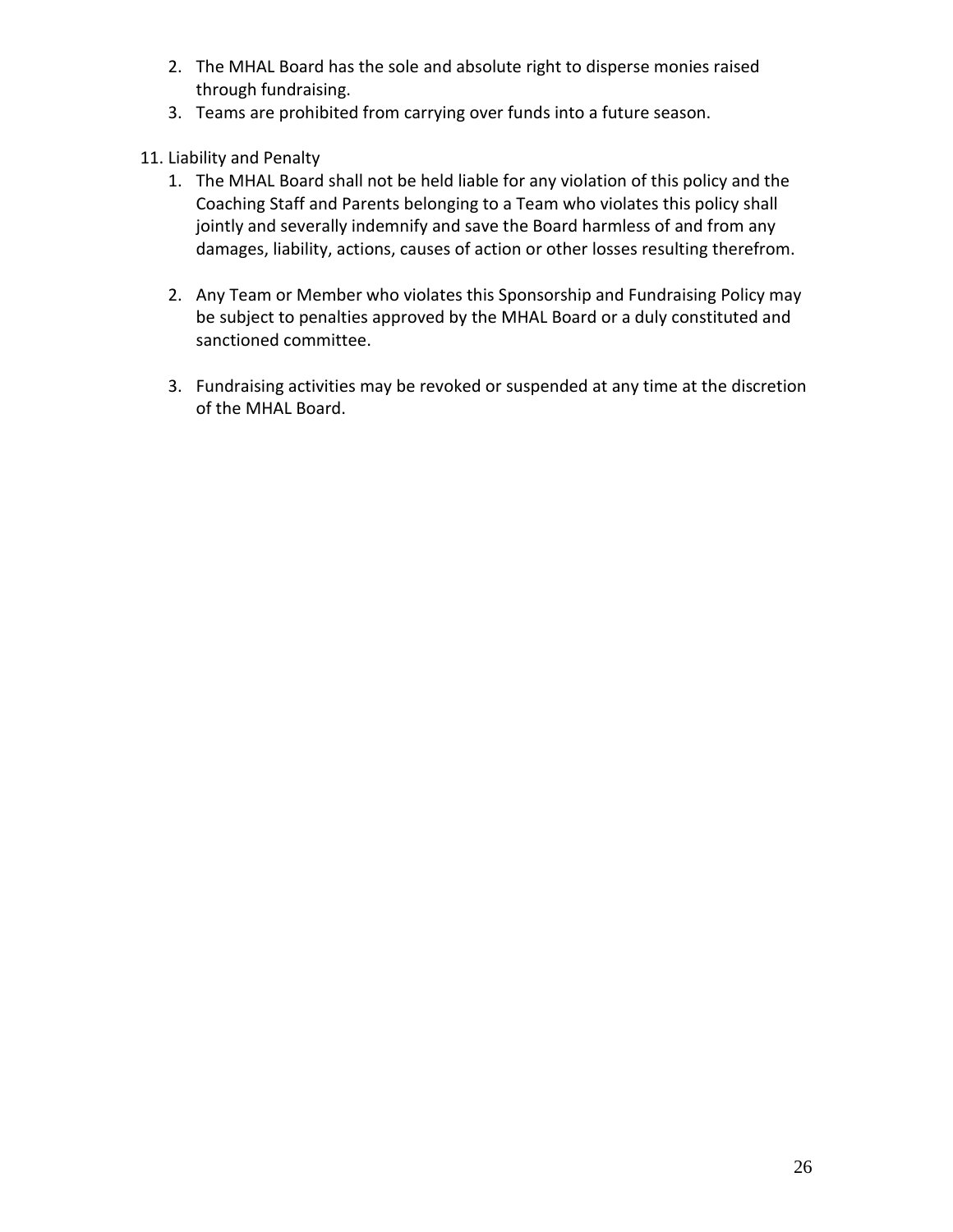POLICY NO: POLICY ON:

**13. GATE**

FORMAL APPROVAL: Executive FIRST ISSUED: July, 1994

REVISED: May 2022

POLICY DELETED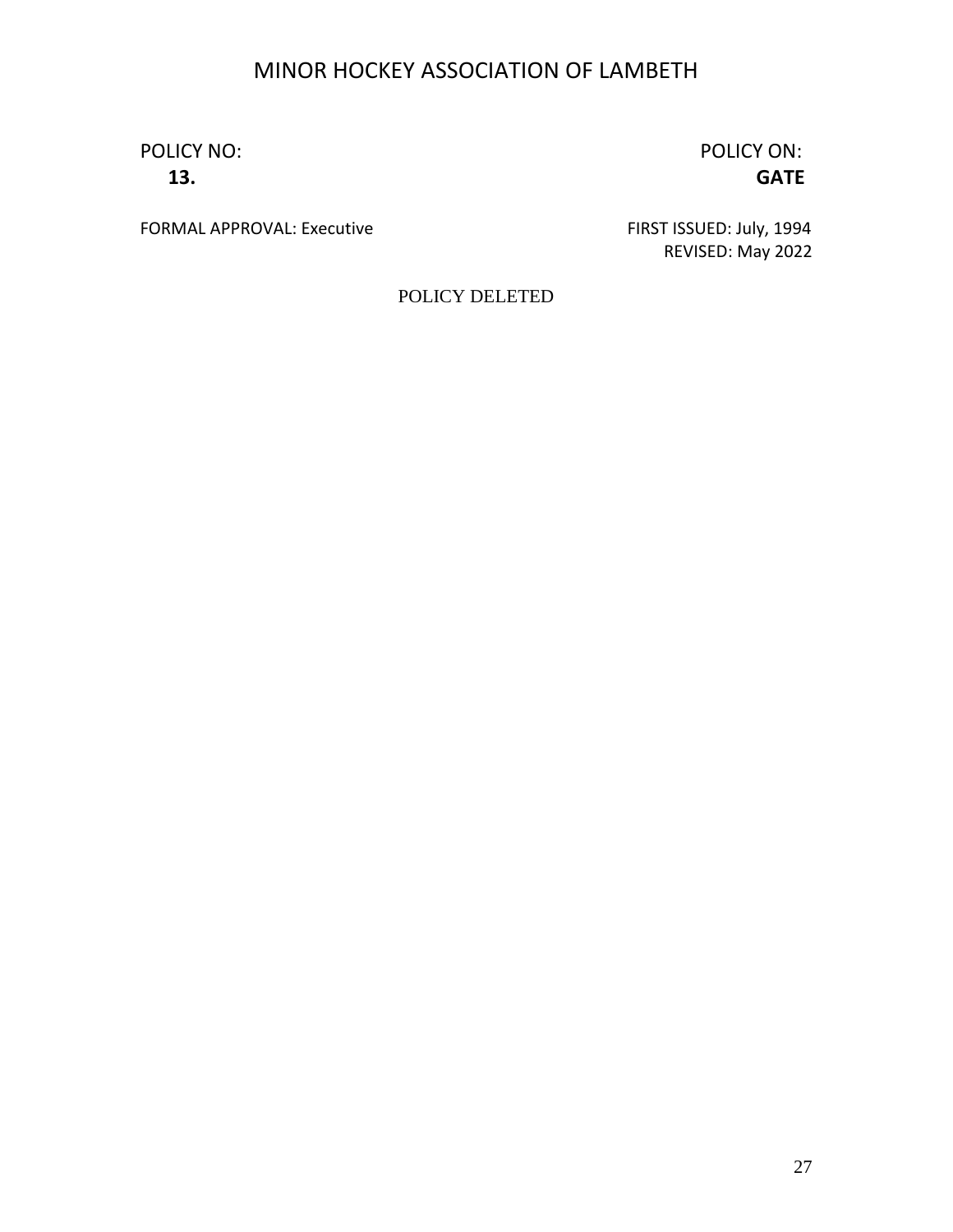#### POLICY NO: POLICY ON: **14. BINGO COMMITTEE**

FORMAL APPROVAL: Executive FIRST ISSUED: July, 1994

REVISED: January 2001 REVISED: May, 2010

POLICY 14 DELETED

#### MINOR HOCKEY ASSOCIATION OF LAMBETH

POLICY NO: POLICY ON: **15. SPONSORS**

FORMAL APPROVAL: Executive FIRST ISSUED: July, 1994

REVISED: January 2001 REVISED: May, 2010

Policy 15 deleted. See policy 12.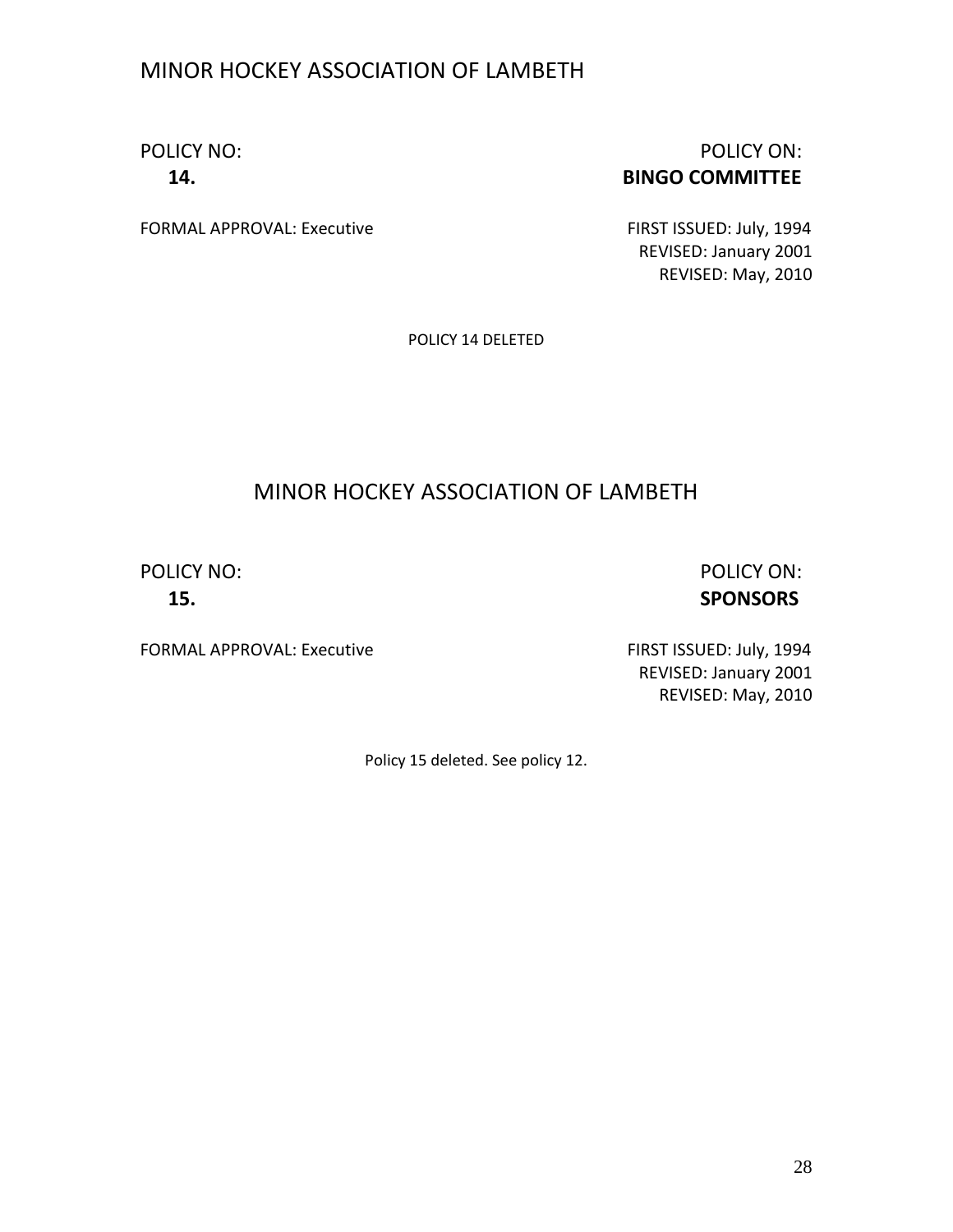#### POLICY NO: POLICY ON: **16. EXECUTIVE MEETINGS**

FORMAL APPROVAL: Executive FIRST ISSUED: July, 1994

REVISED: January 2001 REVISED: May, 2010 REVISED: May, 2019

#### CLOSED EXECUTIVE MEETINGS

Executive meetings will be held monthly on a regular date to be determined by the Board and will be closed to the public.

#### MEDIA

All media releases dealing with the M.H.A.L. must be authorized by the President or designate.

#### MOTIONS

Motions will be dealt with in the usual manner.

- - Member proposes motion
- - Motion is seconded
- - Motion is recorded in the Minutes
- - Motion is read aloud
- - Discussion of the motion
- - Vote

#### VOTING

All members of the Executive present at the meeting are entitled to vote as per the constitution by-law, with the exception of the President. In the event of a tie vote, the President shall then cast the deciding vote. A majority of one vote is required to resolve a motion.

#### **ATTENDANCE**

Should an Executive Member miss more than 4 meetings, they can be asked to step down from their position on the board.

#### CONFIDENTIALLY

All Executive Members are required to sign a confidentially agreement. Should the expectations of this agreement not be met, they can be asked to step down from their position on the board. Confidentiality agreements shall be retained with the association's corporate records.

#### QUORUM

One half of the Executive plus one is required for the transaction of business at an Executive meeting.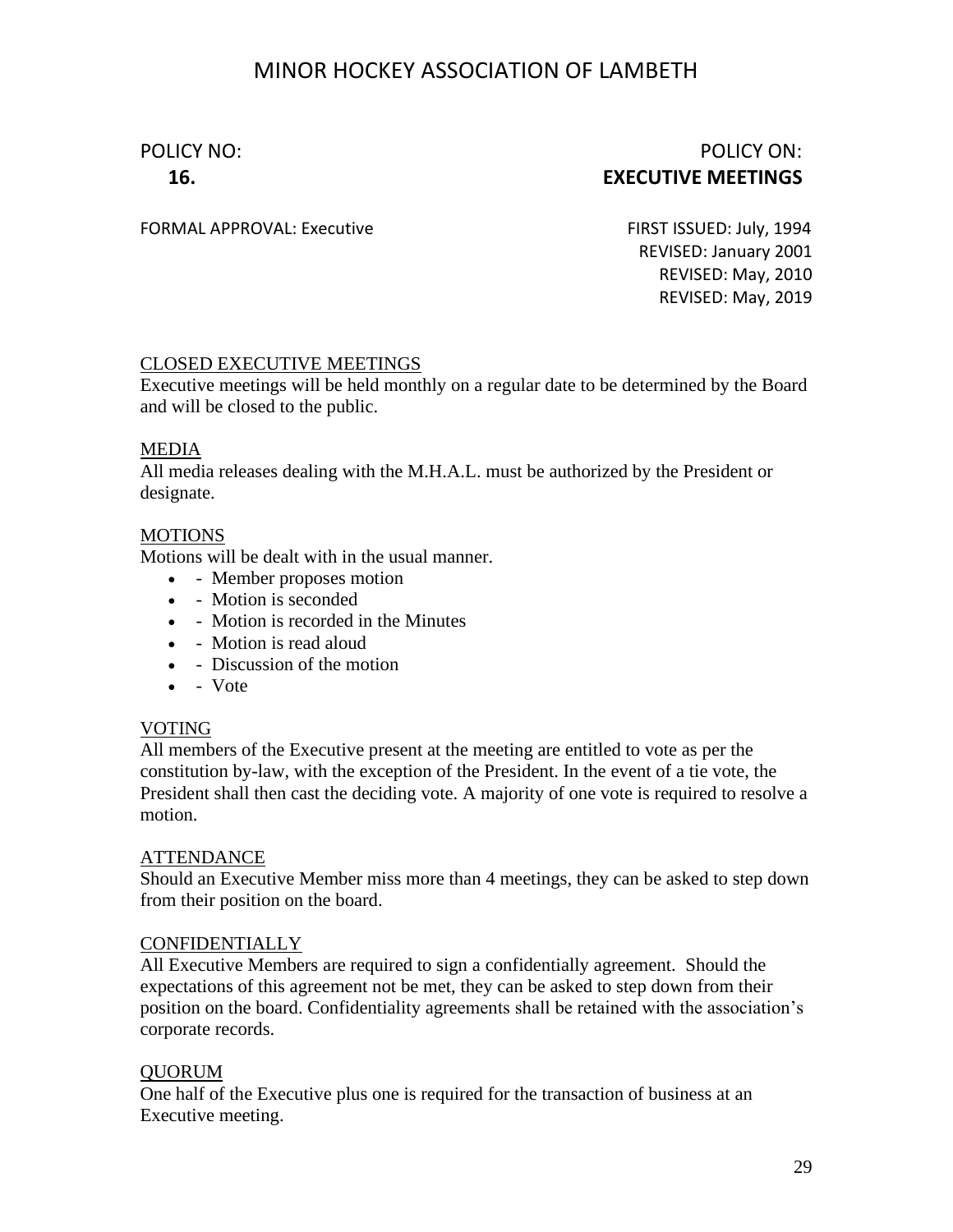#### **POLICIES**

New policies shall be designated as such in all Motions and recorded in the Minutes of Meeting of the Executive.

The Secretary shall be authorized by the Executive to incorporate new policy and approved revisions into the Policy Manual.

A complete, updated Policy Manual shall be kept by the Secretary. The Policy Manual of the M.H.A.L. should be reviewed at least every two years.

#### OPEN EXECUTIVE MEETINGS

The Executive can request a team, players or parent(s), a Division or individual or any combination of a small group to a meeting to discuss an issue or gather input. Members of the public may request a meeting with the Executive or a Sub-Committee within the Executive.

Members of the public wishing to address the Executive may request the opportunity, in writing, to the President of the Association at least 72 hours prior to the meeting.

The request must specify the topic of the address and its proposed time length. The President or designate shall respond to any such requests at least 24 hours in advance of the commencement of the Executive meeting, setting out whether the request has been approved, the length of time allowed for the presentation, and when the address will be presented. If the request is declined, the President shall state this at the monthly Executive meeting and the response and the reasons for it will be recorded in the Minutes.

All persons at an open meeting will conduct themselves in the following manner or be asked to leave:

- All persons present at the meeting may not record (video or audio) the meeting without prior approval, may be asked to place their device in a visible container provided by MHAL that will be kept in the room for the duration of the meeting. All devices will be returned.
- All persons will speak using appropriate language, in a respectful manner, and will not make any threating remarks and display threatening behaviour.
- All persons will speak in turn and not interrupt another speaker.

Open meetings shall be conducted in the following manner:

- The President will call the meeting to order, read the expectations of behaviour for all present, introduce the Executive Members present, explain the purpose of the meeting, facilitate the discussion and the order of speakers
- The Secretary may take notes of the proceedings of the meeting. These Minutes will be available upon request.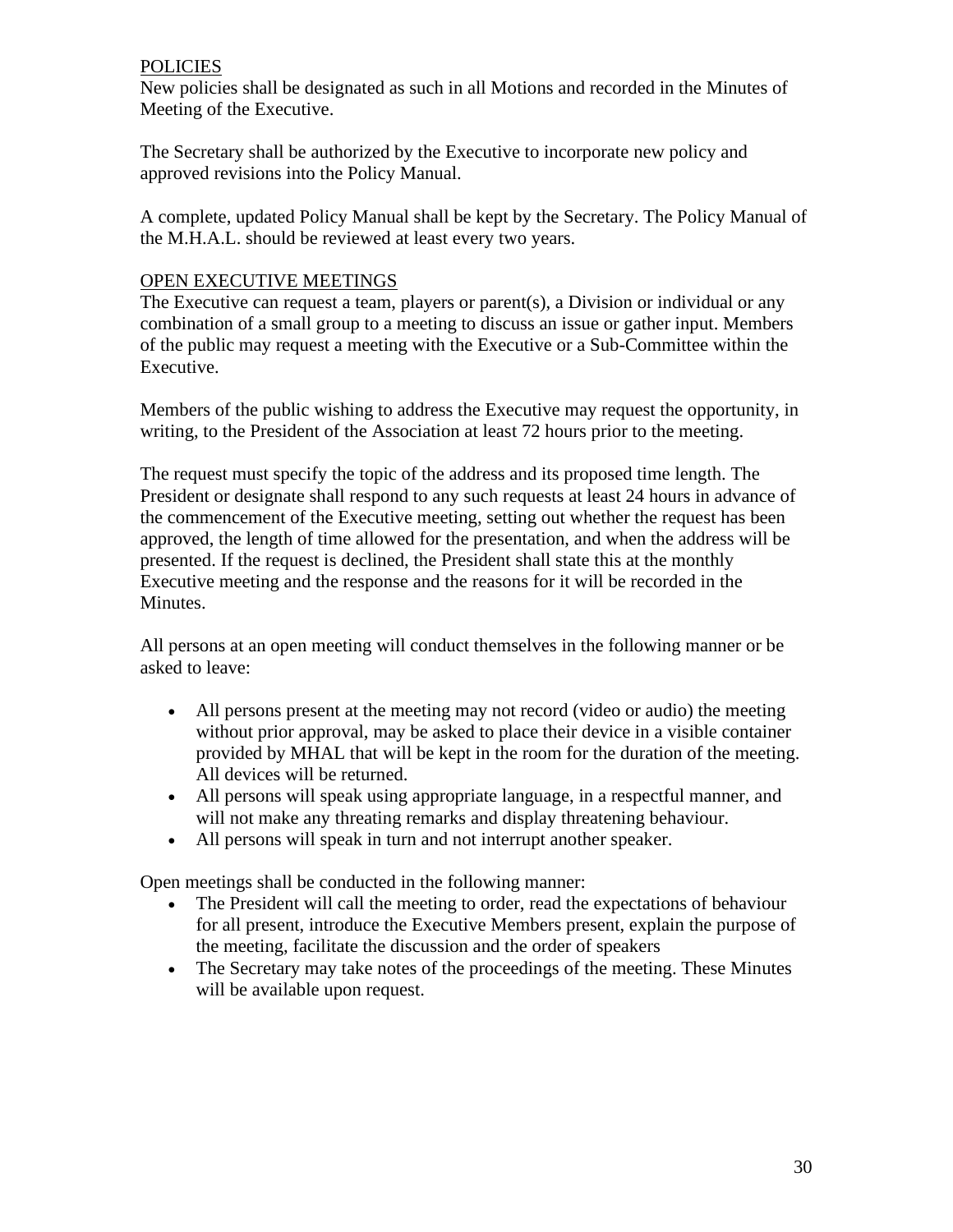#### POLICY NO: POLICY ON: **17. POLICE VULNERABLE SECTOR CHECK (PVSC)**

FORMAL APPROVAL: Executive FIRST ISSUED: August 31, 2015 REVISED: May, 2019

- 1. It is the policy of the MHAL to follow guidelines of the OMHA or OWHA as it relates to the "Police Vulnerable Sector Check (PVSC) for Employment or Volunteer Purposes"
- 2. All volunteers within a team (such as coach, assistant coach, trainer), as well as the manager of a team within the MHAL shall be required to have a current PVSC on file with the MHAL by December 1 of the hockey season. However, application for PVSC must be commenced within two weeks of appointment to role as an on-ice volunteer or manager. Each team's Manager is responsible for ensuring that the PSVC has commenced.
- 3. Current is defined as being completed within three (3) years of September 1st of the current hockey season.
- 4. An annual declaration will be signed by volunteers whose current PVSC is within the three (3) years. The declaration shall confirm that nothing has changed with respect to the results of the PVSC on file with MHAL.
- 5. An original copy of the PVSC must be shown to a member of the Executive Committee who will certify that the copy of the original is authentic. Authenticity will be based on the embossed seal of the police agency providing the check. The Executive member would then communicate to the PVSC Coordinator that they have seen the check and identify the date of issue.
- 6. The PVSC Coordinator shall be responsible to ensure compliance with this policy and that all team officials have provided a current PVSC by December 1 of the season.
- 7. Certified copies (signed photocopy of the original embossed version) shall be scanned and saved as an electronic record.
- 8. Electronic records shall be kept with the PVSC Coordinator and archive/backup electronic copies kept with the Vice-president. Electronic copies will be kept on a password protected computer or smart phone.
- 9. No copies (hard or soft) of these records shall be left in unsecured areas such as the arena.
- 10. Fees associated with PVSC are not reimbursed by MHLA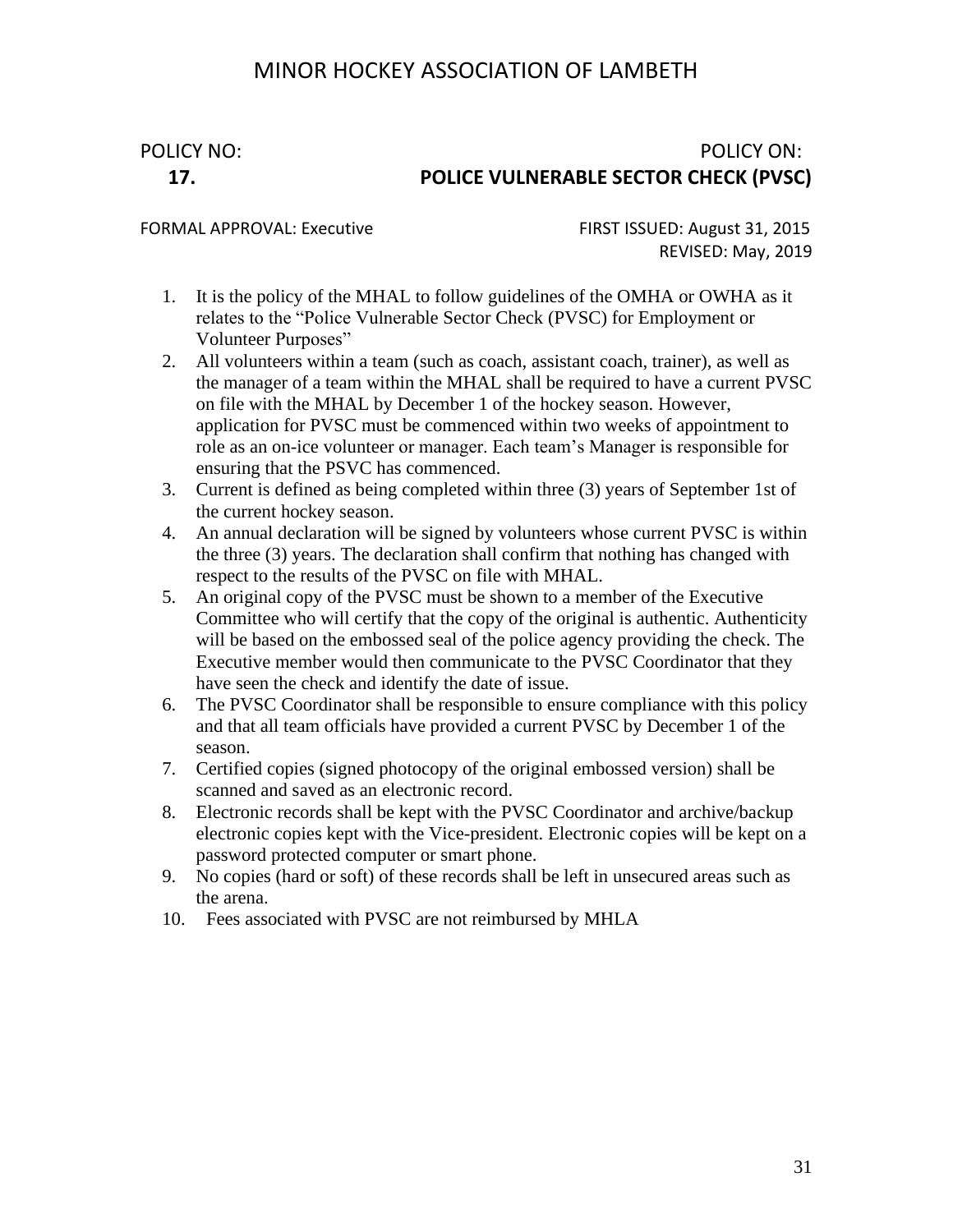#### POLICY NO: POLICY ON: **18. GIRLS DRESSING ROOM POLICY**

FORMAL APPROVAL: Executive FIRST ISSUED: July, 2016

POLICY IS DELETED SEE POLICY 23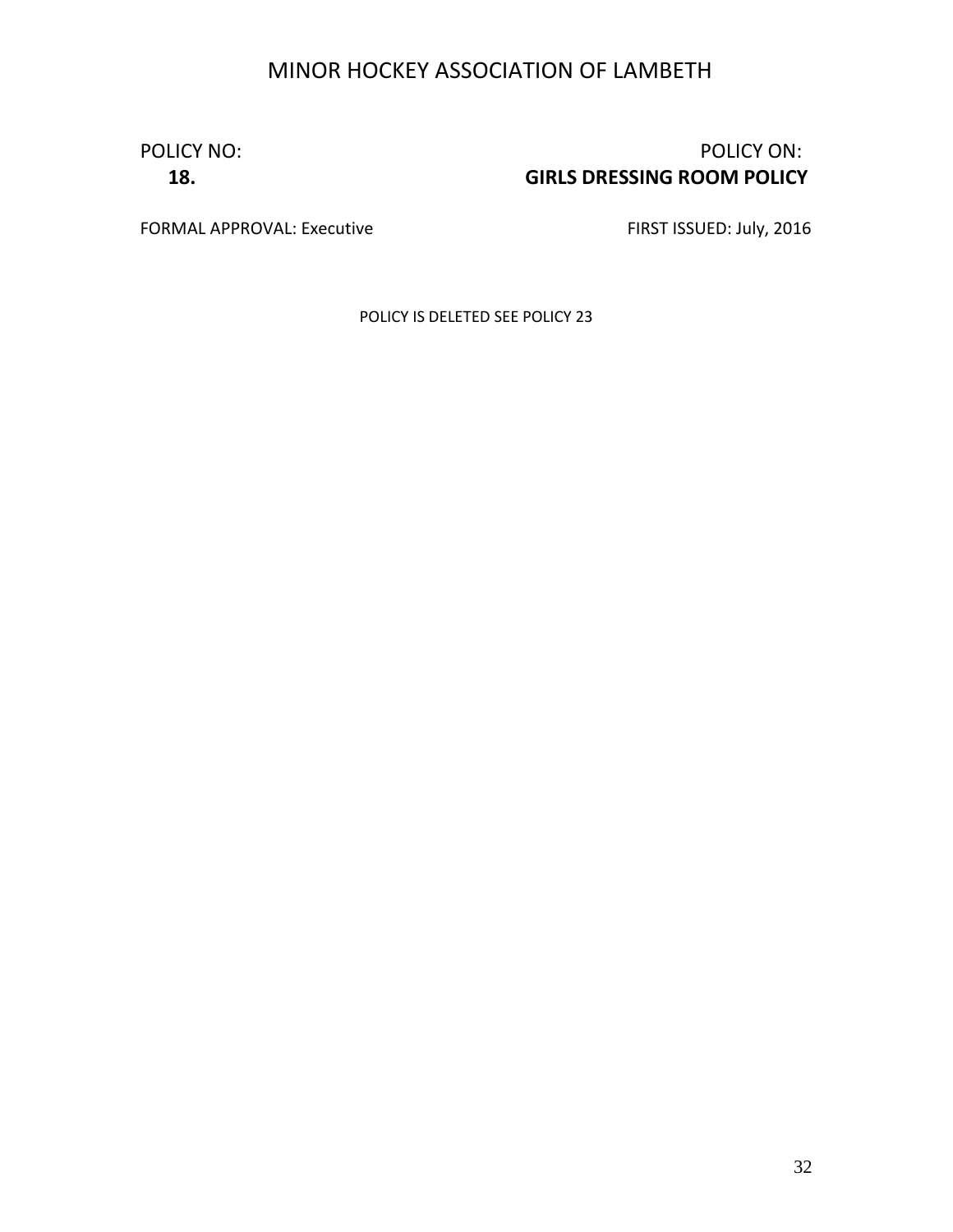#### POLICY NO: POLICY ON: **19. PLAYER MOVEMENT**

FORMAL APPROVAL: Executive FIRST ISSUED: August, 2016

REVISED: May, 2022

- a) The rationale of the Player Request to Move Up is to provide for those athletes who display 'exceptional skill' and excel to an 'elite' level at their positions.
- b) The player must be properly registered with the MHAL prior to the 1st scheduled try-out.
- c) The player must be eligible by residence as defined by OMHA boundaries.
- d) A "Player Request to Move Up" form must be completed and submitted to the Registrar by one month prior to teams scheduled tryout date.
- e) Any player obtaining permission to try out as an underage player will be allowed to try out for no more than one higher-aged team per season.
- f) The MHAL may appoint a committee to evaluate the player. This committee shall include three independent evaluators appointed by the Competitive Convenor. The names of the evaluators, as chosen by the Competitive convenor, shall be forwarded to the MHAL executive for review no less than 24 hours prior to the 1st tryout. If the Competitive Convenor has a conflict (a child on either the higher or lower-aged team), he/she shall appoint another Board member in his/her place. A standard evaluation form shall be given to all evaluators prior to the try-out.
- g) An underage player may only be approved for selection to the higher-aged team on one of the following conditions:
	- is evaluated and ranked as the top goaltender.
	- is evaluated and ranked as a top 3 skater.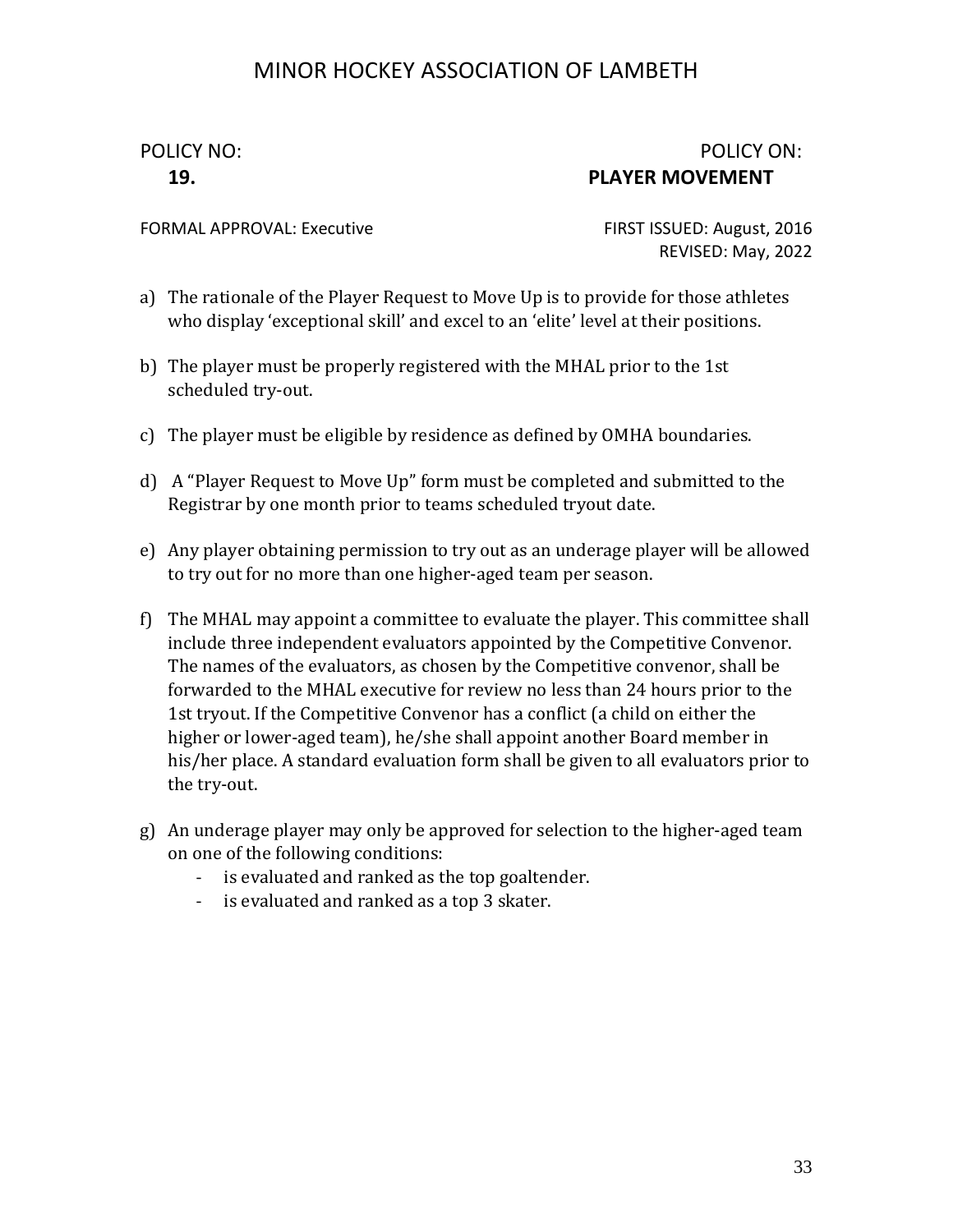#### POLICY NO: POLICY ON: **20. AFFILIATED PLAYER**

FORMAL APPROVAL: Executive FIRST ISSUED: August, 2016

REVISED: May, 2019

An Affiliate Player refers to a player who is eligible to participate for his/her registered team and another team of a higher division or category.

Each MHAL team shall have a minimum of two (2) affiliated players and a maximum of five (5) affiliated players on each team and affiliated players can play a maximum of ten (10) regular season games with the affiliated team.

Coaches may request an affiliate player (AP) to provide assistance to teams to fill in for an injured or absent player. **Coaches cannot request an AP to cover a suspension.**

Coaches are expected to ensure they are aware of and are following the League (OMHA/OWHA) policies when AP'ing a player.

Parents of a player being AP'd should always be aware of the policies and regulations surround the process, and ensuring they are supportive of the decisions being made.

OMHA Process:

- If player is being AP'd past their "next level" (i.e.- LL to AE, AE to B), it has to be approved by all coaches involved, the Convenor and the League Registrar, before the player is approached.
- The Registrar must approve the AP being considered.
- The AP process has a wide spread impact on various members of the association and needs to be given thorough consideration. If a coach is interested in AP'ing a player(s) the first step is to contact their convenor. The convenor will coordinate the consideration to AP by involving the coach of the team wishing to AP, the AP players coach, the convenor(s) (Local League and Competitive) and the Registrar. If coaches, convenors and registrar agree on the possibility of the player being AP'd then the player and player parents should be consulted.
- If a player is a "right of choice" player it must be communicated that by signing an AP form they are choosing Lambeth as their home association and they will only be eligible to play Rep hockey in Lambeth in future years. This needs to be clearly communicated to both the player and the parent before process is completed, as it will impact them for the remainder of their minor hockey career.
- Coaches may AP players for a variety of reasons. A coach with 15 skaters may wish to AP players at the beginning of the season with no intention of using them in games or practices unless there is an unexpected issue such as the flu, which can impact numerous players simultaneously. A coach may wish to AP a player(s) who they intend to use throughout the season and include in practices for varying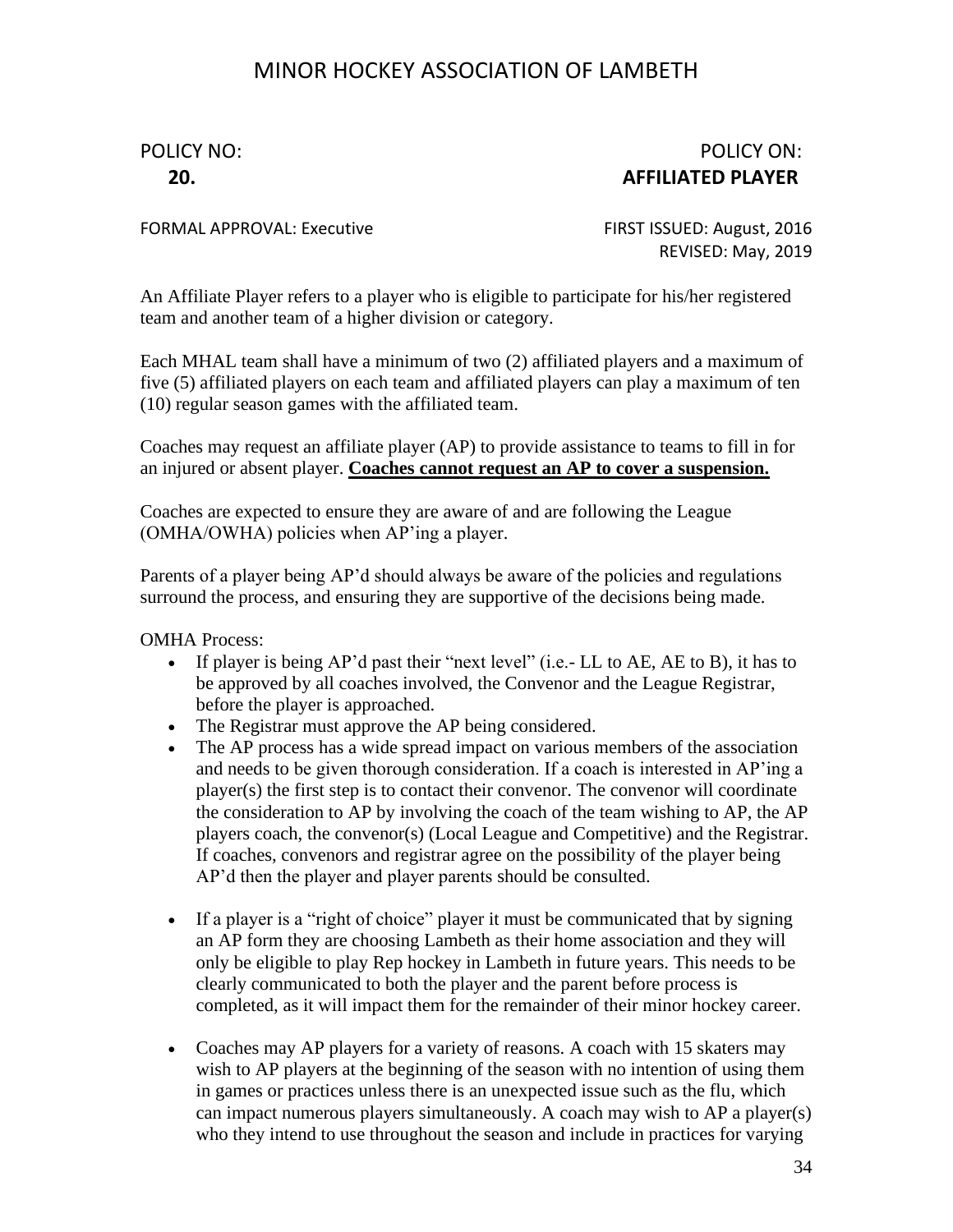reasons. It is very important for the coach to explain to players and parents of players who are AP'd what the expectation is. If players are being AP'd for emergency use only they should be informed as to manage expectations of the players and player's parent.

• NOTE: Unless a female player is rostered with an OMHA team, a female player cannot be AP'd to a boys team from a girls team. OWHA does not allow AP'ing to OMHA.

OWHA Process:

- The coach requiring a pick up(s) must first approach the coach of the team the players he/she wants to pick up are on.
- A player being called up to play for another team cannot miss one of her regular season games to play in a game she has been called up for.
- Provided mutual agreement, the coach will email the Girls Convenor to confirm the request.
- Once confirmed, the coach may contact the players he/she wants.
- A Player Pick Up Consent Form must be completed and signed prior to the practice/game.
- There is no limit to the number of games a player can play with a team, however, after 10 games, a player may be subject to a pro-rated rep fee.
- Tournament pick-ups are not recommended, but can be completed when necessary. Coaches must be aware of the sanctions around tournament picks up, as per the OWHA rules and regulations.
- NOTE: female players in Lambeth's tyke league cannot be called up to play for any OWHA girls' team. Tyke players are rostered with OMHA only.

AP Paperwork:

- In order to play as an AP in a game, the necessary OMHA/OWHA forms must be completed in advance and submitted to the League Registrar.
- In order to practice with the team, an AP'd player's paperwork must be completed and submitted to the League Registrar prior to the practice taking place.

Restrictions:

- Only players of Lambeth (as their home association) can be AP'd. Coaches must ensure before calling up (especially in Tyke or Local League where the home association may not be Lambeth). The League Registrar can confirm a player's home association.
- OMHA: Players can only AP for one team per season. A player cannot AP for AAA and another Lambeth team in the same season.
- If an AP is going to be used for more than 10 games, they should have to pay an appropriate portion of the rep fee. The player should also be prepared to pay a prorated portion of any team fees in this situation.
- A team cannot AP any more than 5 players without permission for special circumstances from the Rep Convenor and the Registrar. Of the 5 players Ap'd there must be a goalie, defenseman, and forward.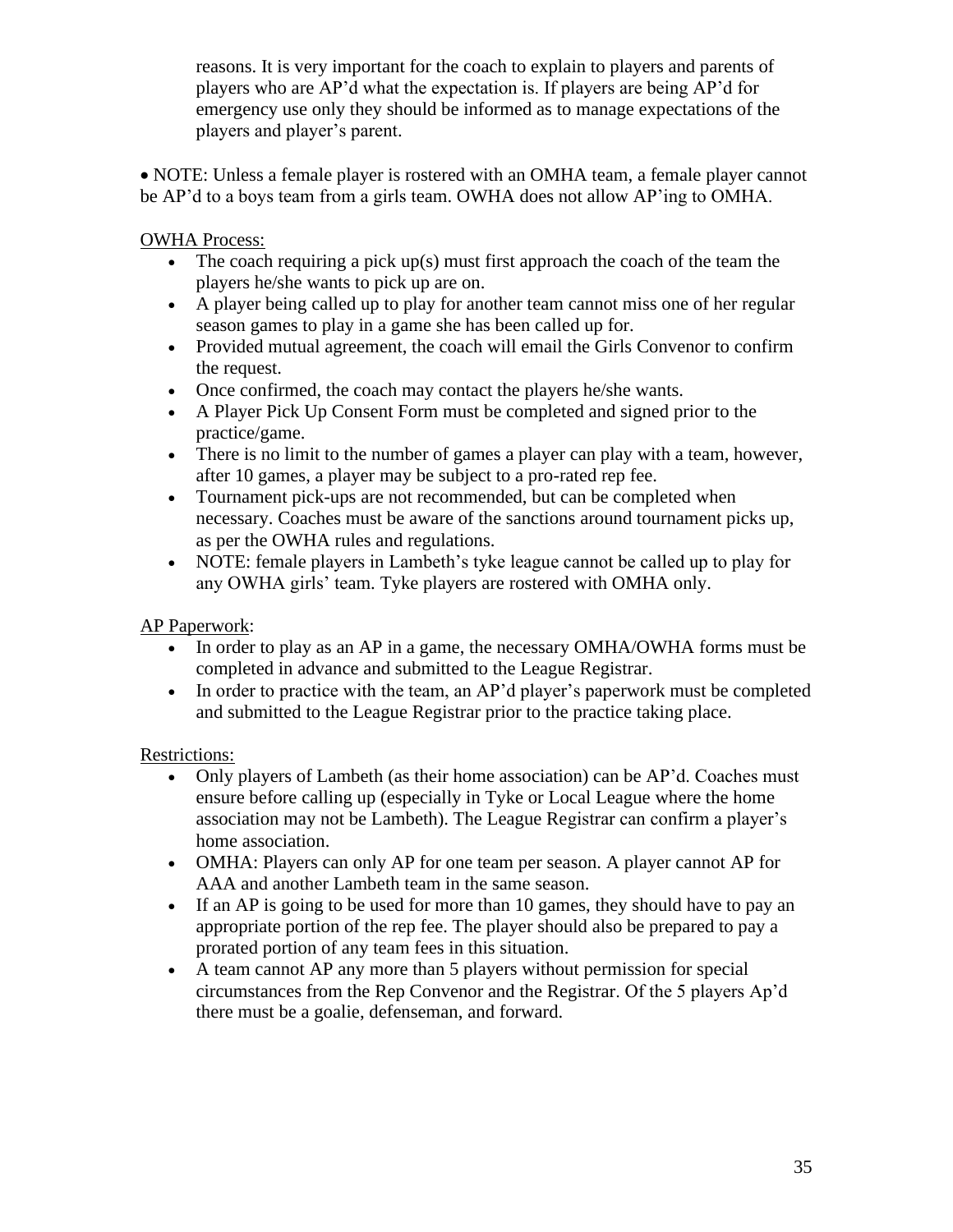#### POLICY NO: POLICY ON: **21. REFUND POLICY**

FORMAL APPROVAL: Executive FIRST ISSUED: September, 2016 REVISED: May, 2019

All requests for refunds/player withdrawals must be in writing addressed to the appropriate boys or girls Hockey Registrar (e-mail preferred).

#### BOYS HOCKEY REFUNDS:

Registration refunds will not be issued until after **September 1st** pending verification of credit card payments from financial institutions. If the player withdraws from the MHAL program, the amount of refund depends on when the MHAL Registrar RECEIVED the written request:

Local League Players: Prior to September 1st - full refund

Sept 2nd - Sept 29th - full refund minus a \$50 handling fee

Sept 30th – Oct 31st - registration fee refunded minus \$125 and minus a \$50 handling fee

Nov 1st - Nov 29th - 50% of registration will be refunded minus a \$50 handling fee, volunteer fee

Nov 30th - end of season - no refunds

Rep B players and Rep AE players Prior to September 1st - full refund

Sept 2nd - Sept 29th - full refund minus try-out fee (if try-outs were attended) and minus a \$50 handling fee

Sept 30th – Oct 31st - registration fee refunded minus \$125 and minus a \$50 handling fee -\$175 of rep fee refunded

Nov 1st - Nov 30th - 50% of registration will be refunded minus a \$50 handling fee -\$125 of rep fee refunded

Nov 30th - end of season - no refunds

#### GIRLS HOCKEY REFUNDS:

If the player withdraws from the girl's hockey program, the amount of refund depends on when the Girls Registrar RECEIVED the written request: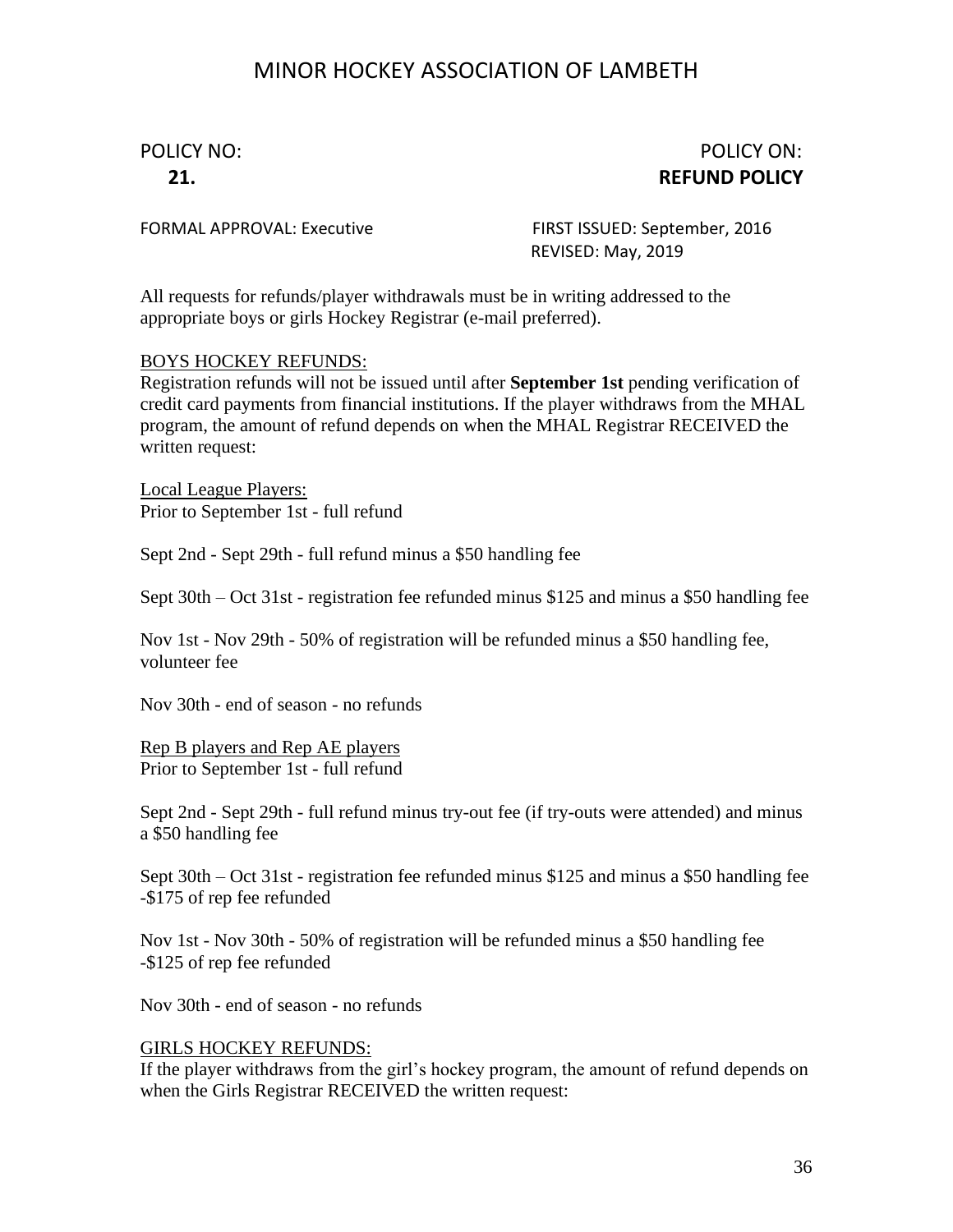#### FOR ALL:

There is no refund of the Fundraising Fee nor the Volunteer Fee after Oct 1st for any MHAL player.

All refund requests are approved by the applicable Registrar and are subject to verification of payment by the MHAL Treasurer. The MHAL Treasurer issues any refunded amounts via cheque to name on the player account. Please allow 6-8 weeks for processing of refunds.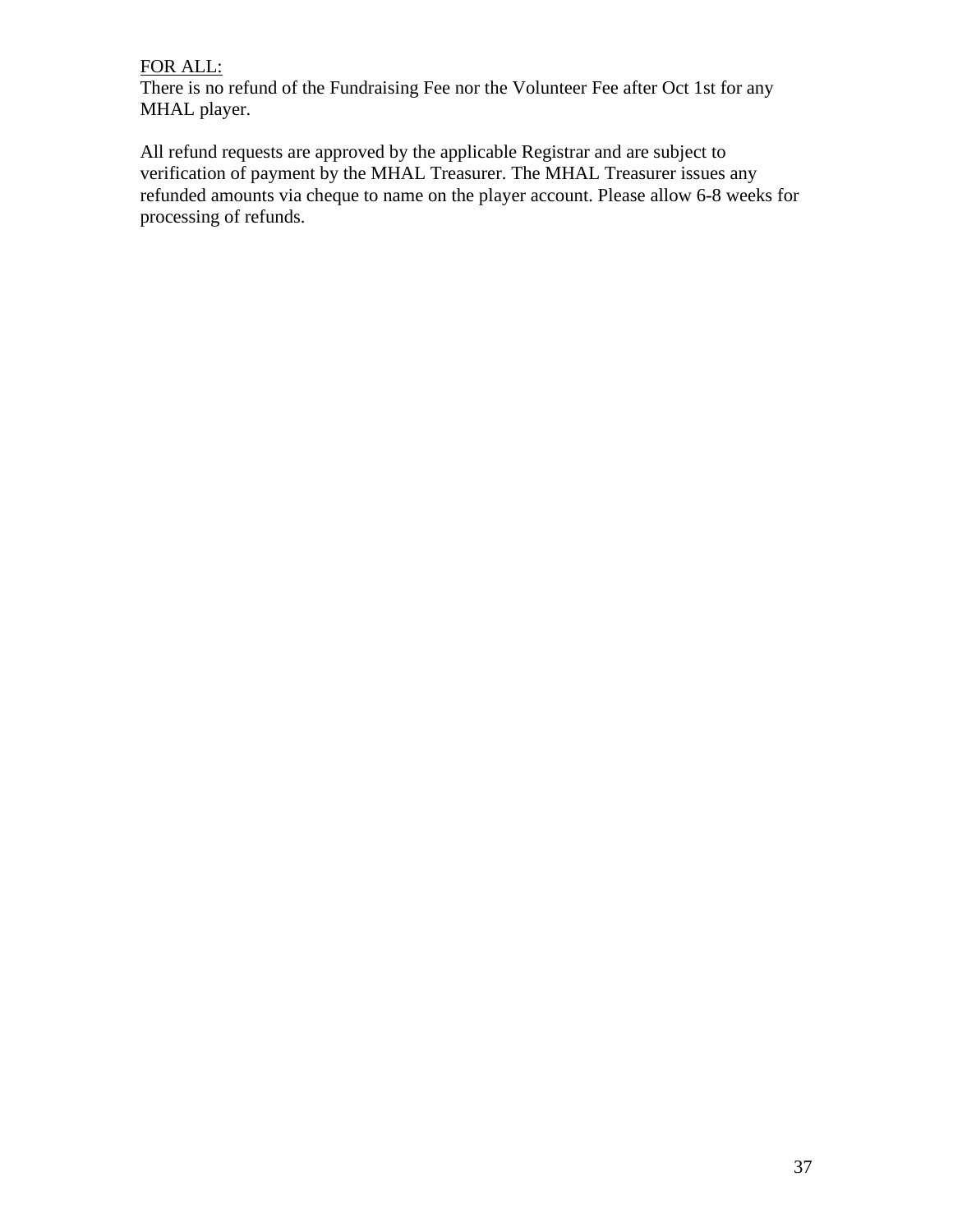#### POLICY NO: POLICY ON: **22. CHAMPIONS FUND POLICY**

FORMAL APPROVAL: Executive FIRST ISSUED: May, 2018

REVISED: May, 2019

In recognition of the achievements of MHAL teams, the champion's fund will be an application-based program no less than 3 days in advance of the event and will support additional costs for teams to participate in the following events:

- OMHA finals
- Local League Regional championship
- OWHA Provincial championships
- Lower lakes champion weekend

#### **The yearly cap for this fund will be determined annually in the MHAL budget.**

A selection committee will be established though members of the current executive and will include at a minimum of 3 members.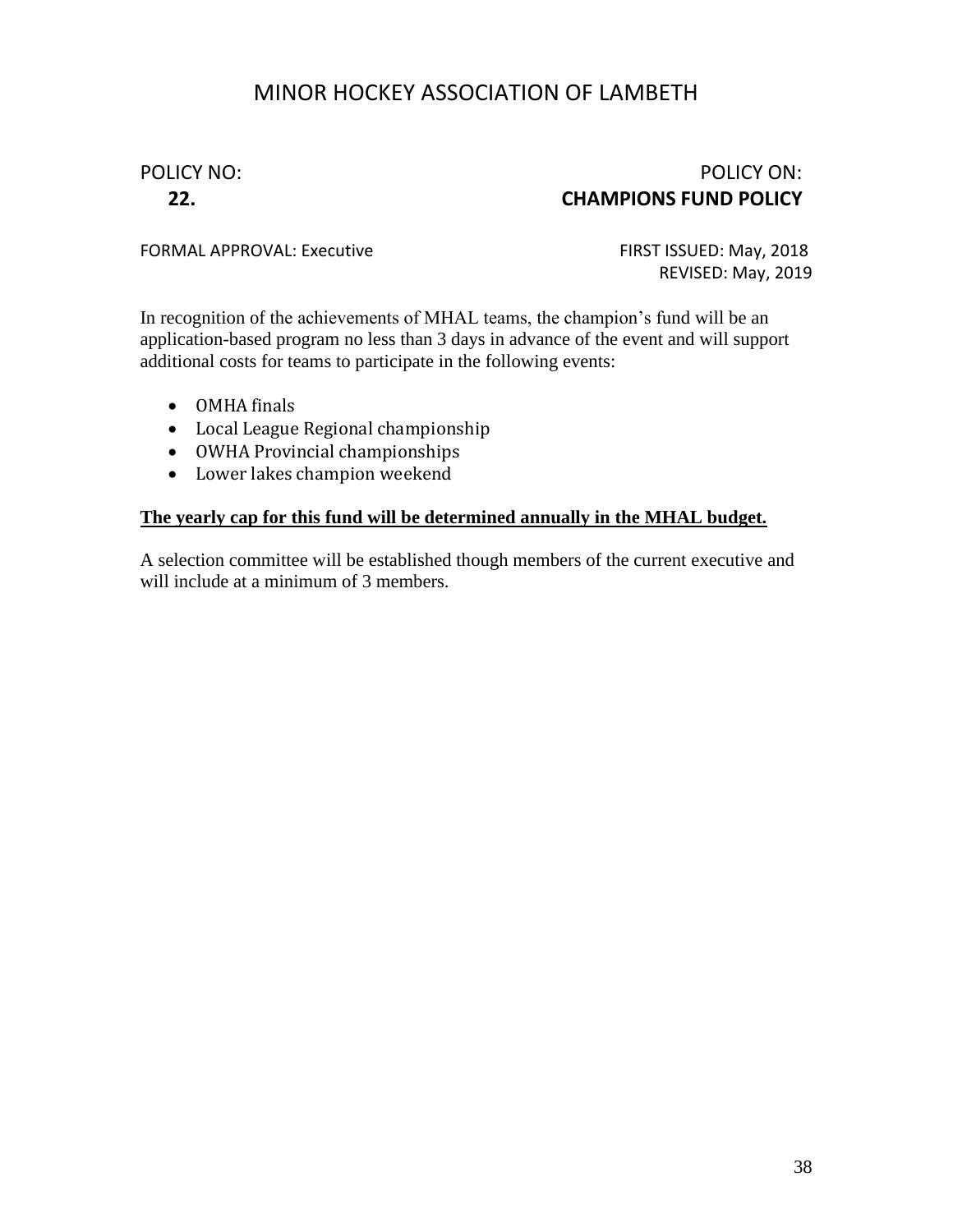#### POLICY NO: POLICY ON: **23. DRESSING ROOM POLICY**

#### FORMAL APPROVAL: Executive FIRST ISSUED: May, 2018

#### Locker Room Monitoring

• Dressing Room:

Players should be supervised at all times. A lone personnel member should never be in the dressing room with players at any time, and especially when they are showering or changing: two (2) adults should be present together; which is called the "Two Deep Method" of supervision. Should separate dressing rooms be required, both dressing rooms require the appropriate adult supervision. Should a team cause damage or a leave a mess in a dressing room, it is the team's responsibility to pay the City of London fine.

• Injury Treatment:

The safety person should avoid treating injuries out of sight of others. Use the "Two Deep Method" (two adults) supervision system.

• Female Teams:

Recommend that when using the "Two-Deep Method" with female hockey teams, there shall be 2 female supervisors with the players where possible. If not possible there may be one (1) male and one (1) female supervisor. The male supervisor however, would not enter the dressing room but would be within hearing distance to protect supervisors or players.

• Road Trips:

Ideally, team personnel and players should not share accommodations, regardless of the potential cost savings or other benefits. If sharing a room is unavoidable, be sure that the "Two Deep Method" rule is observed at all times.

• Physical Contact:

Team personnel should avoid touching a player. Use the "Two Deep method" (two personnel, or two players) supervision system. The comfort level and dignity of the player should always be the priority. Limit touching to "safe areas" such as hand to shoulder.

• Isolated Spaces:

Parents/guardians should never leave their child unsupervised in a facility, nor should they leave their child alone with a single personnel member (use the Two Deep Method supervision system).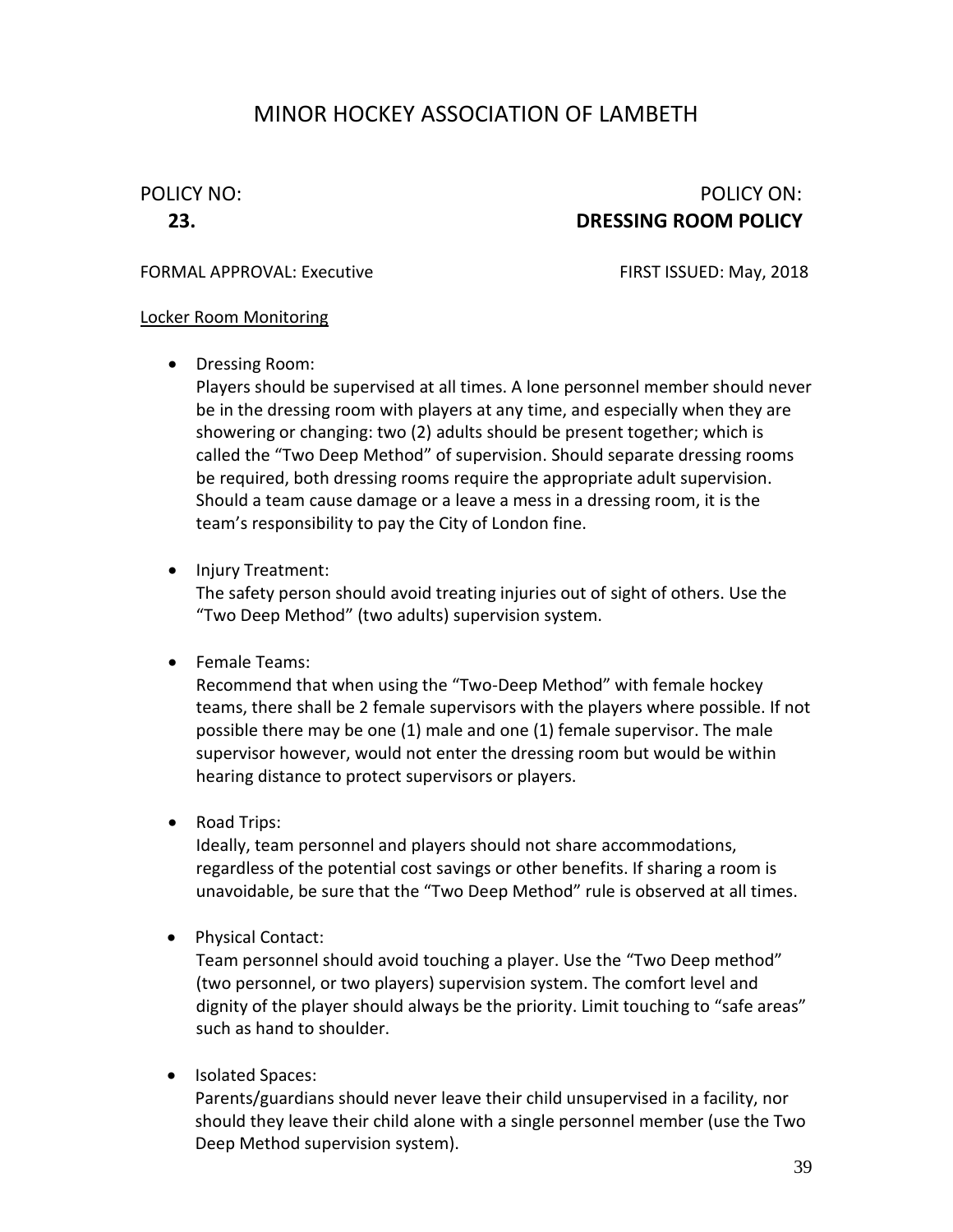• Sport and Training Facilities:

Participants who are minors should never be left waiting in a facility without the supervision of their parent/guardian or personnel member (use the Two Deep Method).

Parents in Locker Room:

Except for players at the younger age groups (Initiation to Novice), we discourage parents from entering locker rooms unless it is truly necessary. If a player needs assistance with his or her uniform or gear, if the player is or may be injured, or a player's disability warrants assistance, then we ask that parents let the coach know beforehand that he or she will be helping the player.

Naturally, with our youngest age groups, it is necessary for parents to assist the players getting dressed. We encourage parents to teach their players as young as possible how to get dressed so that players will learn as early as possible how to get dressed independently. In circumstances where parents are permitted in the locker room, coaches are permitted to ask that parents leave for a short time before the game and for a short time after the game so that the coaches may address the players. As players get older, the coach may in his or her discretion prohibit parents from a locker room. In general, parents should not enter the dressing room if players undress to less than shorts and t-shirts.

#### **All adults or parents in the dressing room must have a valid PVSC with the Minor Hockey Association of Lambeth and either rostered to the team or as a Lambeth On-Ice Volunteer**

#### Co-Ed Dressing Room Policy:

- 1. In all cases where members of a team include both male and female players, the following dress code will apply in the team dressing room:
	- a. Male players will not undress to less than a minimum of shorts while females are present.
	- b. Female players will not undress to less than a minimum of shorts and a tee-shirt while males are present.
- 2. When separate facilities exist for both male and female participants, males and females shall make use of these separate facilities in order to change to the point that they can adhere to the co-ed dress code noted above (Note: Once dressed in accordance with the minimum requirements above, all players may return to the team [co-ed] dressing room.)
- 3. When separate facilities do not exist for both male and female participants:
	- a. Players shall dress, undress and shower in shifts while maintaining minimum dress code noted above.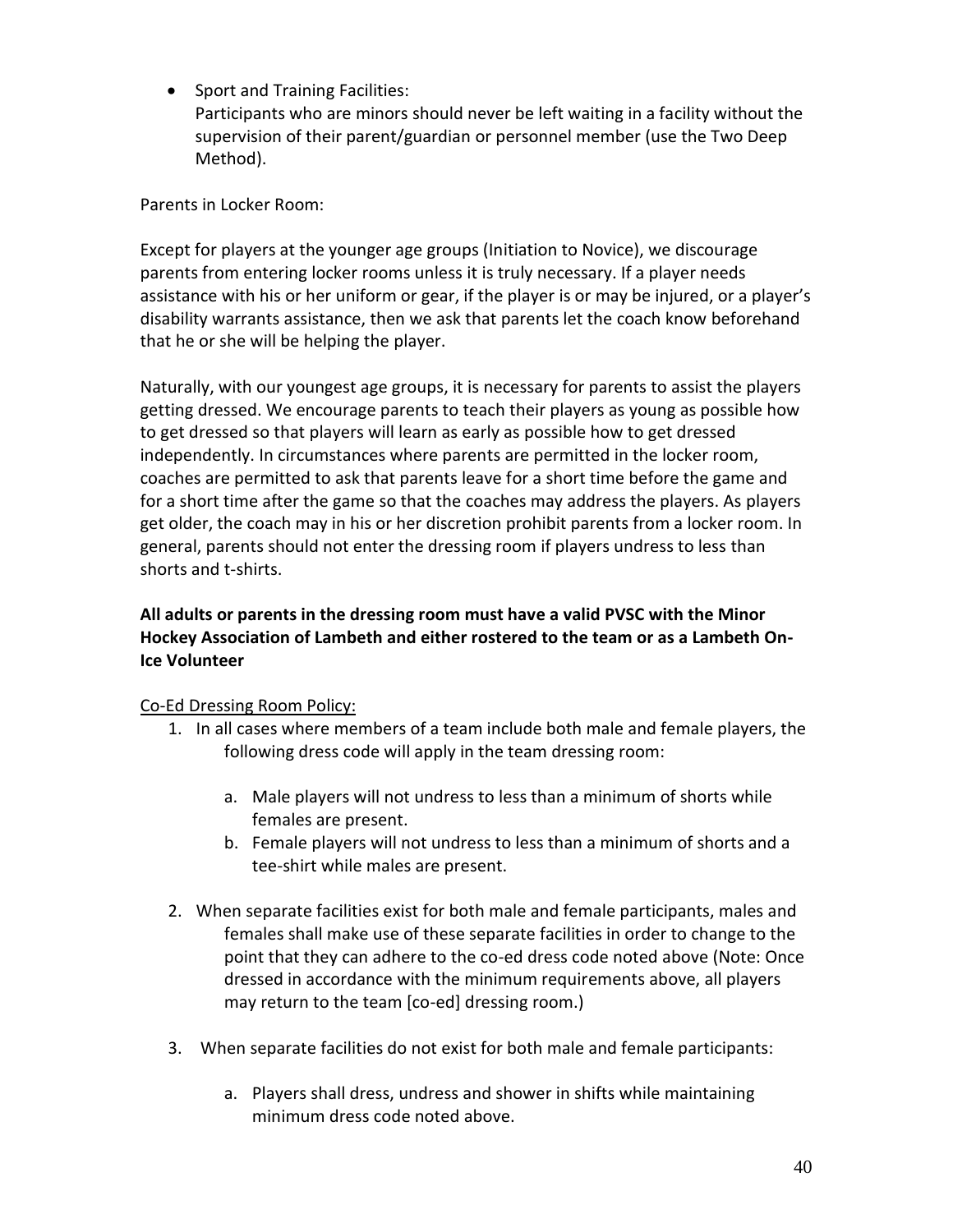- b. Players of the under-represented gender shall be granted access to the shower facilities after the balance of the team.
- 4. It is the responsibility of the team to ensure that these guidelines are followed.

#### Smart Phones and Other Mobile Recording Devices:

Smart phones and other mobile recording devices with recording capabilities, including voice recording, still cameras and video cameras, are not permitted to be used in the locker rooms. If phones or other mobile devices must be used, they should be taken outside of the locker room.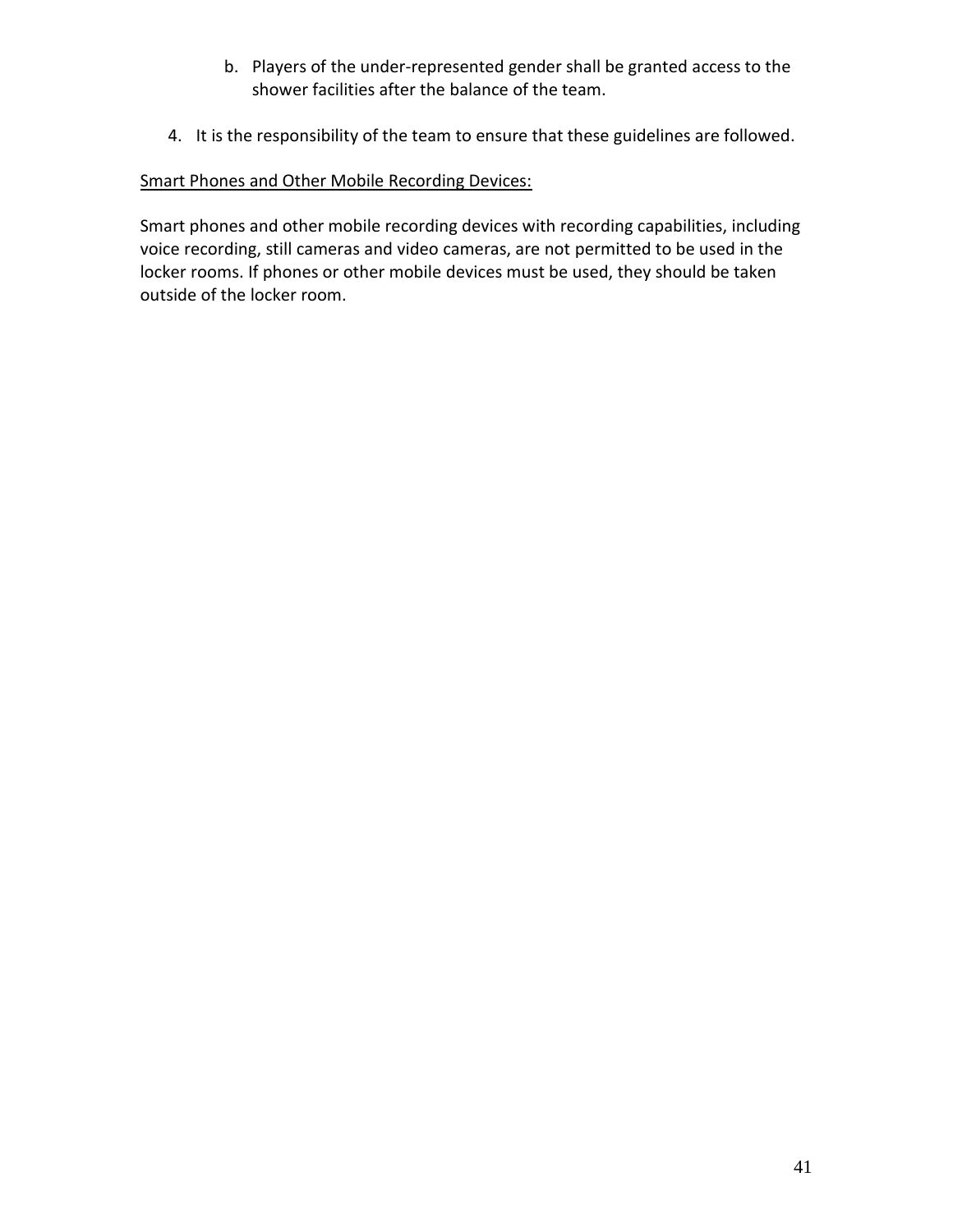POLICY NO: POLICY ON: **24. GIRLS HOCKEY**

FORMAL APPROVAL: Executive FIRST ISSUED: May 2018

The objective of Minor Hockey Association of Lambeth is to coordinate, direct and improve the organized hockey in MHAL to ensure all youth in Lambeth are given the opportunity to participate.

Based on the number of girls registered in hockey from Lambeth, it is expected that Lambeth would typically target fielding a minimum of one team at each level, Novice to Midget.

One of our long-term objectives has been to provide Lambeth youth with the opportunity to play hockey. To achieve that, guidelines for the number of Lambeth players on each team are being established. The number of teams each year and the number of Lambeth players on each team will be determined at the registration deadline and will depend on registration numbers.

Lambeth registrants will be defined as any player living within Lambeth boundaries or anyone who played hockey in Lambeth during the previous season(s). if there is only one team in the PW-Midget division, preference will be given to Lambeth registrants as defined above and no import players will be accepted.

All teams require a minimum of 12 skaters and a goalie and may carry a maximum of 15 skaters and 2 goalies. U-18 team(s) will be the only exception as MHAL may ask the team to carry up to 18 skaters and 2 goalies to not displace Lambeth registrants in their final years of hockey.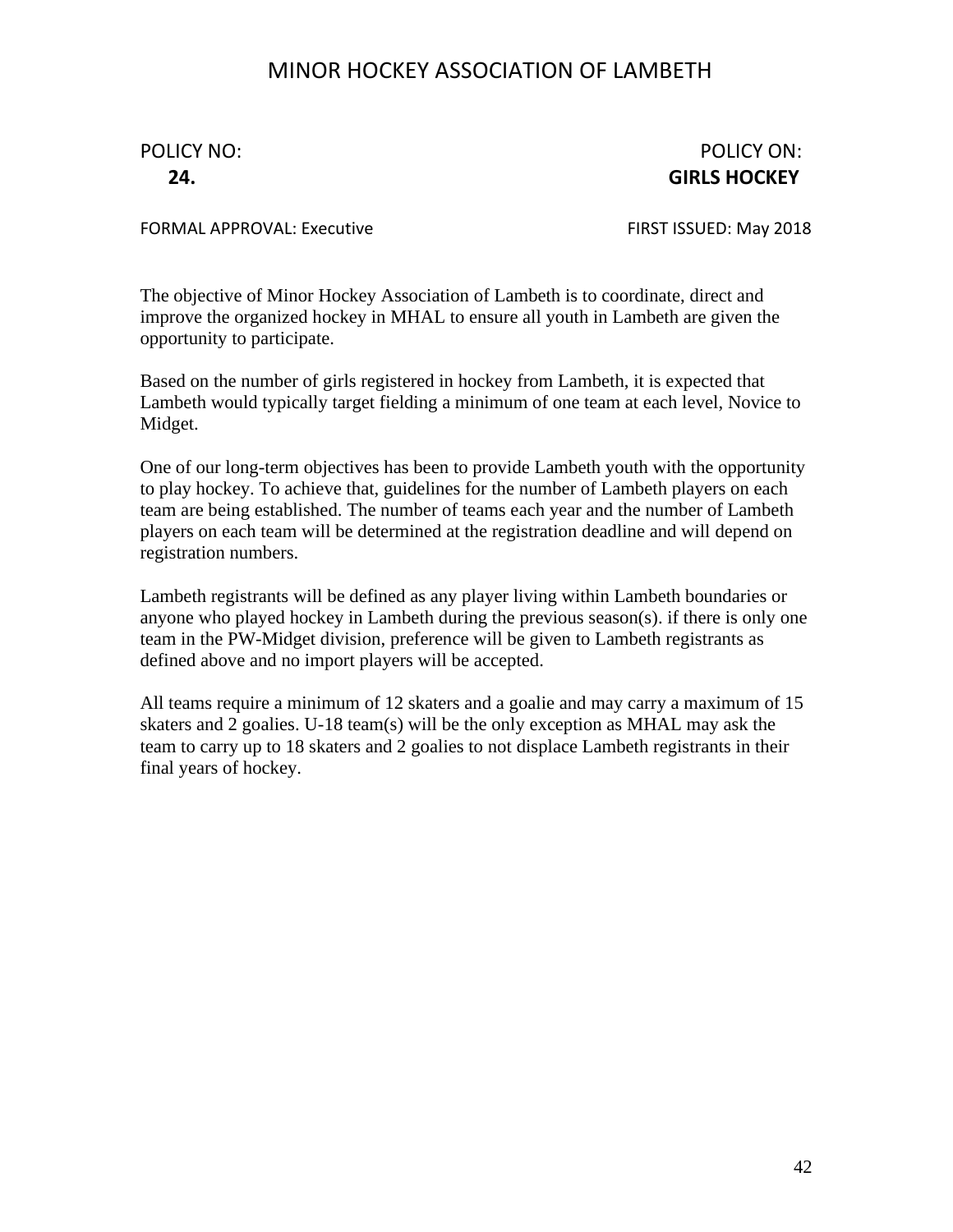## POLICY NO: POLICY ON:

## **25. CODE OF CONDUCT FOR PARENTS, VOLUNTEERS & PLAYERS**

FORMAL APPROVAL: Executive FIRST ISSUED: May 2020

Update: May 2022

The Minor Hockey Association of Lambeth encourages an environment in which all individuals are treated with respect. Members and players of the Minor Hockey Association of Lambeth shall conduct themselves at all times in a manner consistent with the values of the Minor Hockey Association of Lambeth, which include fairness, integrity, and mutual respect for all.

Members of the MHAL, including volunteers, players, bench staff and parents, represent both our community and our organization. All members of the MHAL are expected to conduct themselves in such a manner as to respect all individuals and property with whom/which they come into contact during the course of the season. **MHAL reserves the right to reject membership, coaching applications, and possible volunteer roles in such cases where a previous record of behavior unbecoming a member of the MHAL has been evident and/or to suspend or revoke membership where behaviour violates the Code of Conduct.**

During the course of all Minor Hockey Association of Lambeth and/or related activities, members shall avoid behaviour which brings the Minor Hockey Association of Lambeth and/or the sport of hockey into disrepute, including, but not limited to, abusive use of alcohol, use of non‐medical drugs, use of alcohol by minors, and comments or behaviours that are disrespectful, profane, offensive, abusive, racist or sexist. In particular, behaviour that constitutes harassment, bullying or abuse will not be tolerated. Furthermore, MHAL uses City of London facilities and as such, are required to follow all R-Zone policies and procedures.

The Minor Hockey Association of Lambeth adopts the OMHA & OWHA Code of Conduct and related policies and procedures, including the OMHA's policy and procedures regarding harassment, bullying and abuse and the OWHA's Harassment, Abuse, Bullying or Misconduct policy. The Code of Conduct and related policies and procedures shall be the standard of behaviour which is expected of all Minor Hockey Association of Lambeth members, including all players, coaches, trainers, bench staff, team managers, officials, volunteers, directors, officers, committee members, administrators, spectators, parents and guardians, and anyone else involved in any Minor Hockey Association of Lambeth or related activities and events.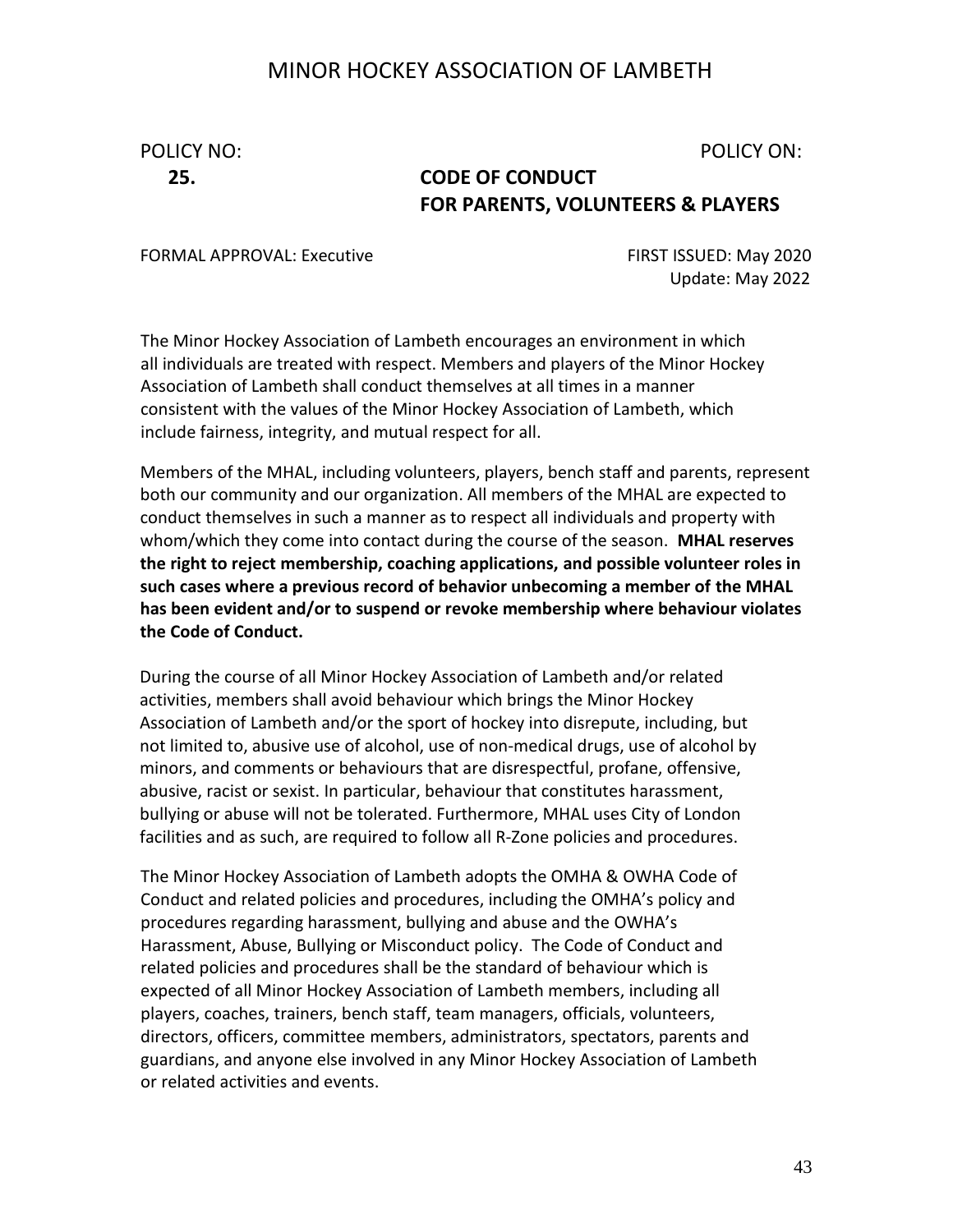Everyone is expected act in a respectful manner to all, and to refrain from any acts of harassment, bullying or abuse. If any harassment, bullying or abuse is witnessed by anyone involved with any MHAL activity, there is a duty to report it to team bench staff and/or a member of the Minor Hockey Association of Lambeth's executive and/or OMHA/OWHA and/or authorities as the case may be. Any situation required to be reported to OMHA/OWHA and/or authorities must be reported.

Anyone who is witnessed participating in harassment, bullying or abuse will be removed from any MHAL activity immediately. The situation will then be reviewed/investigated by the MHAL executive or its designate. If it is determined that the person did engage in harassment, bullying or abuse, then the executive shall determine appropriate discipline, which may include suspension from all MHAL activities. There shall be no refund of any fees or other payment in the event of a disciplinary measure, including suspension

All Minor Hockey Association of Lambeth members and players shall also adhere to the Minor Hockey Association of Lambeth's bylaws, policies and procedures, the rules governing Minor Hockey Association of Lambeth activities, the OMHA/OWHA Manual of Operations and/or to the rules and regulations governing any facilities at which and any competitions in which the member participates. In particular, members of the Minor Hockey Association of Lambeth shall not engage in any activity or behaviour which interferes with a competition or with any player or team's preparation for a competition, or which endangers the safety of others.

Any damage caused by a MHAL team, including its players, bench staff, parents/guardians or anyone affiliated with it, to any public or private property shall be the responsibility of the team, which shall pay any costs associated with that damage. Minor Hockey Association of Lambeth will accept no responsibility for such damage and may consider additional discipline in addition to any such damage

The principles of fair play and respect in sport are deemed to apply to and shall be adopted by every member, parent/guardian, player and bench staff of MHAL by virtue of registration with MHAL. Fairness, integrity and respect are the basic principles of fair play through which the spirit of competition is enhanced through honest rivalry, courteous relations between participants and respectful acceptance of the results. Fair play involves the following commitments:

#### **Code of Conduct for Players**

#### *As a player, I will:*

- $\circ$  Make a commitment to my team at all times by attending all practices, games, meetings, special events, and by playing to the best of my ability;
- $\circ$  Respect my coaches at all times. I will remember that my coaches are

providing me with the opportunity to learn and play the game of hockey;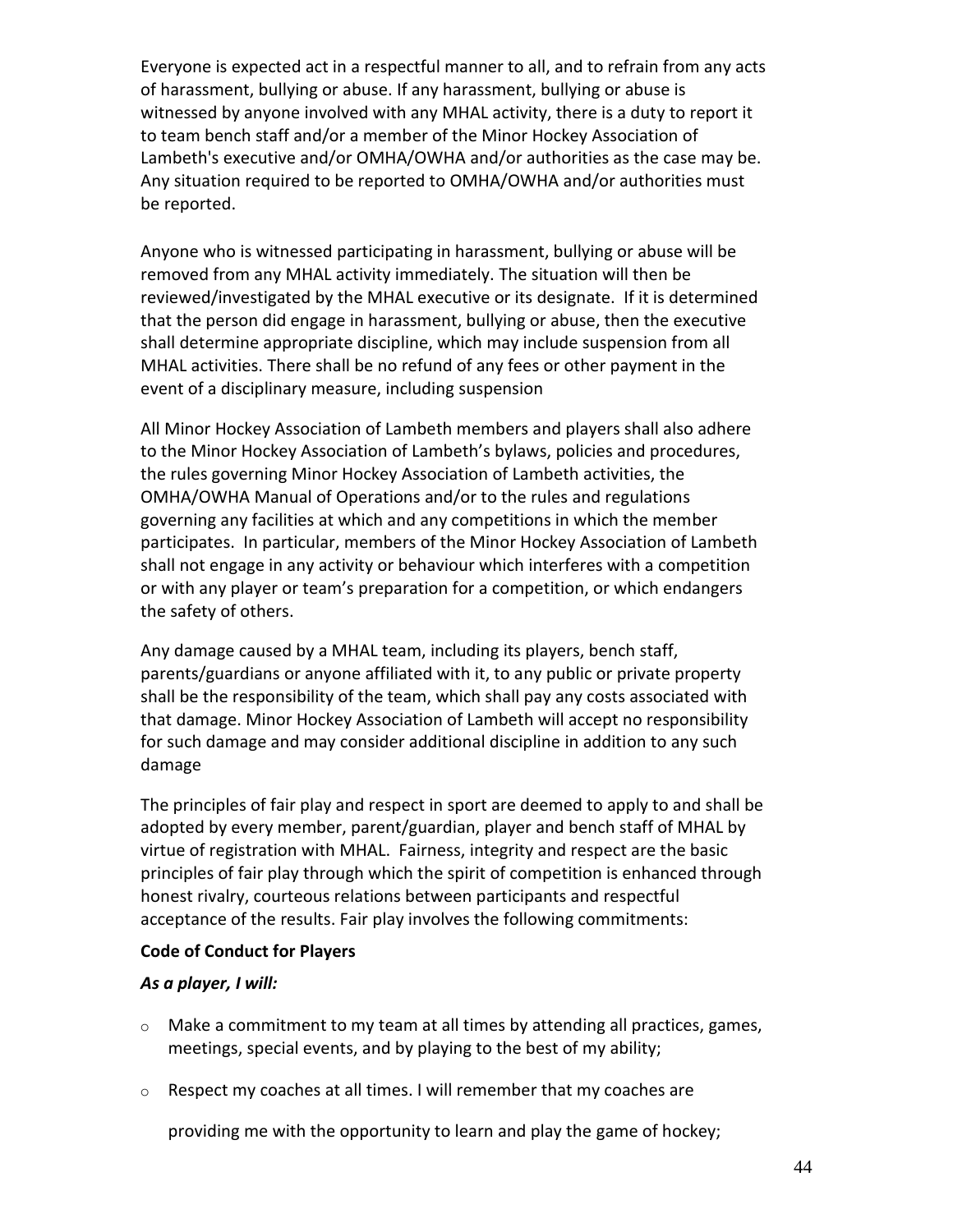- $\circ$  Respect the safety of other players by playing the game within the rules at all times;
- $\circ$  Respect the officials and their decisions at all times;
- o Accept disciplinary action respectfully if I violate the rules or spirit of the game.

#### **Code of Conduct for Parents/Spectators:**

#### *As the parent/guardian of a player,*

- o I will not force my son or daughter to participate in hockey.
- $\circ$  I will remember that my son or daughter plays hockey for his or her enjoyment, not mine.
- $\circ$  I will encourage my son or daughter to play by the rules and avoid hostility and violence
- o I will teach my child that an honest effort and hard work are prioritized over winning.
- $\circ$  I will help my child understand that individual skills and achievements are more satisfying when applied to a team situation.
- $\circ$  I will respect and show support for the trained volunteer coaches who give their time to provide this opportunity for my child.
- $\circ$  I will never question the official's judgement or honesty in public, recognizing that officials are developing in the same manner as players.
- $\circ$  I will never ridicule or yell at any participant for making a mistake or losing a game.
- $\circ$  I will always remember that children and youth learn from example. I will applaud good plays and performances by both my child's team and their opponents.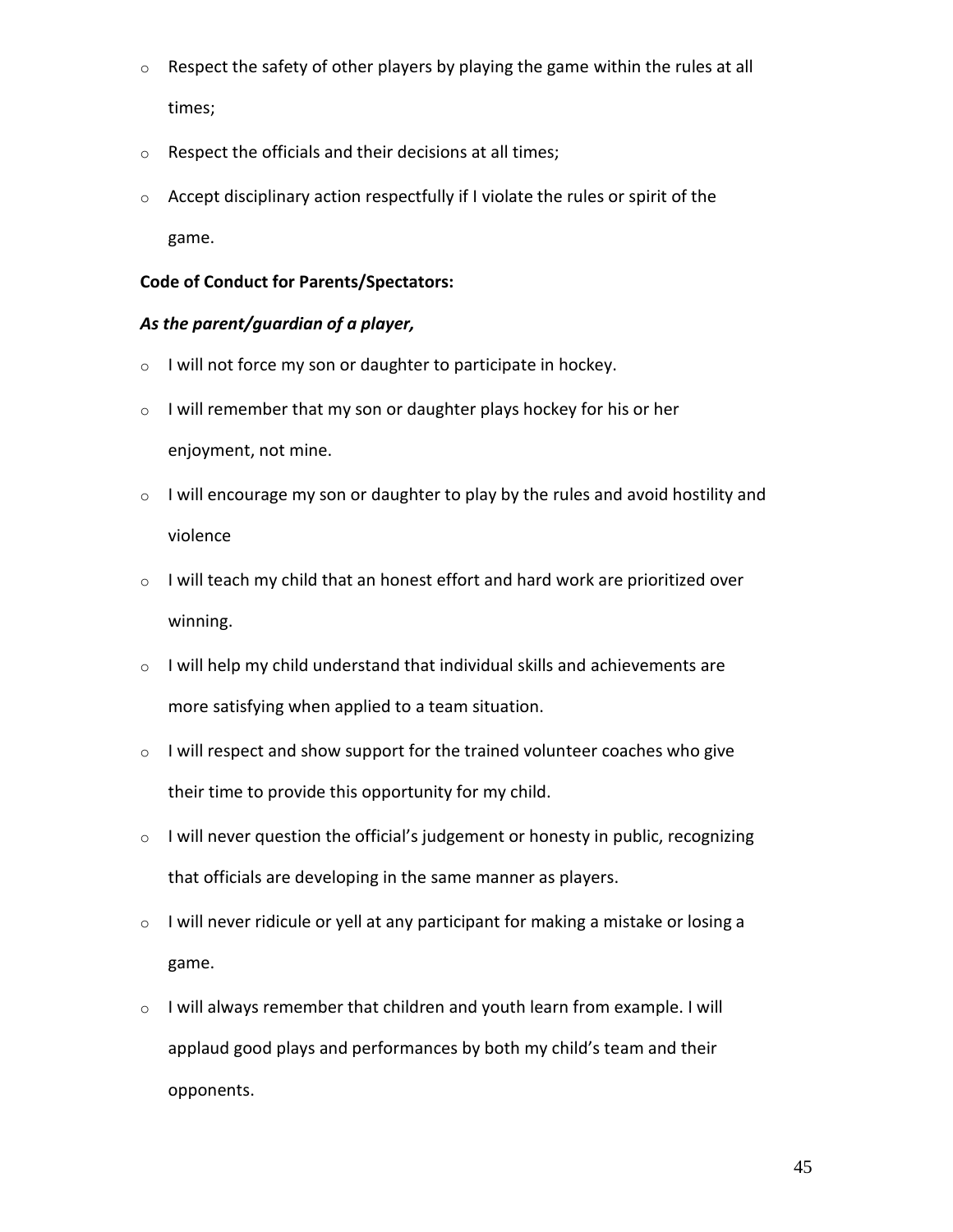$\circ$  I will support all efforts to remove verbal and physical abuse from hockey

games.

#### **Code of Conduct for Coaches and Team Personnel**

#### *I understand that as a coach, assistant coach, manager, trainer or other volunteer with a team, I am in a position of trust and authority. I will:*

- $\circ$  Be reasonable when scheduling games and practices, remembering that players have other interest and obligations;
- $\circ$  Teach players to play fairly and to respect the rules and all participants, including their teammates, officials, and their opponents;
- $\circ$  Remember that players play to have fun and must be encouraged to have

confidence in themselves;

- o Remember that participants need a coach they can respect. I will be generous with praise and set a good example;
- $\circ$  Respect all participants, striving to be a responsible member of the bench staff. I recognize that I am in a position of trust and power, and I will do nothing to take advantage of or abuse it;
- $\circ$  I will do my best to be a competent member of the bench staff, well prepared and adequately skilled. I will obtain proper training and will attempt to upgrade and improve my skills;
- $\circ$  Fulfill my obligation and responsibility toward the team and the Association, as established by Minor Hockey Association of Lambeth, to the best of my

abilities;

- $\circ$  Direct comments at an individual's performance and not at the individual;
- $\circ$  Not ridicule or yell at players for making mistakes of for performing poorly;
- $\circ$  Take reasonable steps to see that equipment and facilities are safe and

appropriate to my players;

 $\circ$  I will cooperate with the Officials and refrain from public criticism of them. I will respect the Officials and their responsibilities to administer the rules of the game. I will respect the fact that the Official may have a different point of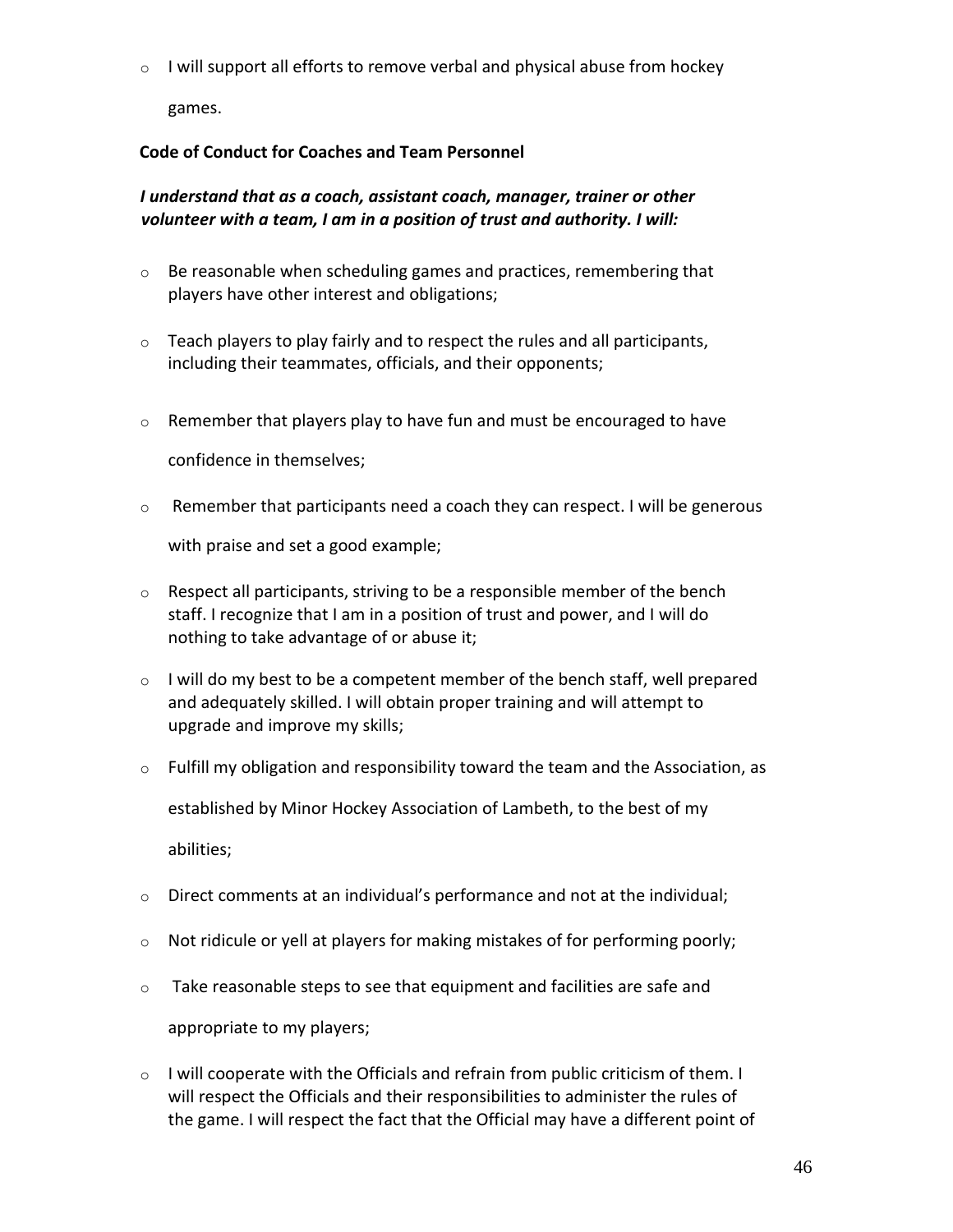view and I will put my concerns in writing and will send them to the proper individual;

- $\circ$  Learn the definitions and signs of harassment and abuse, and the process for responding to allegations or disclosures, and comply with Minor Hockey Association of Lambeth's policies, working to prevent physical, emotional/verbal, and sexual harassment and abuse;
- $\circ$  Communicate with my players and with their parents, regularly throughout the season, so that everyone is clear about the rules and expectations, and so that we have a shared goal for the season;
- $\circ$  Emphasize the importance of the players' and parents' Codes, and hold my team members and their parents accountable for compliance;
- o Recognize and accept that violations of the Code of Conduct may result in disciplinary measures being taken against me up to an including revoking of membership and all rights associated with membership.

*MHAL reserves the right - at any point during the season - to reject registration, membership, coaching applications, and possible volunteer roles in such cases where a previous record/history of behavior unbecoming a member of the MHAL has been evident and/or to suspend or revoke membership where behaviour violates the Code of Conduct.*

#### MINOR HOCKEY ASSOCIATION OF LAMBETH

#### POLICY NO: POLICY ON: **26. SOCIAL NETWORKING POLICY**

#### FORMAL APPROVAL: Executive FIRST ISSUED: May 2022

For the purpose of this Social Networking Policy, the policy will encompass public communications through such internet mediums and websites as Twitter, Facebook, Instagram, LinkedIn, Vimeo, Foursquare and any other social media network that allows users to communicate online

The policy will be applicable to all members of Minor Hockey Association of Lambeth (MHAL), including Board Members/Directors, Teams, MHAL members and staff, on-ice and off-ice officials, players, players' family members and supporters.

MHAL recognizes and appreciates the value of social media and the importance of social networking to all of its stakeholders. MHAL also respects the right of all Teams and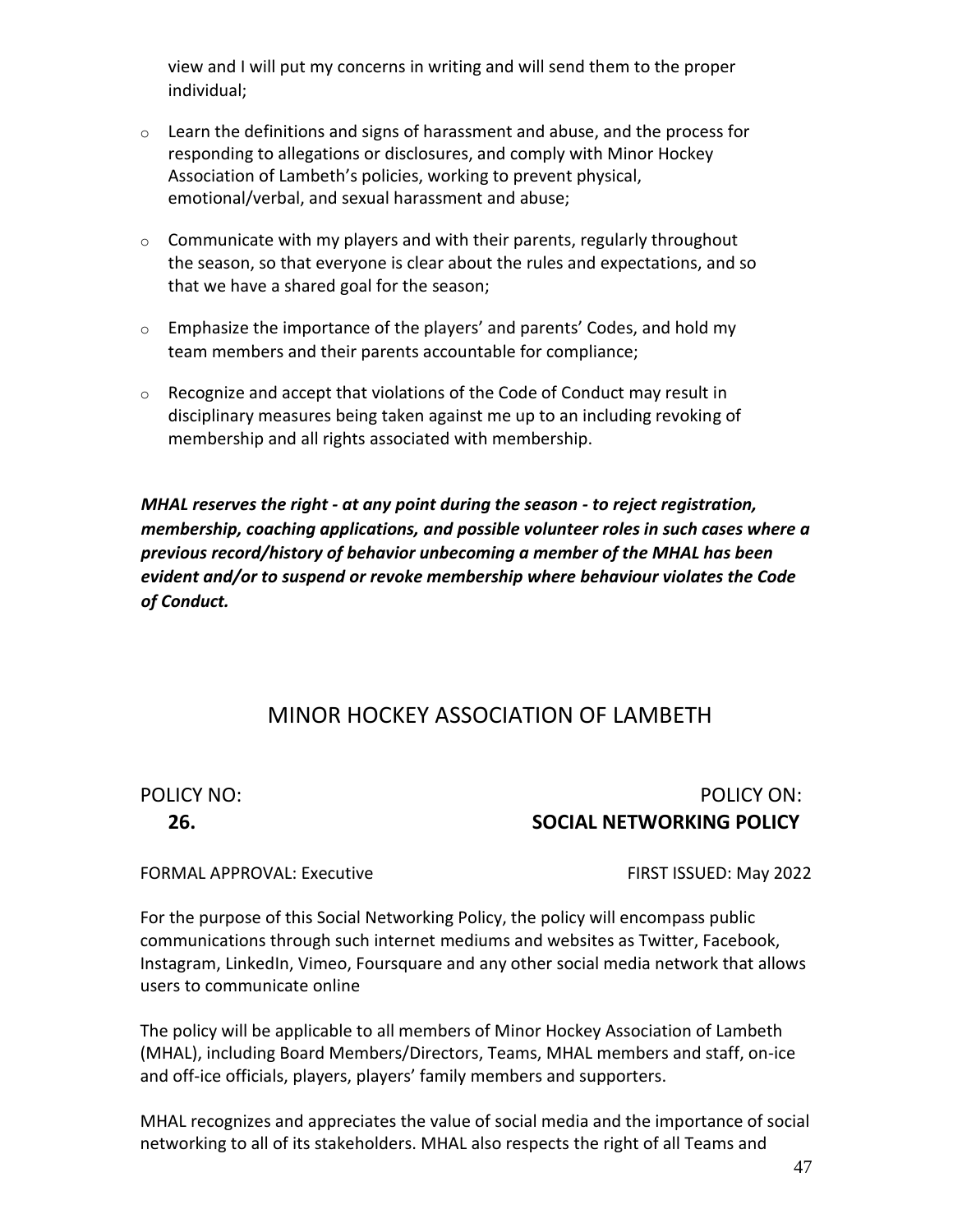Association personnel to express their views publicly. At the same time we must be aware of the dangers social media and networking can present.

The purpose of this policy is to educate the MHAL Community on the risks of social media and to ensure all Teams and Association personnel are aware that conduct deemed to be inappropriate may be subject to disciplinary action by MHAL.

Social Media Guidelines:

- a. MHAL holds the entire MHAL Community who participates in social media and networking to the same standards as it does for all other forms of media including radio, television and print.
- b. Comments or remarks of an inappropriate nature which are detrimental to a Team, MHAL or an individual will not be tolerated and will be subject to disciplinary action.
- c. It should be recognized that social media comments are on the record and instantly published and available to the public and media. Everyone including MHAL and/or Team personnel, players, corporate partners and the media can review social media communications. You should conduct yourself in an appropriate and professional manner at all times.
- d. Refrain from divulging confidential information of a personal or team related nature. Avoid revealing business or game strategy that could provide another team or individual a competitive advantage. Furthermore, do not discuss injury information about any player. Only divulge information that is considered public.
- e. Use your best judgment at all times pause before posting. Once your comments are posted they cannot be retracted. Ultimately, you are solely responsible for your comments and they are published for the public record.
- f. If requested to participate in an online network, as a direct result of your affiliation with or participation in the MHAL, the MHAL recommends that you request approval from the Team or MHAL.

Social Media Violations:

The following are examples of conduct through social media and networking mediums that are considered violations of the MHAL Social Networking Policy and may be subject to disciplinary action by the MHAL Discipline Committee.

- a. Any statement deemed to be publicly critical of MHAL volunteer / officials or detrimental to the welfare of a member Team, the Association, the opposing team or an individual.
- b. Divulging confidential information that may include, but is not limited to the following:
	- a. player injuries; trades or other player movement; game strategies; or any other matter of a sensitive nature to a member Team, MHAL or an individual.
	- b. Negative or derogatory comments about a team, League, programs, stakeholders, players or any member of MHAL.
	- c. Any form of bullying, harassment or threats against players or officials.